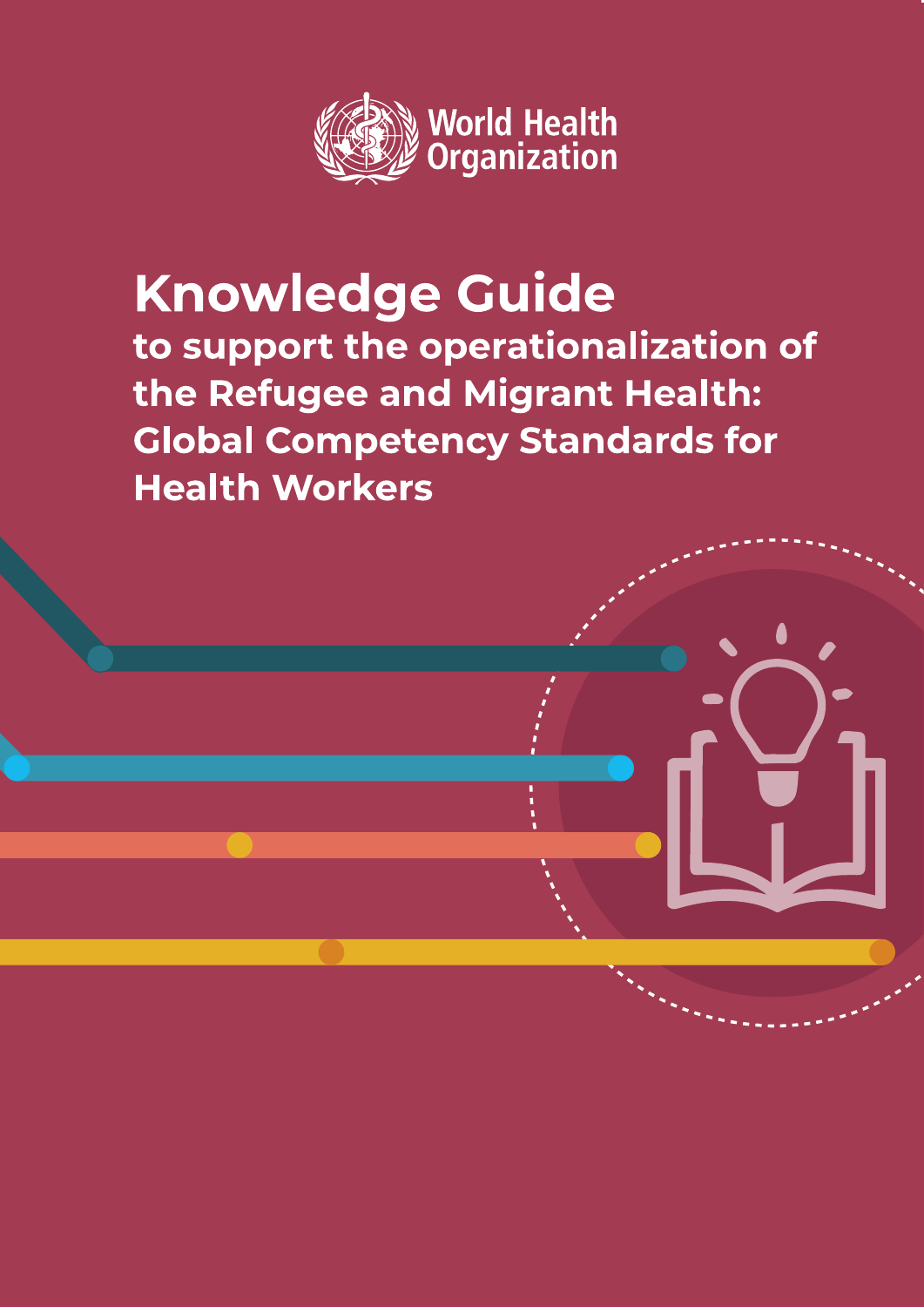#### **WHO Health and Migration Programme**

The WHO Health and Migration Programme brings together WHO's technical departments, regional and country offices, as well as partners, to secure the health rights of refugees and migrants and achieve universal health coverage. To this end, the Programme has five core functions: to provide global leadership, high-level advocacy, coordination and policy on health and migration; to set norms and standards to support decision-making; to monitor trends, strengthen health information systems and promote tools and strategies; to provide specialized technical assistance, response and capacity-building support to address public health challenges associated with human mobility; and to promote global multilateral action and collaboration.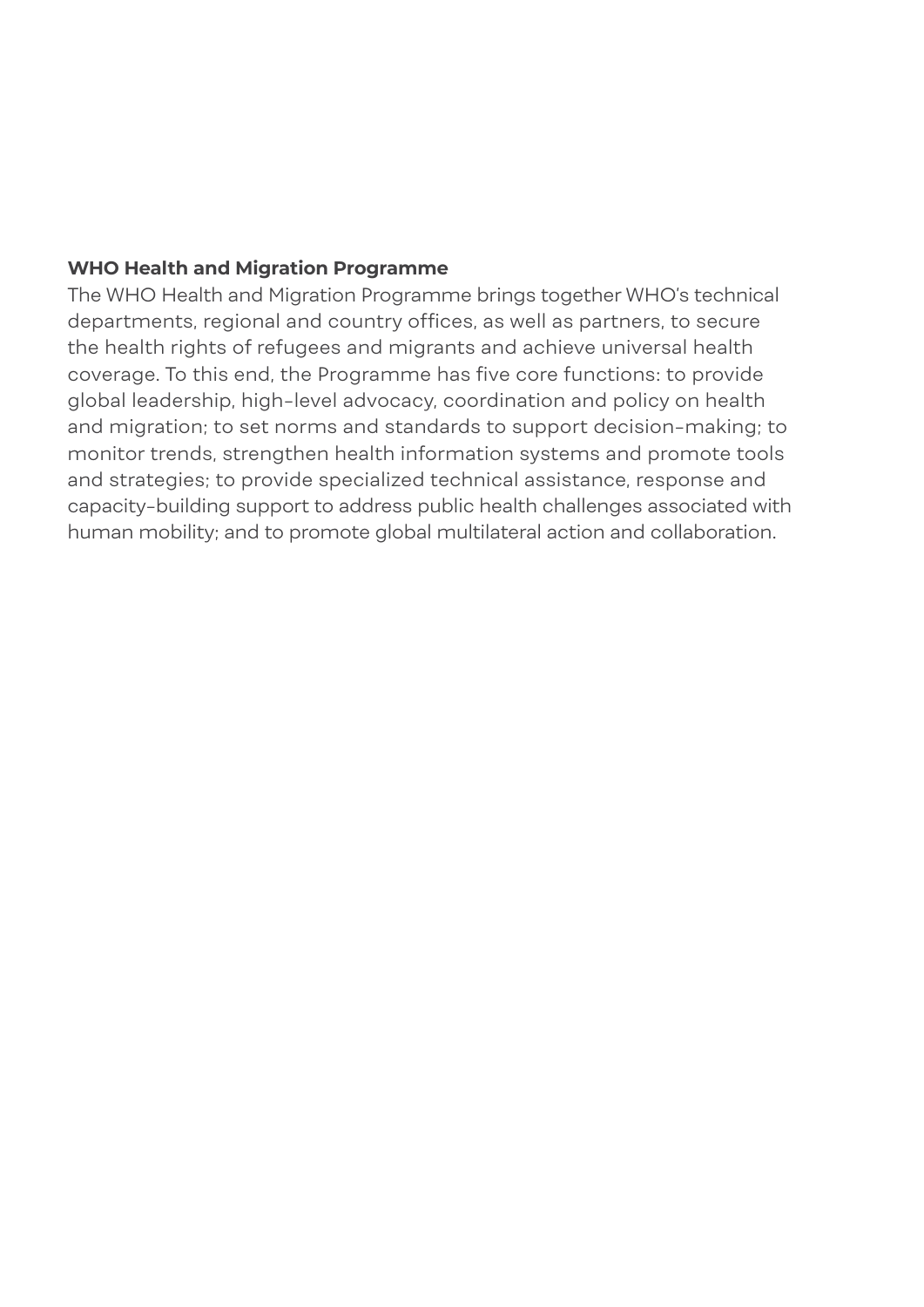

# Knowledge Guide

to support the operationalization of the Refugee and Migrant Health: Global Competency Standards for Health Workers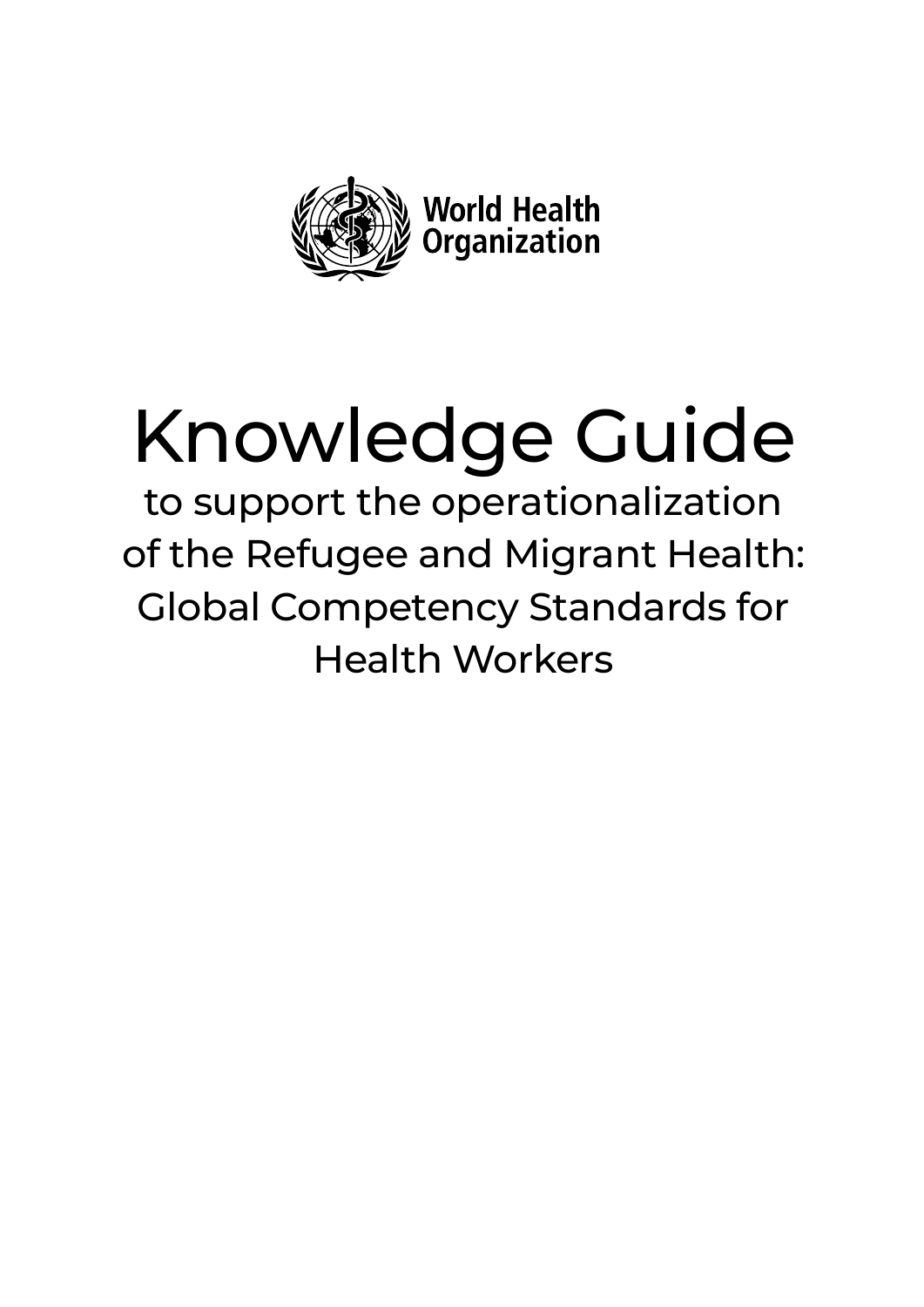Knowledge guide to support the operationalization of the refugee and migrant health: global competency standards for health workers

ISBN 978-92-4-004091-5 (electronic version) ISBN 978-92-4-004092-2 (print version)

#### **© World Health Organization 2021**

Some rights reserved. This work is available under the Creative Commons Attribution-NonCommercial-ShareAlike 3.0 IGO licence (CC BY-NC-SA 3.0 IGO; [https://creativecommons.org/](https://creativecommons.org/licenses/by-nc-sa/3.0/igo) [licenses/by-nc-sa/3.0/igo](https://creativecommons.org/licenses/by-nc-sa/3.0/igo)).

Under the terms of this licence, you may copy, redistribute and adapt the work for noncommercial purposes, provided the work is appropriately cited, as indicated below. In any use of this work, there should be no suggestion that WHO endorses any specific organization, products or services. The use of the WHO logo is not permitted. If you adapt the work, then you must license your work under the same or equivalent Creative Commons licence. If you create a translation of this work, you should add the following disclaimer along with the suggested citation: "This translation was not created by the World Health Organization (WHO). WHO is not responsible for the content or accuracy of this translation. The original English edition shall be the binding and authentic edition".

Any mediation relating to disputes arising under the licence shall be conducted in accordance with the mediation rules of the World Intellectual Property Organization [\(http://www.wipo.int/](http://www.wipo.int/amc/en/mediation/rules/) [amc/en/mediation/rules/\)](http://www.wipo.int/amc/en/mediation/rules/).

**Suggested citation.** Knowledge quide to support the operationalization of the refugee and migrant health: global competency standards for health workers. Geneva: World Health Organization; 2021. Licence: [CC BY-NC-SA 3.0 IGO.](http://CC BY-NC-SA 3.0 IGO)

#### **Cataloguing-in-Publication (CIP) data.** CIP data are available at<http://apps.who.int/iris>.

**Sales, rights and licensing.** To purchase WHO publications, see http://apps.who.int/bookorders. To submit requests for commercial use and queries on rights and licensing, see [https://www.who.](https://www.who.int/copyright) [int/copyright](https://www.who.int/copyright).

**Third-party materials.** If you wish to reuse material from this work that is attributed to a third party, such as tables, figures or images, it is your responsibility to determine whether permission is needed for that reuse and to obtain permission from the copyright holder. The risk of claims resulting from infringement of any third-party-owned component in the work rests solely with the user.

**General disclaimers.** The designations employed and the presentation of the material in this publication do not imply the expression of any opinion whatsoever on the part of WHO concerning the legal status of any country, territory, city or area or of its authorities, or concerning the delimitation of its frontiers or boundaries. Dotted and dashed lines on maps represent approximate border lines for which there may not yet be full agreement.

The mention of specific companies or of certain manufacturers' products does not imply that they are endorsed or recommended by WHO in preference to others of a similar nature that are not mentioned. Errors and omissions excepted, the names of proprietary products are distinguished by initial capital letters.

All reasonable precautions have been taken by WHO to verify the information contained in this publication. However, the published material is being distributed without warranty of any kind, either expressed or implied. The responsibility for the interpretation and use of the material lies with the reader. In no event shall WHO be liable for damages arising from its use.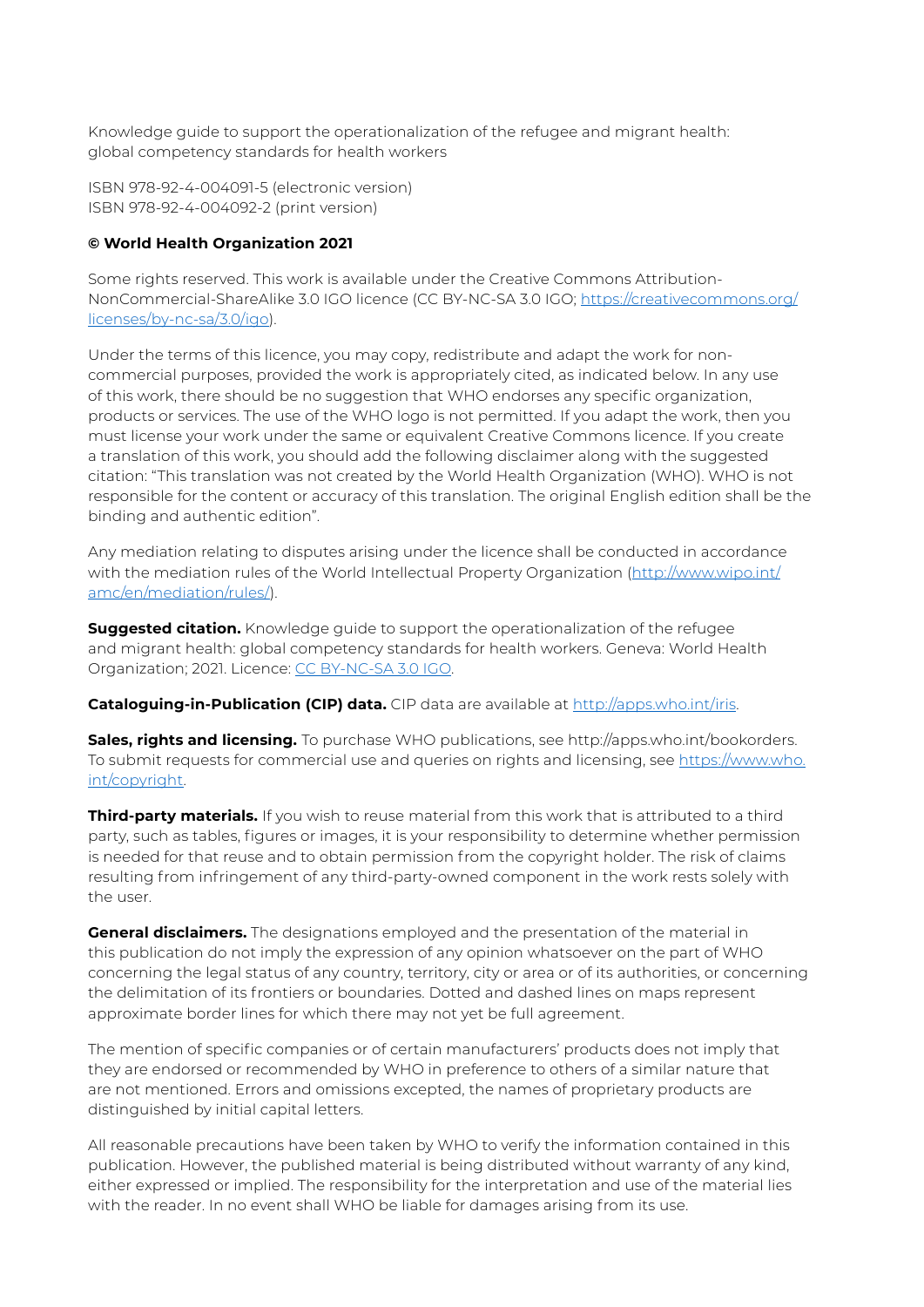## **Contents**

| Refugee and Migrant Health: Global Competency Standards for Health Workers 2                                                                                         |
|----------------------------------------------------------------------------------------------------------------------------------------------------------------------|
|                                                                                                                                                                      |
|                                                                                                                                                                      |
| KSA and learning outcomes for the Competency Standards  4                                                                                                            |
| Competency Standard 1 (provides people-centred health care to refugees and                                                                                           |
| Competency Standard 2 (promotes the agency of refugees and migrants at                                                                                               |
| Competency Standard 3 (engages safe and appropriate aids to meet language and<br>communication needs of refugees and migrants): KSA and learning outcomes 13         |
| Competency Standard 4 (supports refugees and migrants to understand information                                                                                      |
| Competency Standard 5 (engages in collaborative practice to promote the health of                                                                                    |
| Competency Standard 6 (responds to migration- and displacement-related surges in                                                                                     |
| Competency Standard 7 (promotes evidence-informed health care for refugees and                                                                                       |
| Competency Standard 8 (engages in lifelong learning and reflective practice to<br>promote the health of refugees and migrants): KSA and learning outcomes 22         |
| Competency Standard 9 (contributes to a culture of self-care and mutual support<br>when providing health care in the context of migration and displacement): KSA and |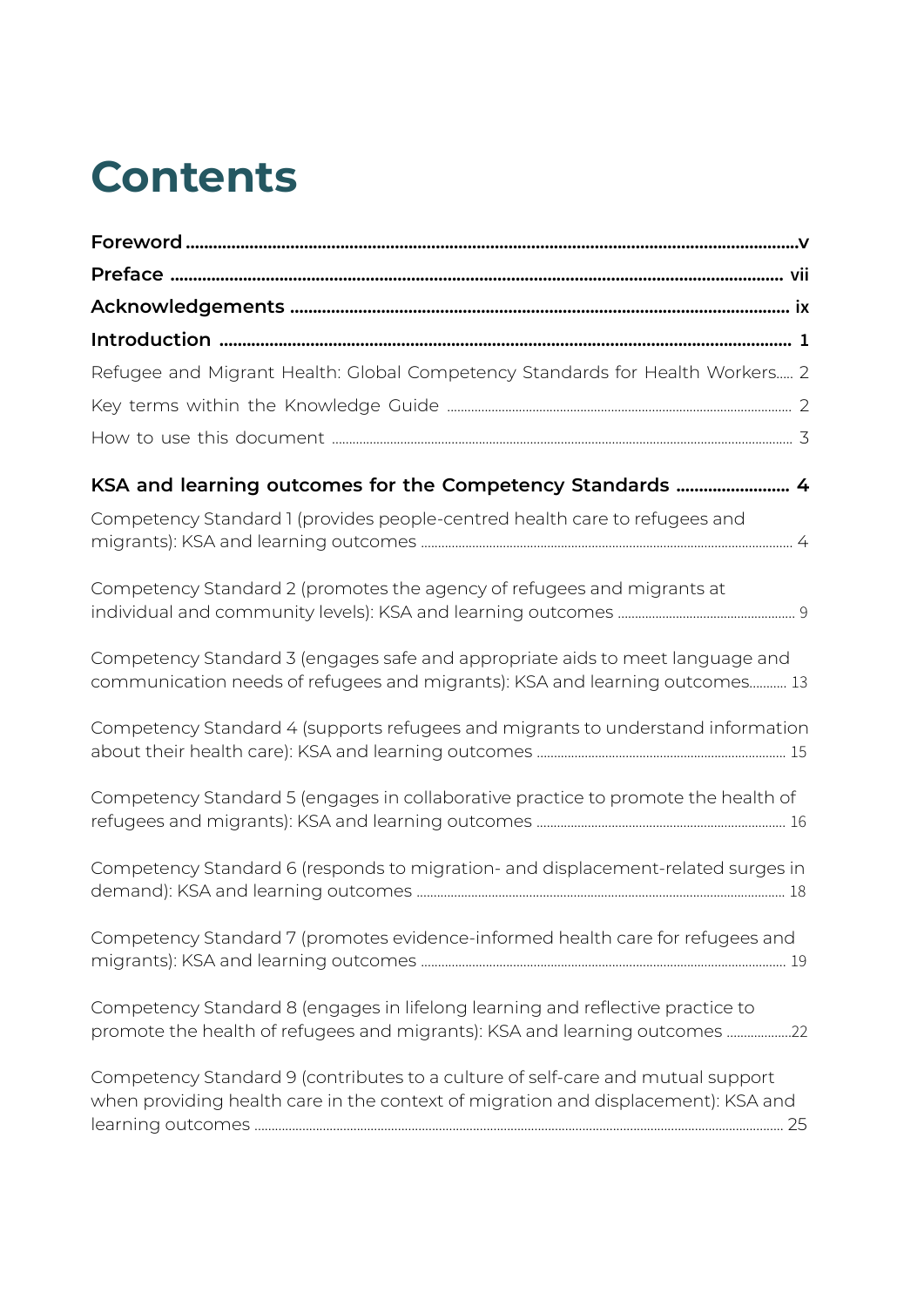|--|--|--|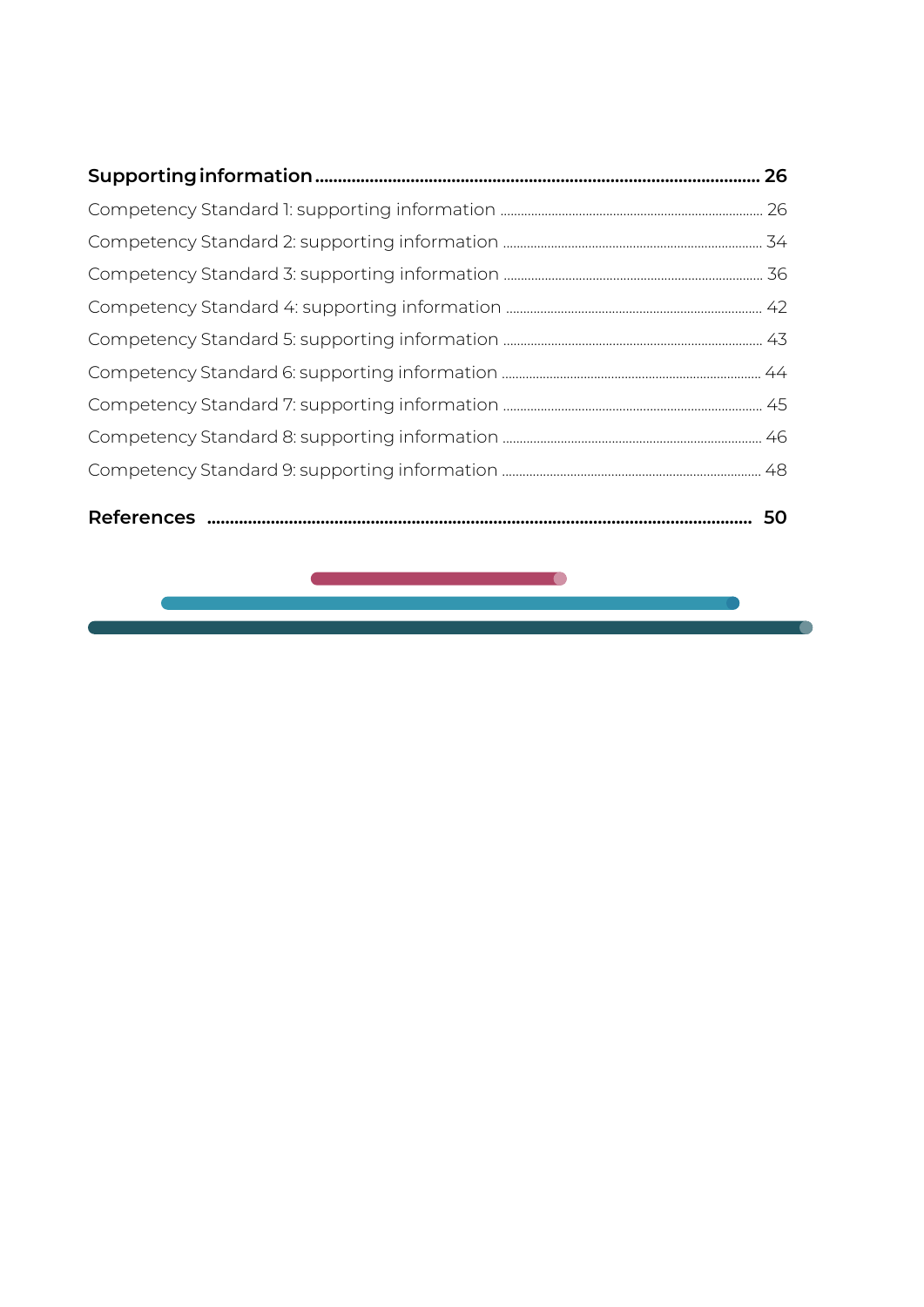### <span id="page-6-0"></span>**Foreword**

WHO believes that everyone should be able to enjoy the right to health and access to people-centred, high-quality health services without financial impediment, including refugees and migrants, as expressed in the commitment to universal health coverage. To achieve this goal, all countries should aspire to build strong primary health care and health systems, supported by a well-trained, people-centred and competent health workforce that can respond to the needs of all people.

Refugees and migrants may have different and additional health needs compared with host populations and may experience worse health outcomes. These may be caused by physical and emotional stresses from the experiences of migration and displacement, barriers to health service access, inadequate or limited health services, institutional discrimination, levels of health and health systems literacy and restricted access to mainstream services.

The COVID-19 pandemic has been a cruel example of this issue, with refugees and migrants often

living and working in overcrowded conditions where they are unable to take protective measures; they may be exposed to high levels of disease and death and yet have low levels of vaccination.

People-centred health services that address the needs of each person and consider individual characteristics (including migration and displacement experiences) can help to improve the health outcomes of refugee and migrant populations. Building and maintaining trust with refugees and migrants, especially when an individual has had previously distressing or discriminatory interactions with health institutions, is an essential part of providing people-centred health services.

Not all health workers are equipped to provide people-centred health services within the health systems they work in, and further efforts are needed to increase skills in this area. Health workers providing care for refugees and migrants need to be trained and supported to deliver effective and high-quality people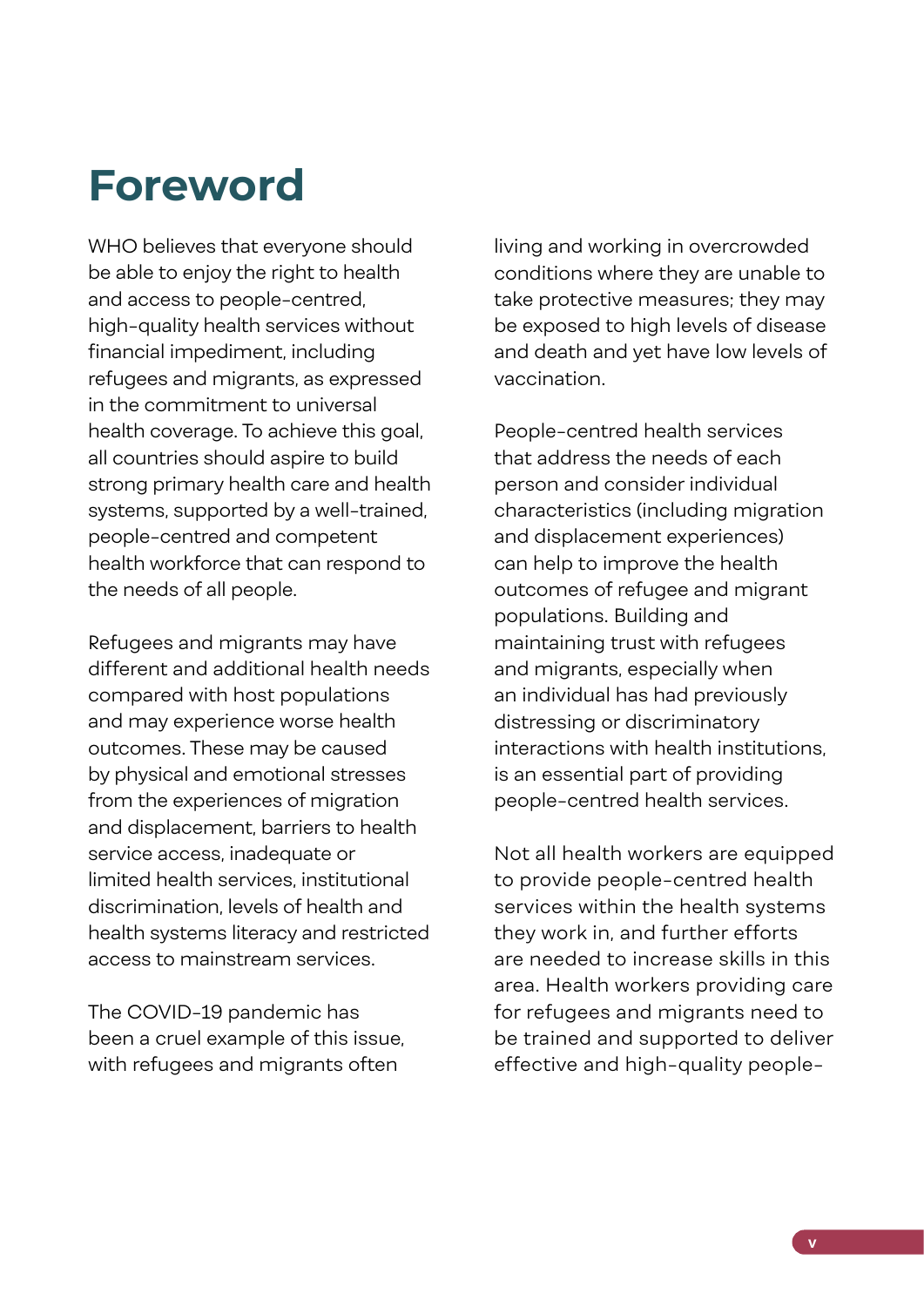centred health services and embrace a particular foundation of knowledge, skills and attitudes.

This Knowledge Guide identifies the baseline knowledge, skills and attitudes required for health workers to provide people-centred care to refugees and migrants, providing a foundation for targeted education and training activities. It is designed for educators and health workers to assist in designing or integrating learning content to enable attainment of the knowledge, skills and attitudes required in the context of refugee and migrant health.

The Knowledge Guide further identifies the behaviours, knowledge, skills and attitudes that embody people-centred health services for refugees and migrants and a corresponding Curriculum Guide has also been produced.

The Knowledge Guide has been developed alongside the WHO Refugee and Migrant Health: Global Competency Standards for Health Workers (the Standards), which were developed to promote the provision of people-centred health services to people from refugee and migrant backgrounds.

The Knowledge Guide is being published during 2021, the International Year of Health and Care Workers, which recognizes the dedication and sacrifice of millions of workers during the COVID-19 pandemic and beyond, and thanks them for their critical role in ensuring our health and prosperity during this difficult time.

I hope that the Knowledge Guide will help and support health workers to improve the provision of peoplecentred health services to refugees and migrants, enabling them to live happier, healthier lives.



Dr Zsuzsanna Jakab Deputy Director-General World Health Organization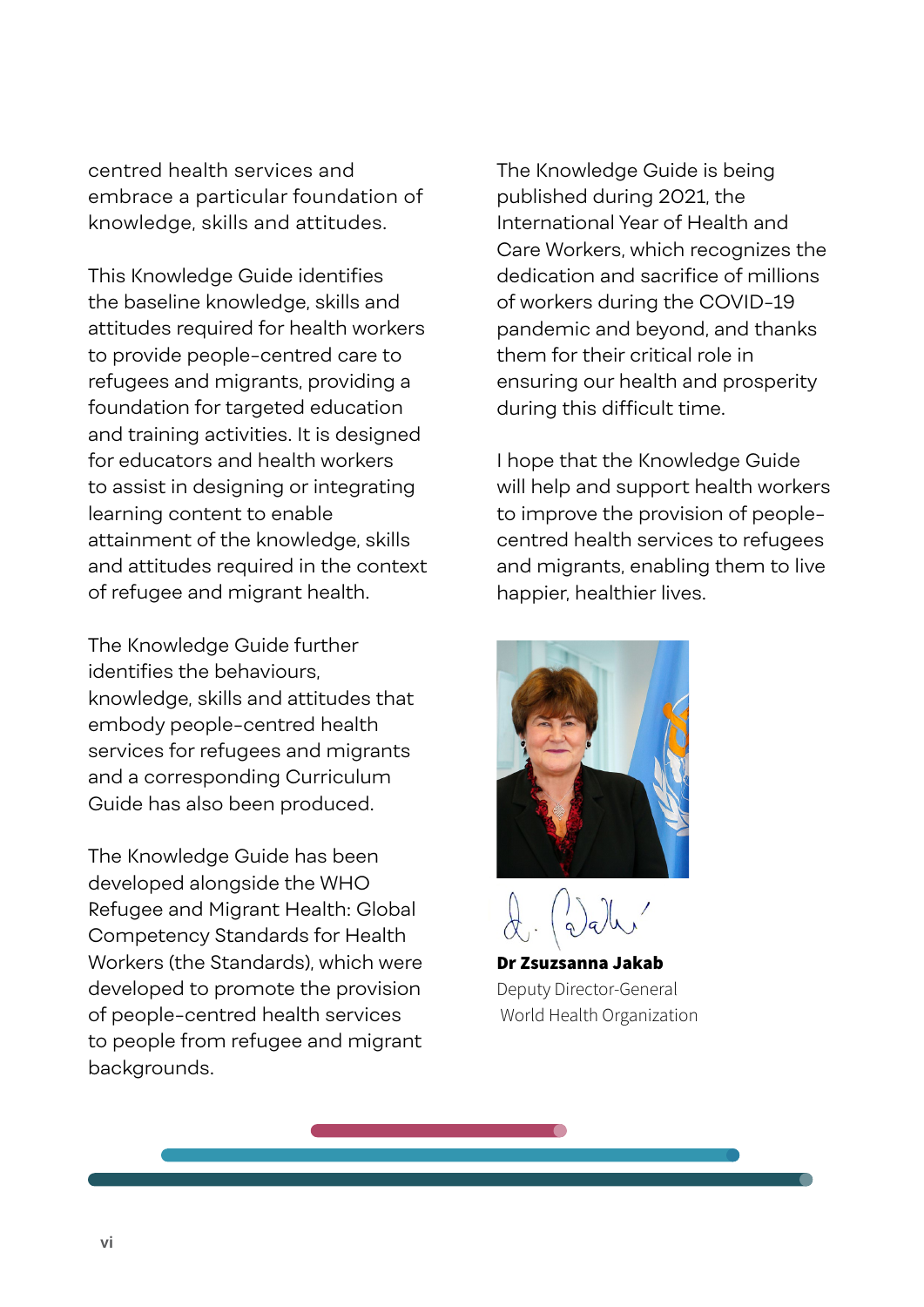## <span id="page-8-0"></span>**Preface**

WHO is committed to promoting improvement in global health and wellbeing through its Thirteenth General Programme of Work (GPW13), which concentrates on the achievement of the Sustainable Development Goals, including working towards universal health coverage.

The GPW13 is at the heart of WHO's plans to transform the future of public health, based on timely, reliable and actionable data. The GPW13 contains the triple billion targets for 2023:

- one billion more people benefiting from universal health coverage
- one billion more people better protected from health emergencies
- $\bullet$  one billion more people enjoving better health and well-being.

The triple billion targets act both a measurement tool and a strategy to deliver on the GPW13 and the Sustainable Development Goals.

Ensuring the health and wellbeing of refugees and migrants is a key priority within the GPW13 and the WHO Director-General's Transformation Agenda. The aim of promoting refugee and migrant health and leaving no one behind is

central to Promoting the Health of Refugees and Migrants: Draft Global Action Plan, 2019–2023. Refugees and migrants have the fundamental right to the enjoyment of the highest attainable standard of health. However, they may have specific health needs and vulnerabilities that require peoplecentred, effective and high-quality health services that recognize the impact of migration on physical and mental health.

In practice, refugees and migrants may experience barriers in accessing health services, inadequate or limited health services, institutional discrimination, problems arising from health literacy and health systems literacy, and restricted access to mainstream services.

Inclusive health systems are required that put people at their centre. Here the health workforce has a vital role in providing peoplecentred health services and building the resilience of health systems to respond to the health needs of refugees and migrants. Health workers providing services to refugees and migrants require training and support to deliver effective and people-centred health services, embracing a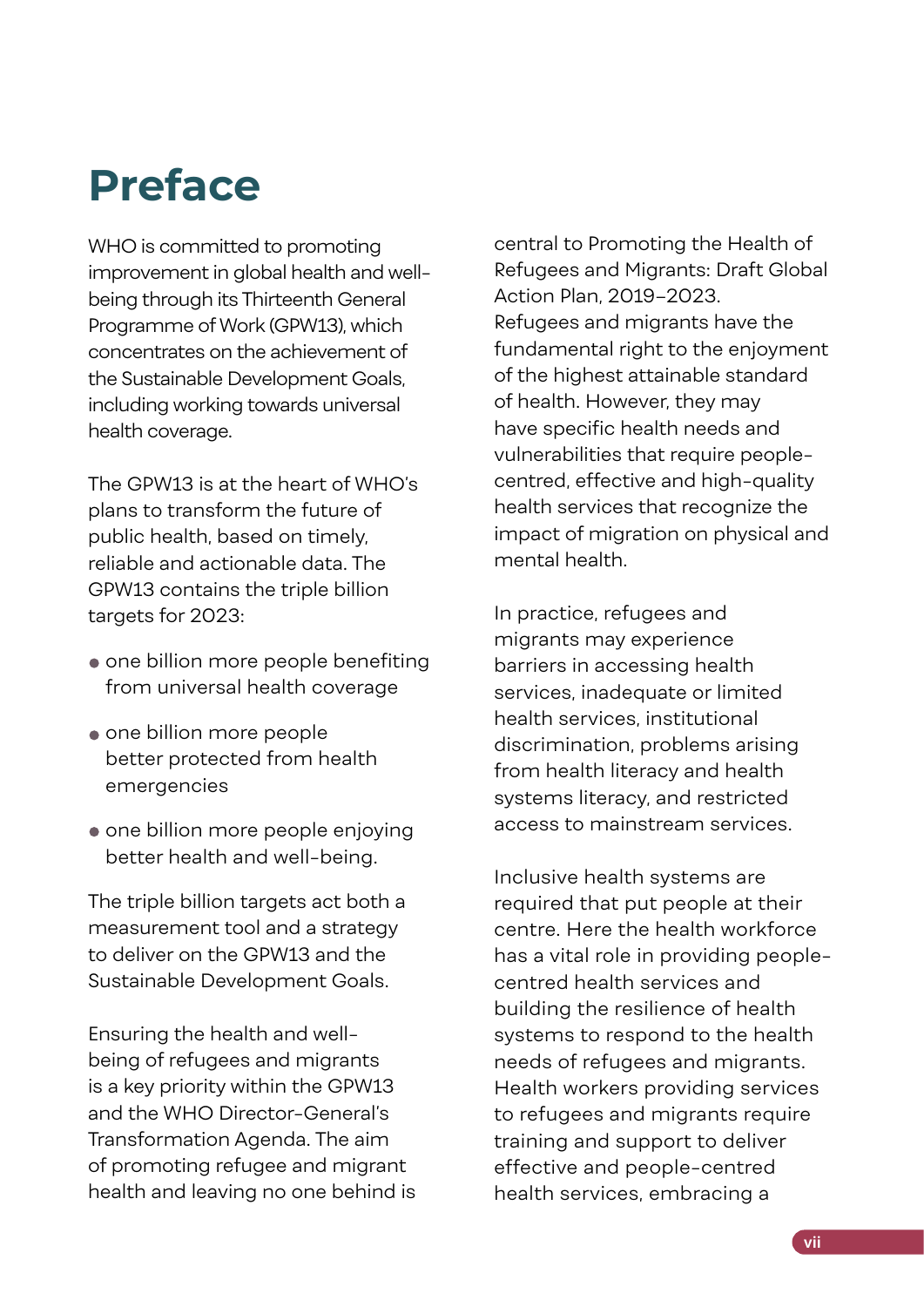particular foundation of knowledge, skills and attitudes. This Knowledge Guide has been developed by the WHO Health and Migration Programme in close collaboration with WHO's Health Workforce Department to support health workers and their educators in the design or integration of learning content for attainment of the knowledge, skills and attitudes required in the context of refugee and migrant health. It identifies the baseline required for health workers to provide people-centred health services to refugees and migrants and provides a foundation for targeted education and training activities. The Knowledge Guide has been developed in conjunction with the Refugee and Migrant Health: Global Competency Standards for Health Workers (the Standards) and is accompanied by a Curriculum Guide, which aims to provide a flexible template for designing curricula to suit the context and requirements for incorporation into pre-service learning, as well as targeted in-service learning.

WHO will support Member States to achieve a health workforce that provides people-centred quality health services. It will assist educational institutions, organizations and individuals engaged in the

education and training of health-care workers and health administrators, and for the assessment of the relevant learning outcomes and competency standards.

The development of the Knowledge Guide, alongside the Standards and the Curriculum Guide, and their adaptation to country contexts, will help to promote access to high-quality primary health care and progress towards universal health coverage for all populations, including refugees and migrants. We must commit to achieving equitable access to essential health services for refugees and migrants and remove barriers to quality health services.





Dr Santino Severoni Director Health and Migration Health WorkforceProgramme

in austech

Mr James Campbell Director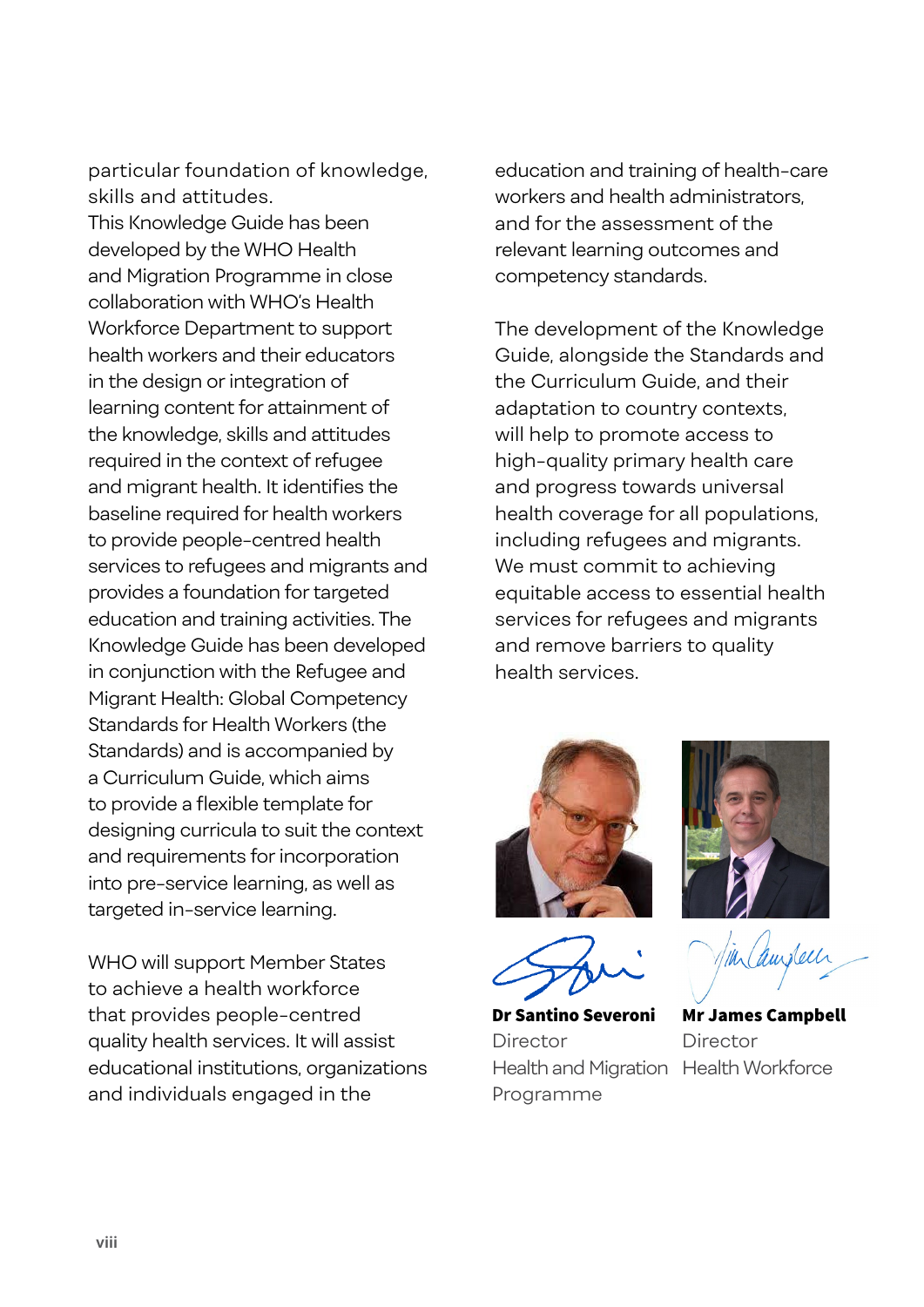## <span id="page-10-0"></span>**Acknowledgements**

The Knowledge Guide accompanies the Refugee and Migrant Health: Global Competency Standards for Health Workers (the Standards) and was developed by the WHO Health and Migration Programme (PHM, Office of the Deputy Director-General, WHO headquarters, Geneva) in close collaboration with the Health Workforce Department (WHO headquarters, Geneva). Strategic oversight was provided by Santino Severoni (Director PHM) and James Campbell (Director, Health Workforce Department). It was produced in collaboration with the Migrant and Refugee Health Partnership (Migration Council Australia), through Christine Phillips (Australian National University), Gulnara Abbasova and Veronica Finn.

Kanokporn Kaojaroen (PHM) was responsible for coordination and execution with the support of Siobhan Fitzpatrick from the WHO Health Workforce Department.

Thanks are owed to Veronica Cornacchione, Mohammad Darwish, Cetin Dogan Dikmen, Rifat Hossain and Rita Sa Machado from the PHM team for support in the production and dissemination of this Knowledge Guide.

WHO would like to thank the members of the Strategic Working Group who provided technical input to the development of the Knowledge Guide: Aula Abbara (Imperial College London, United Kingdom of Great Britain and Northern Ireland), Jill Benson (University of Adelaide, Australia), Fouad M. Fouad (American University of Beirut, Lebanon), Indika Karunathilake (University of Colombo, Sri Lanka), Elsie Kiguli-Malwadde (African Centre for Global Health and Social Transformation, Uganda), Allan Krasnik (University of Copenhagen, Denmark), Paul Spiegel (Johns Hopkins University, United States of America), István Szilárd (University of Pécs, Hungary), Jo Vearey (University of the Witwatersrand, South Africa) and Cynthia Whitehead (University of Toronto, Canada). Many thanks also to Jo Vearey, who co-chaired the Expert Consultation.

WHO would also like to acknowledge the insightful feedback and advice provided by the participants in the Expert Consultation Group: Marwan Akel (International Pharmaceutical Federation), Poonam Dhavan (International Organization for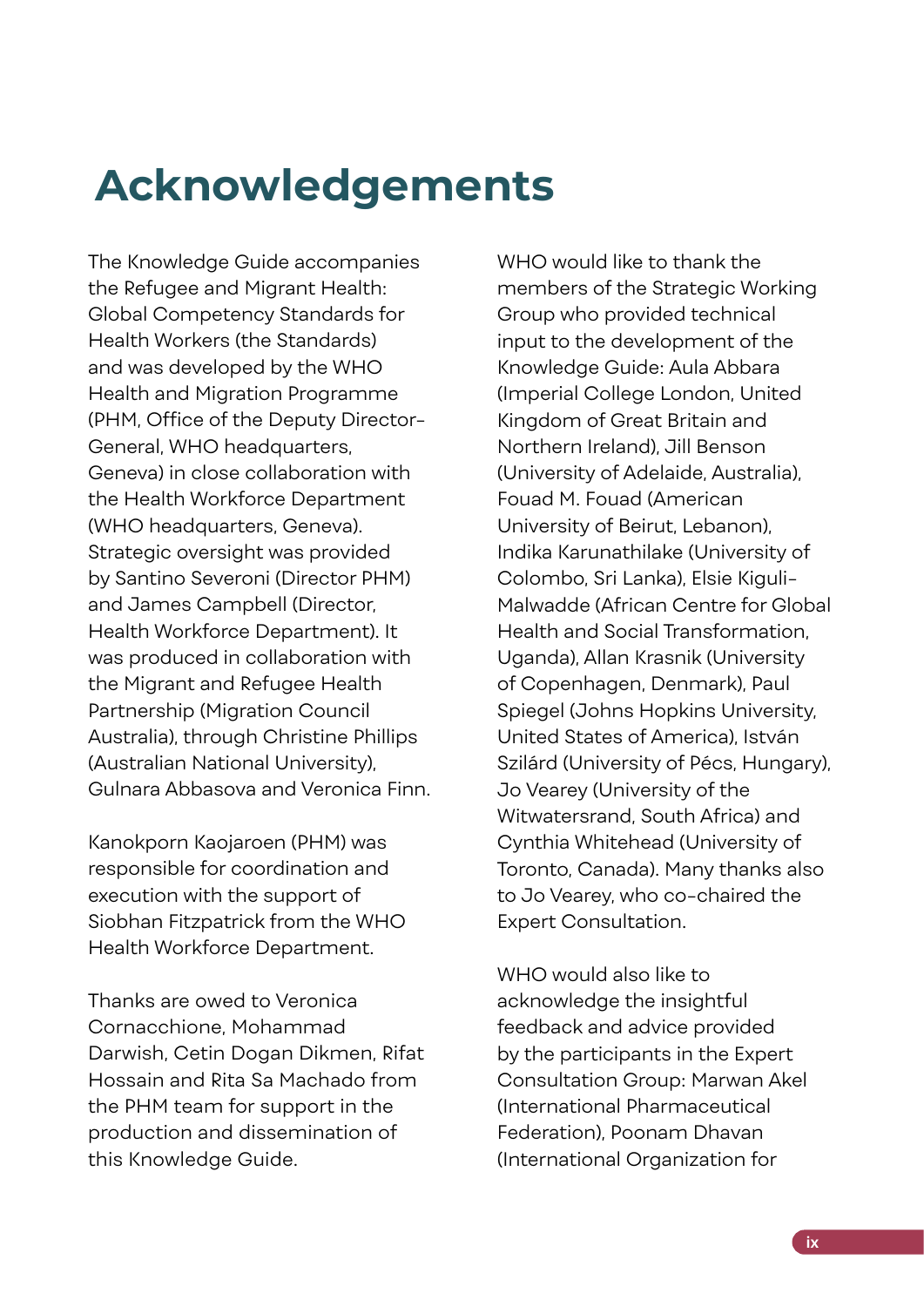Migration), Lasha Goguadze (International Federation of Red Cross and Red Crescent Societies), Veronique Guillemot (Médecins Sans Frontières), Natalia Popova (International Labour Organization), Djenana Jalovcic (World Confederation for Physiotherapy), Jonathan Kennedy (University of Otago, New Zealand), Judy Khanyola (University of Global Health Equity, Rwanda), Daniella Knoppik and Fouzia Shafique (United Nations Children's Fund), Ade Prastyani (Gadjah Mada University, Indonesia), Nyoman Sutarsa (Australian National University, Australia) Nick Torres (The Network: Towards Unity for Health) and Virginia Wangare Greiner (Maisha – African Women in Germany).

In addition, many WHO staff provided invaluable support: Meg Doherty, Fiamma Giannetti, Devora Kestel, Carl Leitner, Garrett Mehl, Claudia Garcia Moreno, Assa Hanna Mari Nihlén, Natschja Ratanaprayul, Megin Reijnders, James Underhill

and Inka Weissbecker (WHO headquarters), Ernest Dabire and Lokombe Elongo (WHO Regional Office for Africa), Candelaria Arozo, James Fitzgerald, José Francisco García Gutiérrez, Camila Polinori and Ciro Ugarte (WHO Regional Office for the Americas/Pan-American Health Organization), Ali Ardalan, Gulin Gedik, Awad Mataria and Tonia Rifaey (WHO Regional Office for the Eastern Mediterranean), Josef Bartovic, Elisabeth Waagensen and Gundo Weiler (WHO Regional Office for Europe), Arti Garg and Ai Tanimizu (WHO Regional Office for South-East Asia), and Kira Fortune and Jaitra Sathyandran (WHO Regional Office for the Western Pacific Region).

PHM also greatly appreciates and values the in-kind contribution by Migration Council Australia as well as the financial support by the German Federal Ministry of Health, the Government of Portugal, and the Universal Health Coverage Partnership, which made the production of this Knowledge Guide possible.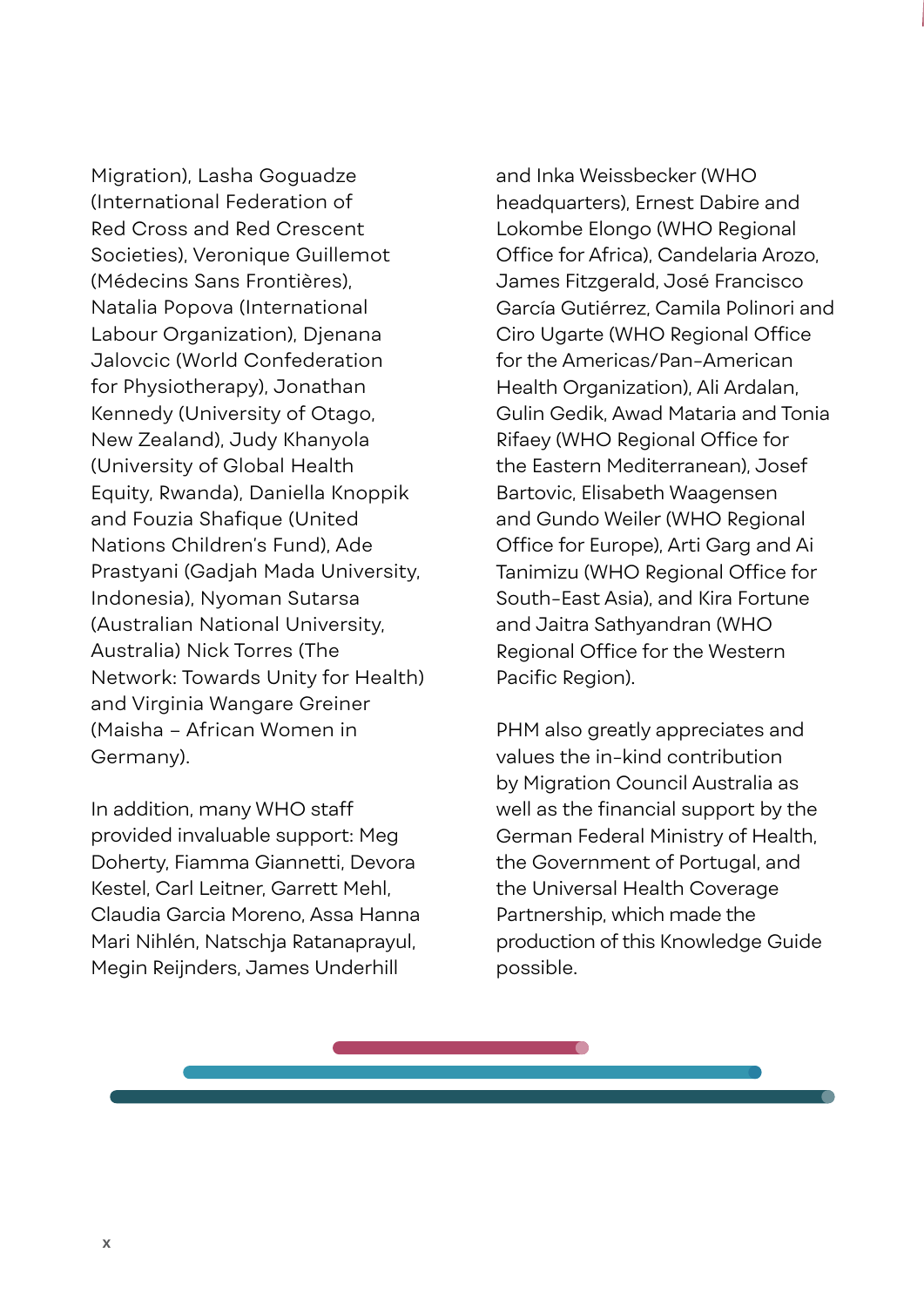### <span id="page-12-0"></span>**Introduction**

Health workers providing health services for refugees and migrants need to be trained and supported to deliver effective and quality peoplecentred care for this population. People-centred health services for refugees and migrants requires health workers to embrace a particular foundation of knowledge, skills and attitudes (KSA). This Knowledge Guide is designed for educators and health workers to assist in designing or integrating learning content to enable attainment of the KSA required in the context of providing refugee and migrant health services.

Refugees and migrants may have different and additional health needs compared with host populations and may experience worse health outcomes due to physical and emotional stresses from the experiences of migration and displacement, including chronic hardship, barriers to health service access, inadequate or limited health services, institutional discrimination, poorer levels of health and health systems literacy, and restricted access to mainstream services. People-centred health services that address the needs of the person in light of their individual characteristics, including their

migration and displacement experiences, can help to improve the health outcomes of refugee and migrant populations. Building and maintaining trust, especially when a person has had previously distressing or discriminatory interactions with health institutions, is an essential part of providing people-centred health services. Not all health workers are equipped to incorporate culturally sensitivity into care within the health systems they work in, and further efforts are needed to increase the skills of the health workforce in this area, including in the daily exercise of foundational helping skills (such as promoting confidentiality, exploration and normalization of feelings, and demonstrating empathy, warmth and genuineness). By identifying the baseline KSA required for health workers to provide people-centred health services to refugees and migrants, this Knowledge Guide provides a foundation for targeted education and training activities. The Knowledge Guide can be tailored to the environments that health workers operate in, taking into consideration the requirements and constraints of local health systems as well as characteristics of the refugee and migrant populations.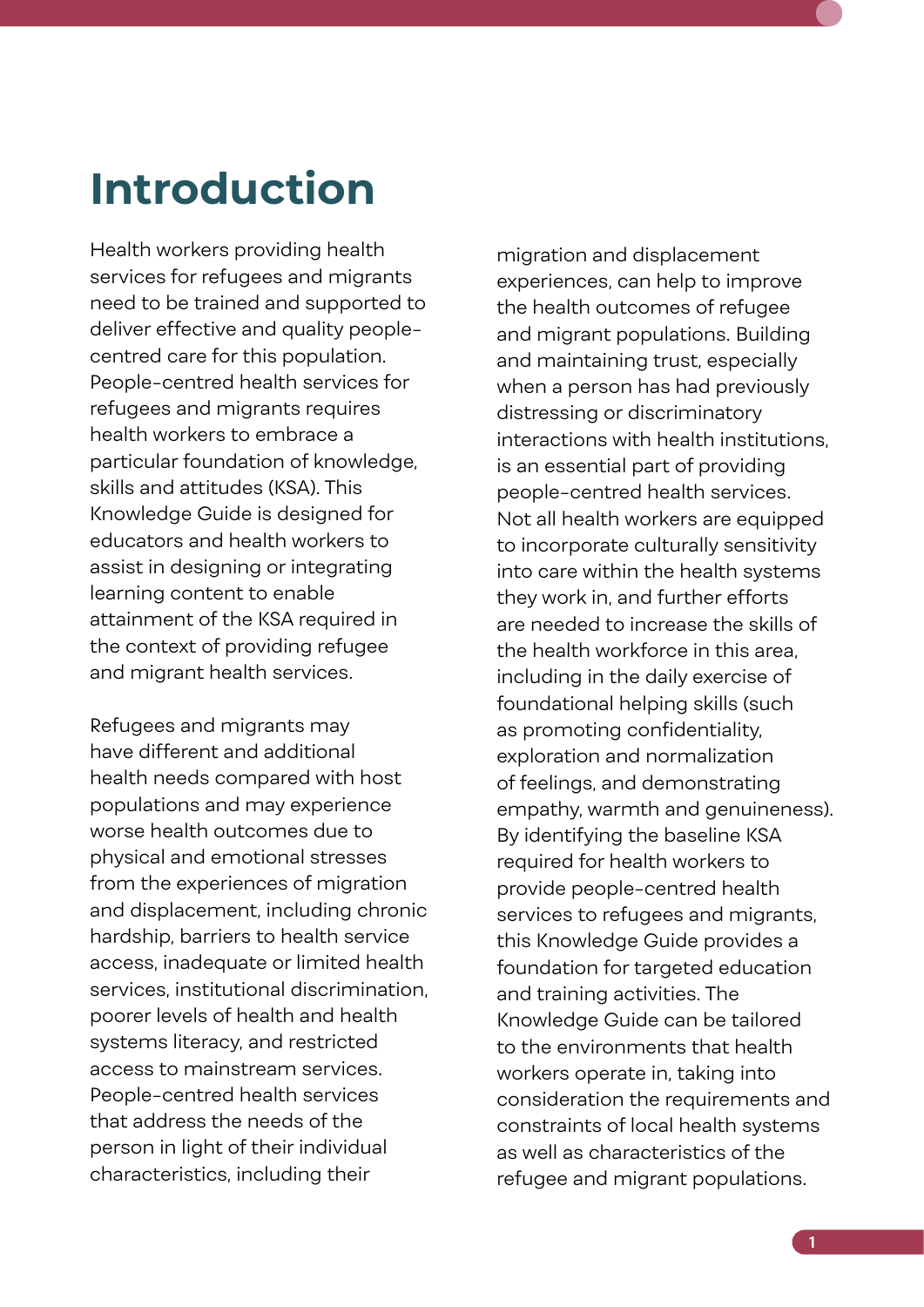### **Refugee and Migrant Health: Global Competency Standards for Health Workers**

<span id="page-13-0"></span>Knowledge Guide to support the operationalization of the Refugee and Migrant Health: Global Competenc

This Knowledge Guide and the accompanying Curriculum Guide are designed to accompany the Refugee and Migrant Health: Global Competency Standards for Health Workers (the Standards), which set the benchmark for the health workforce in providing peoplecentred health services to refugees and migrants. The Standards sets out the level of proficiency in demonstrating the competencies associated with different domains of practice for health workers working with refugees and migrants; it was adapted from the Global Competency Framework for Universal Health Coverage *(1)*.

The Standards focuses on the behaviours of health workers, while

recognizing that health systems also need to be responsive to the needs of refugees and migrants. The health workforce is placed within a broader landscape, with policy and legal considerations governing access to health services for refugee and migrant populations. The Standards can be used flexibly to meet the specific contexts in which health workers operate, while conveying general expectations of the health workforce in delivering care to people with experiences of migration and displacement. This Knowledge Guide provides an additional level of detail by articulating the KSA and learning outcomes that underpin the Standard's overarching competencies and behaviours.

### **Key terms within the Knowledge Guide**

Health workers. Health workers are defined as all people engaged in work where the primary intent is to improve health; this will include both health practitioners and health administrators. Health practitioners provide clinical

health services, for example as nurses, doctors and allied health practitioners. Health administrators are people engaged in actions whose primary intent is to manage and improve the systems and practices that provide health to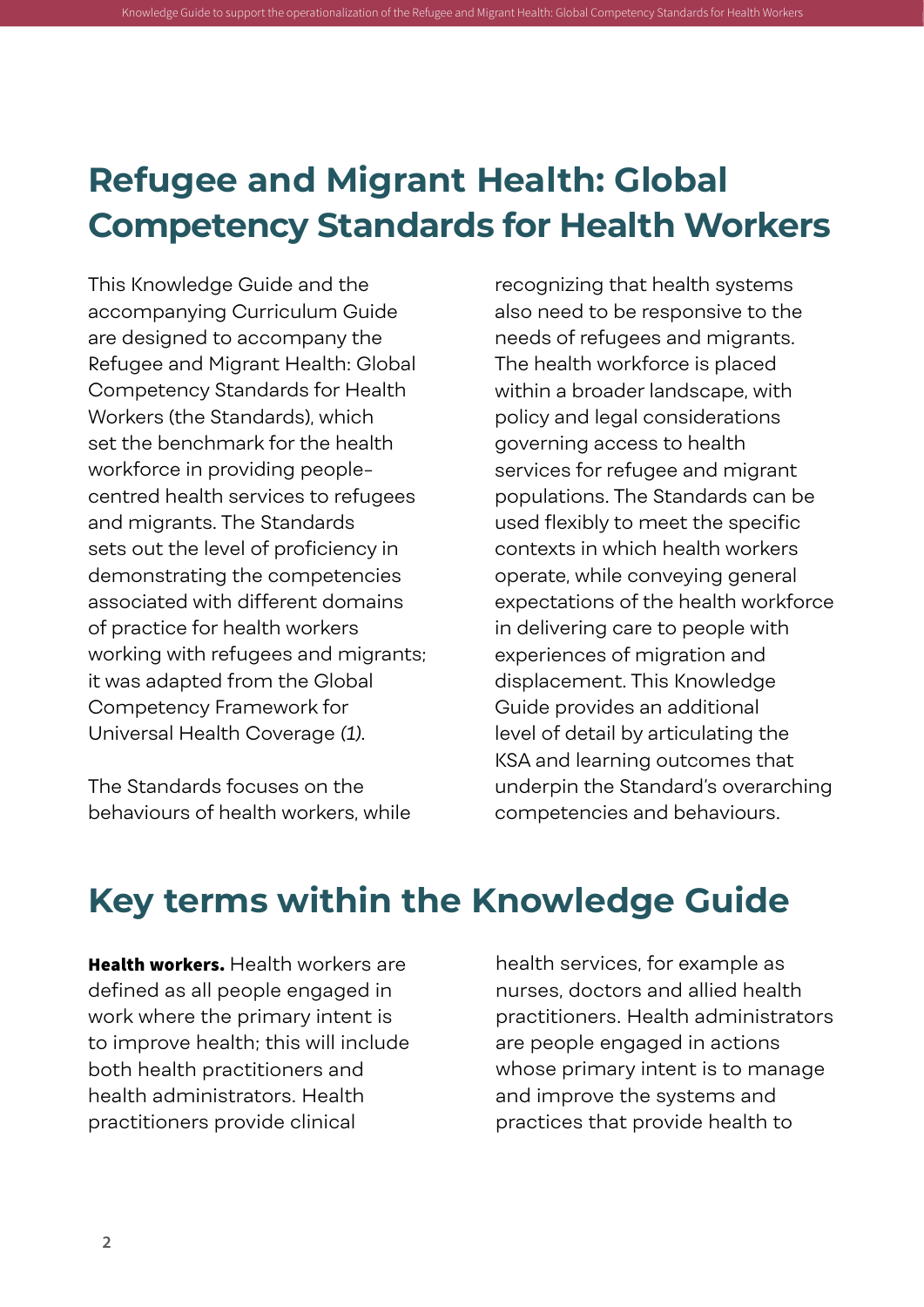<span id="page-14-0"></span>individuals and populations. This will include administrators who work alongside health practitioners, team leaders and managers, and other professionals in the administration of health services.

How to use this document

**Competencies.** These encompass a person's abilities to integrate KSA in the context of tasks and demonstrate this through behaviours *(1)*. Competencies are the patterns of behaviours that are demonstrated most often by high performers to achieve the best results.

Behaviours. In this context. behaviours are the observable, measurable components of performance encompassing KSA. Attitudes most closely relate to motivation to perform behaviours. Whereas knowledge provides the informational basis for tasks, skills are the higher-order application, analysis, evaluation and creation of knowledge. The presence or absence of KSA can be inferred from the presence or absence of the behaviours associated with the competency and the tasks.

### **How to use this document**

This Knowledge Guide provides guidance on how health workers can apply the Standards to their own practice. For each of the nine competencies and their specific behaviours in the Standards, the Knowledge Guide examines in detail how a health worker's knowledge can reach the stated benchmark for providing care to refugees and migrants. The Knowledge Guide also details the learning outcomes that reflect the behaviours that a health worker will demonstrate once they have achieved the Competency Standards. This document separates the KSA for health workers into two groups:

health practitioners and health administrators. While the KSA for health practitioners are relevant for everyday clinical practice, the KSA for health administrators focus more on service delivery and systems. As the nine Competency Standards are interrelated, so too are the collective KSA. Therefore, the skills underpinning one Competency Standard may be repeated elsewhere and there may be overlapping content. The following tables outline the KSA and learning outcomes for these two groups for each of the nine Competency Standards.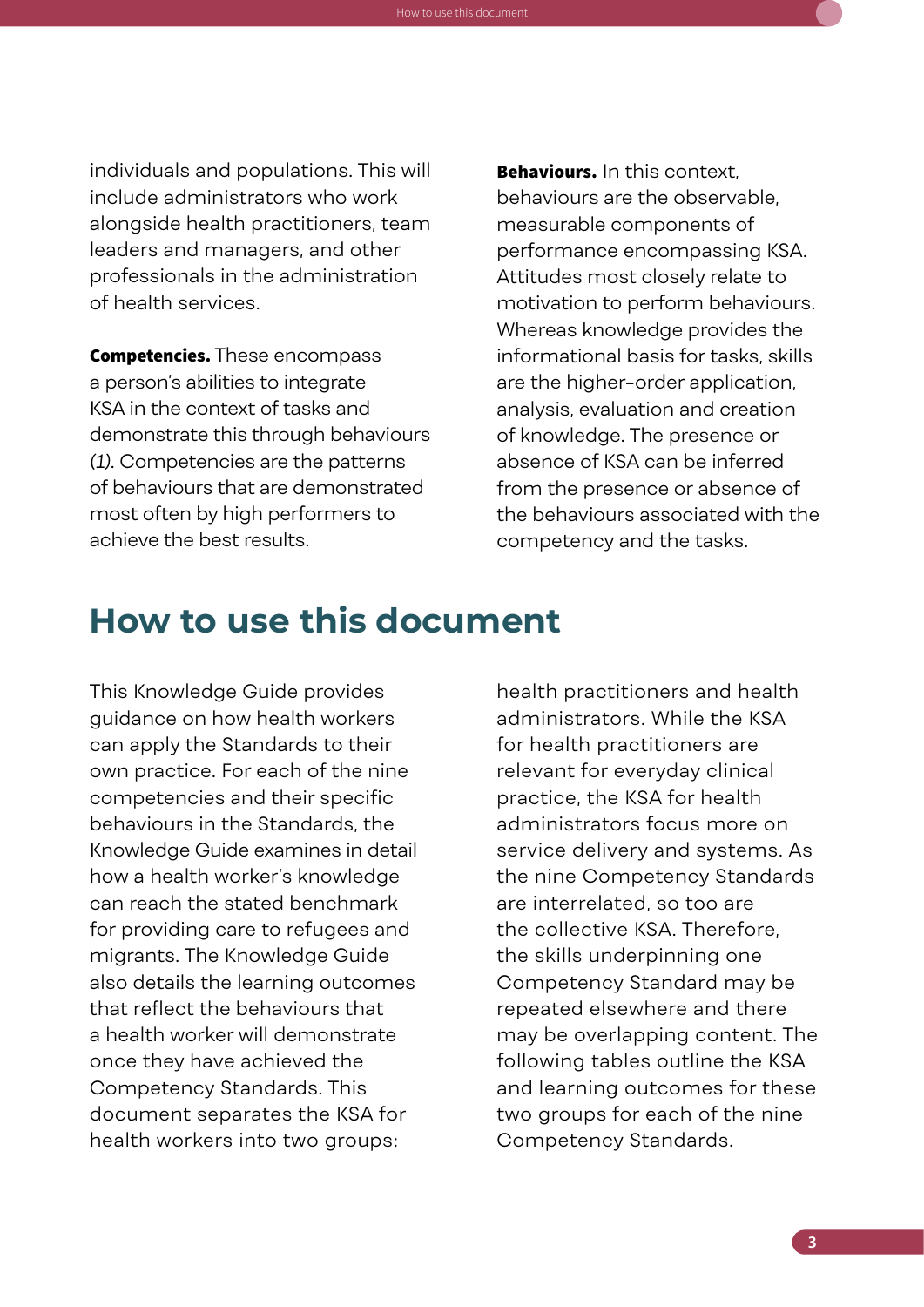## <span id="page-15-0"></span>**KSA and learning outcomes for the Competency Standards**

#### **Competency Standard 1 (provides people-centred health care to refugees and migrants): KSA and learning outcomes**

|                                                                                                                                                                                                                                                            | <b>Health practitioner</b>                                                                                                                                                                                                                                                                                                                                                                                                                                                                                                                                                                                                                                                                                                                                                                                                                                                                                                                                           |                                                                                                                                                                                                                                                                                                                                                                                                                                                                                                                                                                                                                                                                                                                                                                                                                                                                               | <b>Health administrator</b>                                                                                                                                                                                                                                                                                                                                                                                                                                                                                                                                                                                                                                                                                              |                                                                                                                                                                                                                                                                                                                                                                                                                                                                                                                                                                                                                                                                                                                                                                                                                                                                                      |
|------------------------------------------------------------------------------------------------------------------------------------------------------------------------------------------------------------------------------------------------------------|----------------------------------------------------------------------------------------------------------------------------------------------------------------------------------------------------------------------------------------------------------------------------------------------------------------------------------------------------------------------------------------------------------------------------------------------------------------------------------------------------------------------------------------------------------------------------------------------------------------------------------------------------------------------------------------------------------------------------------------------------------------------------------------------------------------------------------------------------------------------------------------------------------------------------------------------------------------------|-------------------------------------------------------------------------------------------------------------------------------------------------------------------------------------------------------------------------------------------------------------------------------------------------------------------------------------------------------------------------------------------------------------------------------------------------------------------------------------------------------------------------------------------------------------------------------------------------------------------------------------------------------------------------------------------------------------------------------------------------------------------------------------------------------------------------------------------------------------------------------|--------------------------------------------------------------------------------------------------------------------------------------------------------------------------------------------------------------------------------------------------------------------------------------------------------------------------------------------------------------------------------------------------------------------------------------------------------------------------------------------------------------------------------------------------------------------------------------------------------------------------------------------------------------------------------------------------------------------------|--------------------------------------------------------------------------------------------------------------------------------------------------------------------------------------------------------------------------------------------------------------------------------------------------------------------------------------------------------------------------------------------------------------------------------------------------------------------------------------------------------------------------------------------------------------------------------------------------------------------------------------------------------------------------------------------------------------------------------------------------------------------------------------------------------------------------------------------------------------------------------------|
| <b>Behaviours</b>                                                                                                                                                                                                                                          | <b>KSA</b>                                                                                                                                                                                                                                                                                                                                                                                                                                                                                                                                                                                                                                                                                                                                                                                                                                                                                                                                                           | <b>Learning outcomes</b>                                                                                                                                                                                                                                                                                                                                                                                                                                                                                                                                                                                                                                                                                                                                                                                                                                                      | <b>KSA</b>                                                                                                                                                                                                                                                                                                                                                                                                                                                                                                                                                                                                                                                                                                               | <b>Learning outcomes</b>                                                                                                                                                                                                                                                                                                                                                                                                                                                                                                                                                                                                                                                                                                                                                                                                                                                             |
| 1.1. Adapts practice<br>to the needs of the<br>person in view of<br>their migration<br>and displacement<br>experiences, taking<br>into consideration<br>the impact of these<br>experiences on<br>access to health<br>care, including<br>barriers to access | Knowledge<br>• Articulates impacts<br>of migration and<br>displacement on health<br>and experiences of health<br>services<br>• Applies tools and<br>mechanisms to support<br>people to access health<br>services<br>· Identifies obstacles to<br>accessing health services<br>experienced by refugees<br>and migrants in view of<br>their legal status<br><b>Skills</b><br>• Practises a variety of<br>approaches to providing<br>health services based<br>on the person's unique<br>experiences of migration<br>and displacement<br>· Identifies appropriate<br>changes in service delivery<br>to accommodate the<br>individual needs and<br>characteristics of refugees<br>and migrants<br><b>Attitudes</b><br>• Respectfully acknowledges<br>the impacts of migration<br>and displacement<br>experiences on the person's<br>health and access to health<br>services<br>• Conducts culturally<br>informed health-care<br>consultations with an<br>adaptive mindset | 1.1.1. Identifies<br>patterns of transitions<br>taken by refugees and<br>migrants and their<br>potential impacts on<br>health<br>1.1.2. Describes<br>impacts of migration<br>and displacement on<br>health service access<br>at different transition<br>points for refugees<br>and migrants<br>1.1.3. Outlines<br>obstacles to accessing<br>health services<br>experienced by<br>refugees and migrants,<br>and particularly<br>irregular refugees and<br>migrants<br>1.1.4. Critically<br>analyses clinical<br>and administrative<br>obstacles to accessing<br>health services<br>1.1.5. Implements<br>clinical best practice<br>procedures that<br>are customized<br>to support health<br>services for refugees<br>and migrants taking<br>into consideration<br>their migration and<br>displacement journey,<br>cultural background,<br>and their individual<br>health needs | Knowledge<br>• Articulates<br>impacts of<br>migration and<br>displacement<br>on health and<br>experiences of<br>health services<br>· Identifies service<br>barriers in broader<br>health system<br>that may impact<br>refugees and<br>migrants<br><b>Skills</b><br>• Reduces barriers<br>to accessing<br>health services<br>• Customizes<br>systems to<br>accommodate<br>the individual<br>needs and<br>characteristics<br>of refugees and<br>migrants<br><b>Attitudes</b><br>• Respectfully<br>acknowledges<br>the impacts of<br>migration and<br>displacement<br>experiences on<br>the person's<br>health and access<br>to health services<br>• Conducts<br>culturally<br>informed<br>administrative<br>duties with an | 1.1.1. Identifies<br>patterns of transitions<br>taken by refugees and<br>migrants and their<br>potential impacts on<br>health<br>1.1.2. Describes<br>impacts of migration<br>and displacement on<br>health services access<br>at different transition<br>points for refugees and<br>migrants<br>1.1.3. Outlines<br>obstacles to accessing<br>health services<br>experienced by<br>refugees and migrants,<br>and particularly<br>irregular refugees and<br>migrants<br>1.1.4. Critically<br>analyses clinical<br>and administrative<br>obstacles to accessing<br>health services<br>1.1.5. Implements<br>administrative best<br>practice procedures<br>that are customized<br>to support health<br>services for refugees<br>and migrants taking<br>into consideration<br>their migration and<br>displacement journey,<br>cultural background,<br>and their individual<br>health needs |
|                                                                                                                                                                                                                                                            |                                                                                                                                                                                                                                                                                                                                                                                                                                                                                                                                                                                                                                                                                                                                                                                                                                                                                                                                                                      |                                                                                                                                                                                                                                                                                                                                                                                                                                                                                                                                                                                                                                                                                                                                                                                                                                                                               | adaptive mindset                                                                                                                                                                                                                                                                                                                                                                                                                                                                                                                                                                                                                                                                                                         |                                                                                                                                                                                                                                                                                                                                                                                                                                                                                                                                                                                                                                                                                                                                                                                                                                                                                      |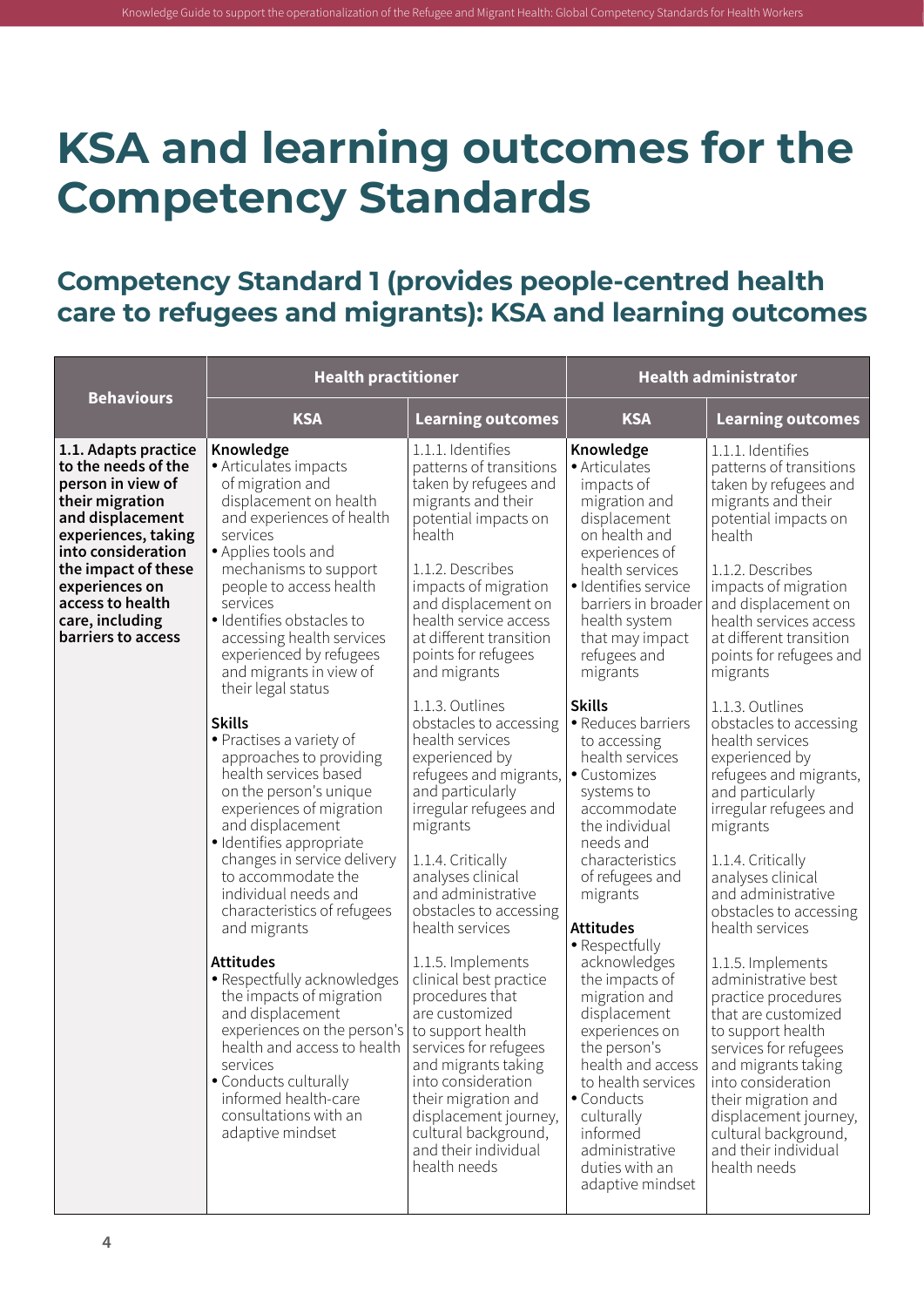| <b>Behaviours</b>                                                                                                                                                                                                                                                                                                                                                                                                                                                                                               | <b>Health practitioner</b>                                                                                                                                                                                                                                                                                                                                                                                                                                                                                                                                                                                                                                                                                                                                                                                             |                                                                                                                                                                                                                                                                                                                                                                                                                                       | <b>Health administrator</b>                                                                                                                                                                                                                                                                                                                                                                                                                                                                                                                                                                                                                                                                                                                                                                                                                                                                                                                                                                                                   |                                                                                                                                                                                                                                                                                                                                                                                                        |
|-----------------------------------------------------------------------------------------------------------------------------------------------------------------------------------------------------------------------------------------------------------------------------------------------------------------------------------------------------------------------------------------------------------------------------------------------------------------------------------------------------------------|------------------------------------------------------------------------------------------------------------------------------------------------------------------------------------------------------------------------------------------------------------------------------------------------------------------------------------------------------------------------------------------------------------------------------------------------------------------------------------------------------------------------------------------------------------------------------------------------------------------------------------------------------------------------------------------------------------------------------------------------------------------------------------------------------------------------|---------------------------------------------------------------------------------------------------------------------------------------------------------------------------------------------------------------------------------------------------------------------------------------------------------------------------------------------------------------------------------------------------------------------------------------|-------------------------------------------------------------------------------------------------------------------------------------------------------------------------------------------------------------------------------------------------------------------------------------------------------------------------------------------------------------------------------------------------------------------------------------------------------------------------------------------------------------------------------------------------------------------------------------------------------------------------------------------------------------------------------------------------------------------------------------------------------------------------------------------------------------------------------------------------------------------------------------------------------------------------------------------------------------------------------------------------------------------------------|--------------------------------------------------------------------------------------------------------------------------------------------------------------------------------------------------------------------------------------------------------------------------------------------------------------------------------------------------------------------------------------------------------|
|                                                                                                                                                                                                                                                                                                                                                                                                                                                                                                                 | <b>KSA</b>                                                                                                                                                                                                                                                                                                                                                                                                                                                                                                                                                                                                                                                                                                                                                                                                             | <b>Learning outcomes</b>                                                                                                                                                                                                                                                                                                                                                                                                              | <b>KSA</b>                                                                                                                                                                                                                                                                                                                                                                                                                                                                                                                                                                                                                                                                                                                                                                                                                                                                                                                                                                                                                    | <b>Learning outcomes</b>                                                                                                                                                                                                                                                                                                                                                                               |
| 1.2. Adapts practice<br>to the needs of<br>refugees and<br>migrants in view<br>of their individual<br>characteristics,<br>including the<br>intersection of sex,<br>gender identity, age,<br>disability, sexual<br>orientation and<br>legal status, taking<br>into account social<br>determinants of<br>health throughout<br>migration and<br>displacement<br>transitions-<br>including transit,<br>arrival and possible<br>return - and their<br>impact on individual<br>health needs across<br>the life course | Knowledge<br>· Identifies patterns<br>of migration and<br>displacement of refugees<br>and migrants<br>· Analyses impacts<br>of migration and<br>displacement transitions<br>on individuals across the<br>life course<br>• Articulates how<br>sociocultural factors may<br>interact with one another<br>across the process of<br>migration or displacement<br>and impact on an<br>individual's health needs<br><b>Skills</b><br>· Responds to the needs<br>of the person holistically<br>taking into consideration<br>their individual<br>characteristics<br>· Adapts practice to people<br>in view of their legal status<br><b>Attitudes</b><br>· Maintains motivation to<br>provide appropriate care<br>that addresses the needs<br>of the person and takes<br>into consideration their<br>individual characteristics | 1.2.1. Describes stages<br>of the migration cycle,<br>including departure,<br>transit, arrival and<br>possible return<br>1.2.2. Analyses the<br>evolving health needs<br>of an individual across<br>the life course<br>1.2.3. Adapts clinical<br>practice to meet<br>individual needs<br>of refugees and<br>migrants in view<br>of their individual<br>characteristics, legal<br>status and other<br>social determinants of<br>health | Knowledge<br>· Identifies patterns<br>of migration and<br>displacement<br>of refugees and<br>migrants<br>· Describes how<br>impacts of<br>migration and<br>displacement<br>transitions on<br>individuals across<br>the life course<br>• Analyses how<br>health services<br>needs may reflect<br>the intersection<br>of different<br>socioeconomic,<br>and cultural<br>characteristics<br>of individual of<br>refugees and<br>migrants through<br>the processes of<br>migration and<br>displacement<br><b>Skills</b><br>• Anticipates<br>fluctuations in<br>service needs<br>with changing<br>patterns of arrival<br>and departure<br>for people on the<br>move<br>• Prepares for<br>changes in service<br>delivery based<br>on different<br>demographics<br>and needs of<br>refugees and<br>migrants<br><b>Attitudes</b><br>• Maintains<br>motivation<br>to support<br>appropriate<br>service delivery<br>that addresses<br>the needs of the<br>person and takes<br>into consideration<br>their individual<br>characteristics | 1.2.1. Describes stages<br>of the migration cycle,<br>including departure,<br>transit, arrival and<br>possible return<br>1.2.2. Analyses the<br>evolving health needs<br>of an individual across<br>the life course<br>1.2.3. Customizes<br>health services for<br>changing needs<br>of refugees and<br>migrants according<br>to their movement,<br>demographic<br>characteristics and<br>health needs |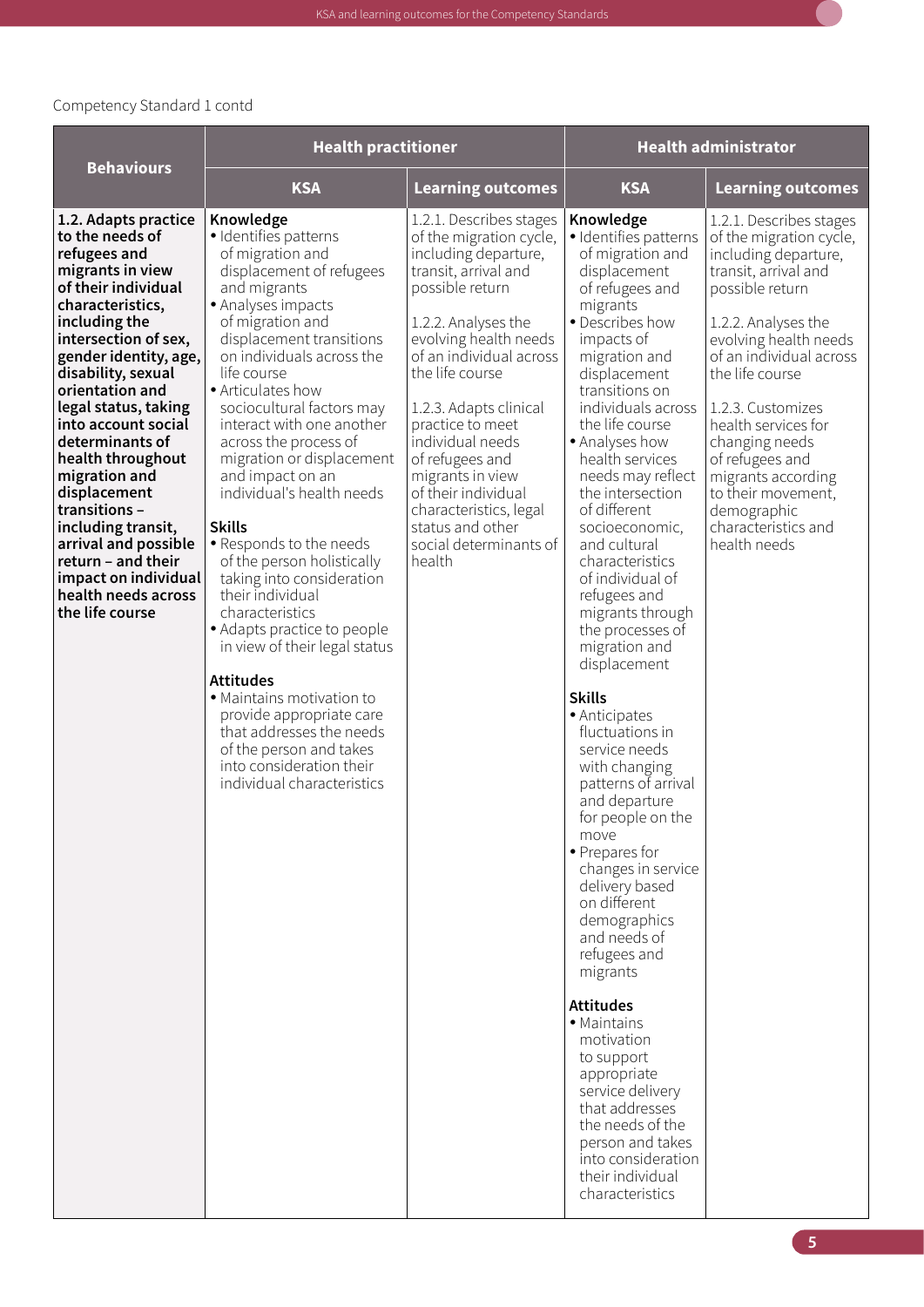|                                                                                                                                                                                                                                                                                                | <b>Health practitioner</b>                                                                                                                                                                                                                                                                                                                                                                                                                                                                                                                                                                                                                                                                                                                                                                                                                                                                                                                                                                                   |                                                                                                                                                                                                                                                                                                                                                                                                                                                                                                                                                                                                                                           | <b>Health administrator</b>                                                                                                                                                                                                                                                                                                                                                                                                                                                                                                                                                                                                                                                                                                                                                                                                                                                                                                                                                                                                                   |                                                                                                                                                                                                                                                                                                                                            |  |
|------------------------------------------------------------------------------------------------------------------------------------------------------------------------------------------------------------------------------------------------------------------------------------------------|--------------------------------------------------------------------------------------------------------------------------------------------------------------------------------------------------------------------------------------------------------------------------------------------------------------------------------------------------------------------------------------------------------------------------------------------------------------------------------------------------------------------------------------------------------------------------------------------------------------------------------------------------------------------------------------------------------------------------------------------------------------------------------------------------------------------------------------------------------------------------------------------------------------------------------------------------------------------------------------------------------------|-------------------------------------------------------------------------------------------------------------------------------------------------------------------------------------------------------------------------------------------------------------------------------------------------------------------------------------------------------------------------------------------------------------------------------------------------------------------------------------------------------------------------------------------------------------------------------------------------------------------------------------------|-----------------------------------------------------------------------------------------------------------------------------------------------------------------------------------------------------------------------------------------------------------------------------------------------------------------------------------------------------------------------------------------------------------------------------------------------------------------------------------------------------------------------------------------------------------------------------------------------------------------------------------------------------------------------------------------------------------------------------------------------------------------------------------------------------------------------------------------------------------------------------------------------------------------------------------------------------------------------------------------------------------------------------------------------|--------------------------------------------------------------------------------------------------------------------------------------------------------------------------------------------------------------------------------------------------------------------------------------------------------------------------------------------|--|
| <b>Behaviours</b>                                                                                                                                                                                                                                                                              | <b>KSA</b>                                                                                                                                                                                                                                                                                                                                                                                                                                                                                                                                                                                                                                                                                                                                                                                                                                                                                                                                                                                                   | <b>Learning outcomes</b>                                                                                                                                                                                                                                                                                                                                                                                                                                                                                                                                                                                                                  | <b>KSA</b>                                                                                                                                                                                                                                                                                                                                                                                                                                                                                                                                                                                                                                                                                                                                                                                                                                                                                                                                                                                                                                    | <b>Learning outcomes</b>                                                                                                                                                                                                                                                                                                                   |  |
| 1.3. Addresses<br>mental health and<br>the psychosocial<br>support needs<br>of refugees and<br>migrants by<br>providing trauma-<br>informed care<br>and interventions<br>sensitive to<br>experiences of<br>chronic hardship,<br>traumatic events,<br>grief and loss,<br>facilitating referrals | Knowledge<br>· Outlines social<br>determinants of mental<br>health among refugees and<br>migrants<br>· Identifies mental health<br>conditions experienced by<br>refugees and migrants<br>· Identifies culturally<br>sensitive and evidence-<br>informed interventions for<br>acute distress and priority<br>mental health conditions<br>• Describes the connections<br>between mental health on<br>physical health and social<br>well-being<br>· Recalls relevant local<br>referral pathways and<br>networks for mental health<br>and psychosocial support<br>and other needs<br><b>Skills</b><br>• Applies people-centred<br>mental health interventions<br>• Collaborates with<br>colleagues to coordinate<br>care and referrals including<br>to specialized mental<br>health and other services<br>• Provides psychological first<br>aid when needed<br><b>Attitudes</b><br>• Responds proactively<br>to mental health and<br>psychosocial support<br>needs in a respectful and<br>non-judgemental manner | 1.3.1. Describes a<br>range of presentations<br>for psychological<br>distress among<br>refugees and migrants<br>1.3.2. Assesses<br>common mental<br>health, psychosocial<br>support and other<br>needs of refugees and<br>migrants<br>1.3.3. Provides<br>evidence-informed<br>mental health<br>interventions that are<br>effective for refugees<br>and migrants<br>1.3.4. Works with local<br>referral networks<br>and utilizes referral<br>pathways for mental<br>health and broader<br>social support and<br>other services<br>1.3.5. Articulates<br>principles of<br>psychological first aid<br>1.3.6. Uses<br>psychological first aid | Knowledge<br>· Defines social<br>determinants of<br>mental health<br>among refugees<br>and migrants<br>· Identifies mental<br>health conditions<br>experienced by<br>refugees and<br>migrants<br>• Describes the<br>connections<br>between mental<br>health, physical<br>health and social<br>well-being<br>• Describes in detail<br>relevant local<br>referral pathways<br>and networks for<br>mental health and<br>psychosocial and<br>other needs<br><b>Skills</b><br>· Provides open,<br>inclusive and<br>welcoming service<br>· Identifies local<br>referral pathways<br>and networks for<br>mental health and<br>broader social<br>support and other<br>services<br>• Establishes<br>effective referral<br>pathways with<br>service providers<br>(e.g. social services,<br>protection,<br>education) and<br>develops effective<br>relationships with<br>community leaders<br><b>Attitudes</b><br>• Responds<br>proactively to<br>mental health<br>and psychosocial<br>support needs in<br>a respectful and<br>non-judgemental<br>manner | 1.3.1. Describes a range<br>of presentations for<br>psychological distress<br>among refugees and<br>migrants<br>1.3.2. Supports<br>an organizational<br>approach to<br>care sensitive to<br>experiences of chronic<br>hardship and trauma<br>1.3.3. Develops<br>effective relationships<br>with referral networks<br>and service providers |  |

Knowledge Guide to support the operationalization of the Refugee and Migrant Health: Global Competency Standards for Health Workers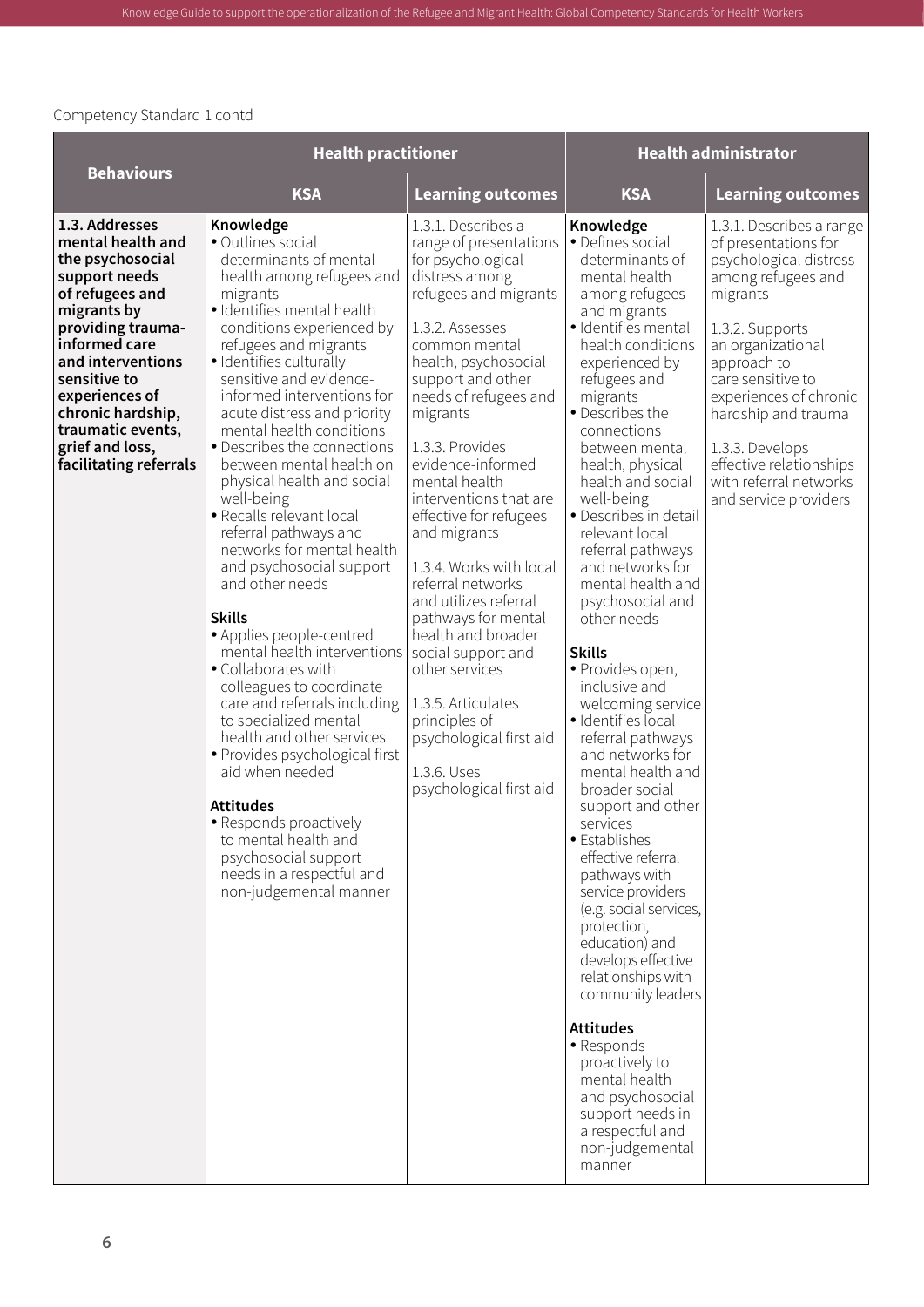|                                                                                                                                                                                                                                                                             | <b>Health practitioner</b>                                                                                                                                                                                                                                                                                                                                                                                                                                                                                                                                                                            |                                                                                                                                                                                                                                                                                           |                                                                                                                                                                                                                                                                                                                                                                                                                                                                                                                                                                                                                                                                                                                                                                                                                                                  | <b>Health administrator</b>                                                                                                                                                                                                                        |  |
|-----------------------------------------------------------------------------------------------------------------------------------------------------------------------------------------------------------------------------------------------------------------------------|-------------------------------------------------------------------------------------------------------------------------------------------------------------------------------------------------------------------------------------------------------------------------------------------------------------------------------------------------------------------------------------------------------------------------------------------------------------------------------------------------------------------------------------------------------------------------------------------------------|-------------------------------------------------------------------------------------------------------------------------------------------------------------------------------------------------------------------------------------------------------------------------------------------|--------------------------------------------------------------------------------------------------------------------------------------------------------------------------------------------------------------------------------------------------------------------------------------------------------------------------------------------------------------------------------------------------------------------------------------------------------------------------------------------------------------------------------------------------------------------------------------------------------------------------------------------------------------------------------------------------------------------------------------------------------------------------------------------------------------------------------------------------|----------------------------------------------------------------------------------------------------------------------------------------------------------------------------------------------------------------------------------------------------|--|
| <b>Behaviours</b>                                                                                                                                                                                                                                                           | <b>KSA</b>                                                                                                                                                                                                                                                                                                                                                                                                                                                                                                                                                                                            | Learning outcomes                                                                                                                                                                                                                                                                         | <b>KSA</b>                                                                                                                                                                                                                                                                                                                                                                                                                                                                                                                                                                                                                                                                                                                                                                                                                                       | <b>Learning outcomes</b>                                                                                                                                                                                                                           |  |
| 1.4. Supports<br>universal access to<br>quality health care,<br>irrespective of the<br>person's legal status<br>and related legal,<br>administrative and<br>financial barriers to<br>access, recognizing<br>the particular<br>vulnerabilities of<br>children on the<br>move | Knowledge<br>· Articulates administrative,<br>financial and legal barriers<br>to access for the person<br>within the local setting<br>· Identifies administrative,<br>financial and legal barriers<br>to access for the person<br>when undertaking other<br>migration transitions, or<br>when referred to another<br>component of the health<br>sector<br><b>Skills</b><br>• Advocates for universal<br>access to quality health<br>services, as necessary<br><b>Attitudes</b><br>• Provides quality and<br>effective care that is free<br>from prejudice, regardless<br>of the person's legal status | 1.4.1. Outlines<br>structural barriers<br>to universal access<br>to health services<br>experienced within<br>the local setting<br>1.4.2. Uses strategies<br>to support or reinforce<br>the person's ability to<br>access quality health<br>services at all levels of<br>the health sector | Knowledge<br>• Analyses<br>administrative,<br>financial and legal<br>barriers to access<br>for the person<br>within the local<br>setting<br>• Analyses<br>administrative,<br>financial and legal<br>barriers to access<br>for the person<br>when undertaking<br>other migration<br>and displacement<br>transitions, or<br>when referred<br>to another<br>component of the<br>health sector<br><b>Skills</b><br>• Enacts strategies<br>to support<br>access to quality<br>health services,<br>regardless of legal<br>status<br>• Develops<br>systematic<br>approaches with<br>other services that<br>support universal<br>access to quality<br>health services<br><b>Attitudes</b><br>• Ensures the<br>provision of<br>effective care that<br>is available to all,<br>regardless of the<br>person's legal<br>status or financial<br>circumstances | 1.4.1. Outlines<br>structural barriers<br>to universal access<br>to health services<br>experienced within the<br>local setting<br>1.4.2. Applies<br>systematic approaches<br>to support the access<br>of individuals to quality<br>health services |  |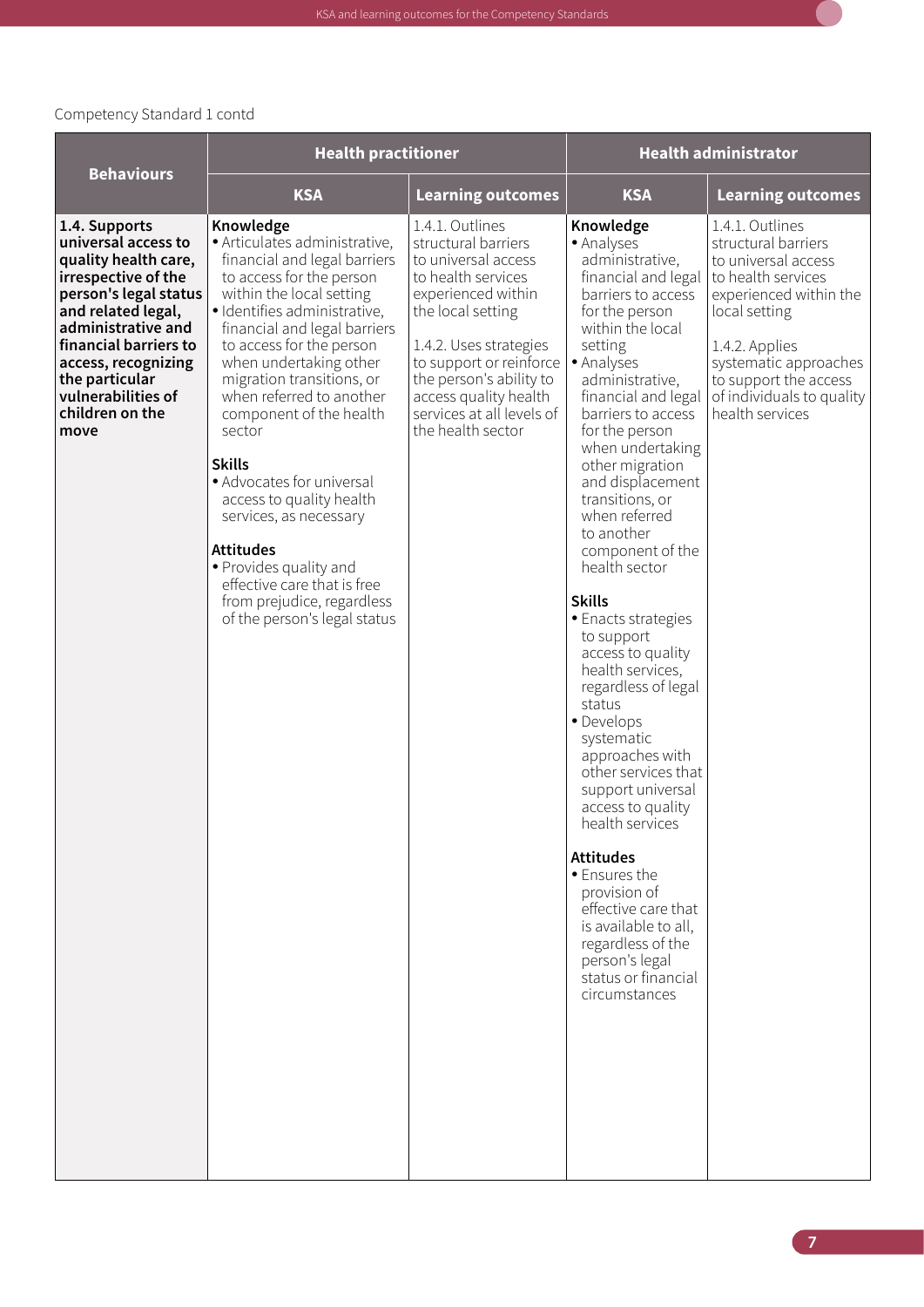|                                                                                                                                                                                                                                                              | <b>Health practitioner</b>                                                                                                                                                                                                                                                                                                                                                                                                                                                                                                                                                                               |                                                                                                                                                      | <b>Health administrator</b>                                                                                                                                                                                                                                                                                                                                                                                                                                                                                                                                                                                                      |                                                                                                                                                                                                                                                           |
|--------------------------------------------------------------------------------------------------------------------------------------------------------------------------------------------------------------------------------------------------------------|----------------------------------------------------------------------------------------------------------------------------------------------------------------------------------------------------------------------------------------------------------------------------------------------------------------------------------------------------------------------------------------------------------------------------------------------------------------------------------------------------------------------------------------------------------------------------------------------------------|------------------------------------------------------------------------------------------------------------------------------------------------------|----------------------------------------------------------------------------------------------------------------------------------------------------------------------------------------------------------------------------------------------------------------------------------------------------------------------------------------------------------------------------------------------------------------------------------------------------------------------------------------------------------------------------------------------------------------------------------------------------------------------------------|-----------------------------------------------------------------------------------------------------------------------------------------------------------------------------------------------------------------------------------------------------------|
| <b>Behaviours</b>                                                                                                                                                                                                                                            | <b>KSA</b>                                                                                                                                                                                                                                                                                                                                                                                                                                                                                                                                                                                               | <b>Learning outcomes</b>                                                                                                                             | <b>KSA</b>                                                                                                                                                                                                                                                                                                                                                                                                                                                                                                                                                                                                                       | <b>Learning outcomes</b>                                                                                                                                                                                                                                  |
| 1.5. Facilitates<br>continuity of care<br>by supporting the<br>person to hold<br>their own health<br>information and<br>documentation, and<br>understand how to<br>seek further care,<br>recognizing the mo-<br>bility of refugee and<br>migrant populations | Knowledge<br>· Outlines ethical and<br>practical arguments<br>for supporting people's<br>access to their own health<br>information, in order to<br>facilitate continuity of care<br>• Describes the different<br>types of person-held<br>records including electronic<br>records<br><b>Skills</b><br>· Uses systems for<br>documentation including<br>(but not limited to) patient-<br>held records<br><b>Attitudes</b><br>• Supports the person<br>to hold their own<br>health information and<br>documentation<br>• Supports the person to<br>be an active participant in<br>their health-care journey | 1.5.1. Applies<br>sustainable, locally<br>relevant strategies for<br>maintaining clinic-<br>and patient-held<br>records for refugees<br>and migrants | Knowledge<br>• Outlines ethical<br>and practical<br>arguments for<br>strategies to<br>support continuity<br>of care among<br>refugees and<br>migrants<br>• Describes<br>minimum data<br>requirements for<br>functional patient-<br>held records<br>· Identifies<br>characteristics<br>of high-quality<br>patient-held<br>records<br><b>Skills</b><br>· Uses health-<br>care systems<br>for recording,<br>collating and<br>transferring<br>individual records<br><b>Attitudes</b><br>· Responds<br>proactively to<br>support systems<br>that enable the<br>person to hold<br>their own health<br>information and<br>documentation | 1.5.1. Outlines<br>minimum data<br>requirements for a<br>functional patient-held<br>record<br>1.5.2. Applies<br>sustainable, locally<br>relevant systems for<br>maintaining, collating<br>and transferring clinic<br>records for refugees<br>and migrants |

Knowledge Guide to support the operationalization of the Refugee and Migrant Health: Global Competency Standards for Health Workers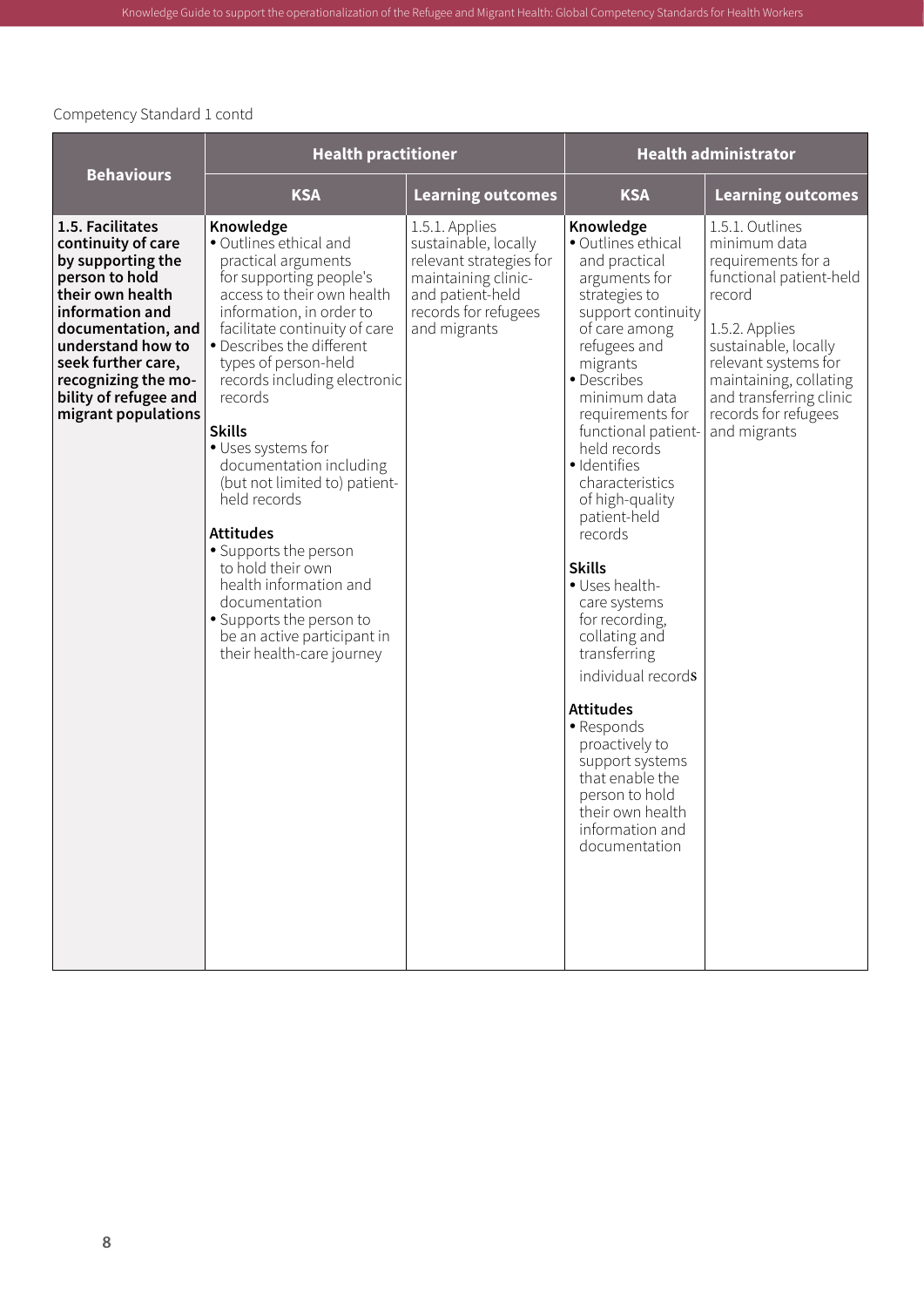### <span id="page-20-0"></span>**Competency Standard 2 (promotes the agency of refugees and migrants at individual and community levels): KSA and learning outcomes**

| <b>Behaviours</b>                                                                                                                                                  | <b>Health practitioner</b>                                                                                                                                                                                                                                                                                                                                                                                                                                                                                                                                                                                                             |                                                                                                                                                                                                                                                                                                                                                                                           | <b>Health administrator</b>                                                                                                                                                                                                                                                                                                                                                                                                                                                                                                                                                                                                                 |                                                                                                                                                                                                                                                                     |
|--------------------------------------------------------------------------------------------------------------------------------------------------------------------|----------------------------------------------------------------------------------------------------------------------------------------------------------------------------------------------------------------------------------------------------------------------------------------------------------------------------------------------------------------------------------------------------------------------------------------------------------------------------------------------------------------------------------------------------------------------------------------------------------------------------------------|-------------------------------------------------------------------------------------------------------------------------------------------------------------------------------------------------------------------------------------------------------------------------------------------------------------------------------------------------------------------------------------------|---------------------------------------------------------------------------------------------------------------------------------------------------------------------------------------------------------------------------------------------------------------------------------------------------------------------------------------------------------------------------------------------------------------------------------------------------------------------------------------------------------------------------------------------------------------------------------------------------------------------------------------------|---------------------------------------------------------------------------------------------------------------------------------------------------------------------------------------------------------------------------------------------------------------------|
|                                                                                                                                                                    | <b>KSA</b>                                                                                                                                                                                                                                                                                                                                                                                                                                                                                                                                                                                                                             | <b>Learning outcomes</b>                                                                                                                                                                                                                                                                                                                                                                  | <b>KSA</b>                                                                                                                                                                                                                                                                                                                                                                                                                                                                                                                                                                                                                                  | <b>Learning outcomes</b>                                                                                                                                                                                                                                            |
| 2.1. Assesses the<br>person's health<br>literacy and<br>health systems<br>literacy, including<br>identifying areas<br>of strength and<br>specific areas of<br>risk | Knowledge<br>· Outlines components of<br>health literacy including<br>skills and knowledge,<br>to access, understand,<br>appraise and apply<br>information to make<br>effective decisions<br>about health and health<br>services<br>• Describes specific<br>challenges to health<br>literacy and health<br>systems literacy that<br>may be faced by refugees<br>and migrants<br><b>Skills</b><br>• Assesses the person's<br>health literacy and<br>health systems literacy<br><b>Attitudes</b><br>· Values the person's<br>ability to develop<br>knowledge about their<br>own health and how to<br>navigate the local health<br>system | 2.1.1. Describes the<br>factors that impact<br>the person's level of<br>health literacy and<br>health systems literacy<br>2.1.2. Employs<br>strategies to assess<br>the person's health<br>literacy and health<br>systems literacy<br>2.1.3. Evaluates the<br>person's specific<br>areas of strength<br>and capability gaps<br>regarding health<br>literacy or health<br>systems literacy | Knowledge<br>· Outlines components<br>of health systems<br>literacy including<br>skills and knowledge<br>to understand the<br>components and<br>connections within a<br>health system<br>• Describes specific<br>barriers to health<br>literacy and health<br>systems literacy that<br>may be faced by<br>refugees and migrants<br><b>Skills</b><br>· Supports health<br>literacy and health<br>systems literacy<br>development in<br>service users<br><b>Attitudes</b><br>· Values systematic<br>approaches to<br>integrate assessment<br>of health literacy<br>and health systems<br>literacy as part of<br>everyday clinical<br>practice | 2.1.1. Describes the<br>factors that impact the<br>person's level of health<br>literacy and health<br>systems literacy<br>2.1.2. Implements<br>systems to support<br>assessment of health<br>literacy and health<br>systems literacy among<br>refugees and migrants |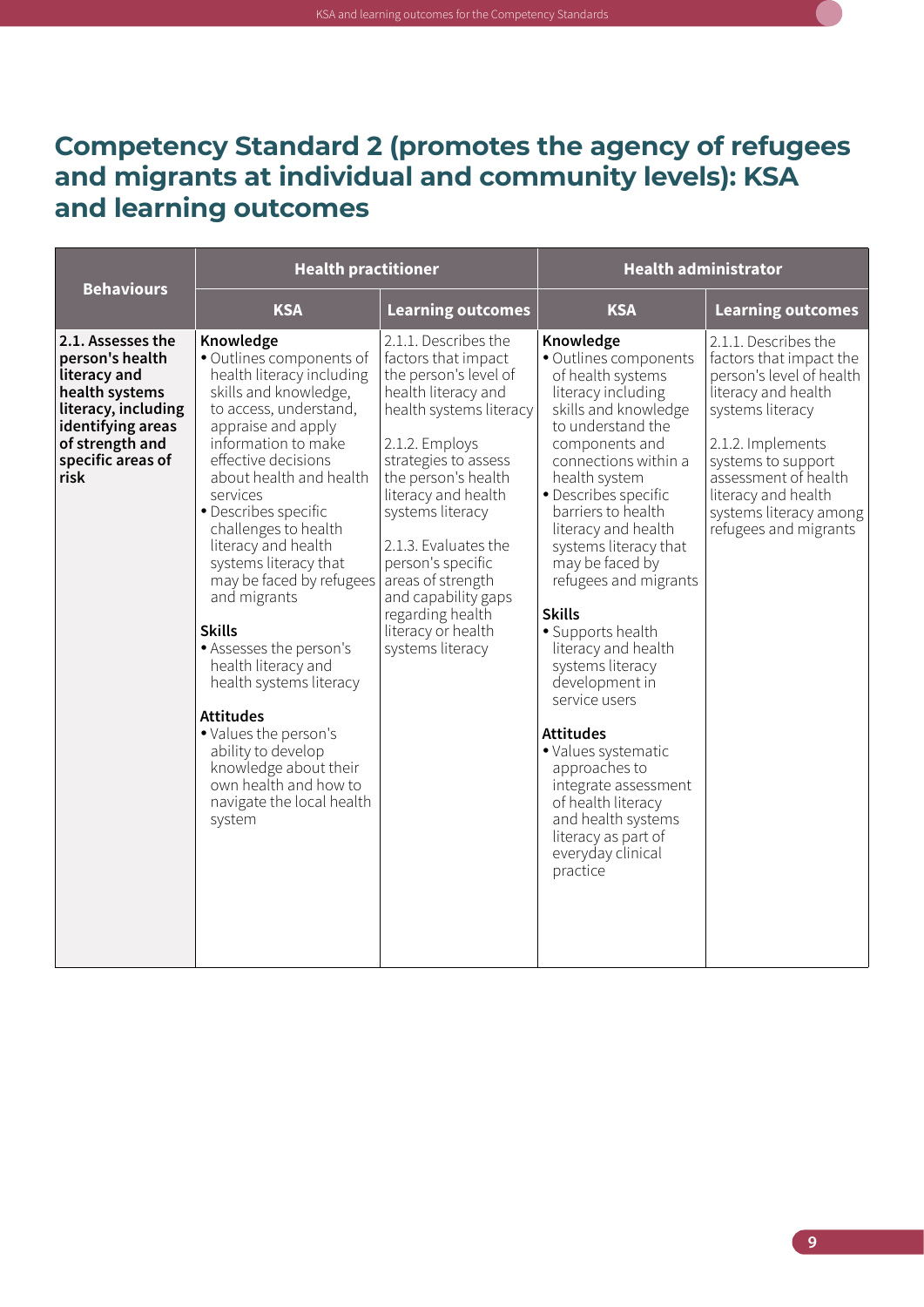|                                                                                                                                                  | <b>Health practitioner</b>                                                                                                                                                                                                                                                                                                                                                                                                                                                                                                                |                                                                                                                                                                                                                                                                                                                                              | <b>Health administrator</b>                                                                                                                                                                                                                                                                                                                                                                                                                                                                  |                                                                                                                                                                                                                                                                                                                                                                                         |
|--------------------------------------------------------------------------------------------------------------------------------------------------|-------------------------------------------------------------------------------------------------------------------------------------------------------------------------------------------------------------------------------------------------------------------------------------------------------------------------------------------------------------------------------------------------------------------------------------------------------------------------------------------------------------------------------------------|----------------------------------------------------------------------------------------------------------------------------------------------------------------------------------------------------------------------------------------------------------------------------------------------------------------------------------------------|----------------------------------------------------------------------------------------------------------------------------------------------------------------------------------------------------------------------------------------------------------------------------------------------------------------------------------------------------------------------------------------------------------------------------------------------------------------------------------------------|-----------------------------------------------------------------------------------------------------------------------------------------------------------------------------------------------------------------------------------------------------------------------------------------------------------------------------------------------------------------------------------------|
| <b>Behaviours</b>                                                                                                                                | <b>KSA</b>                                                                                                                                                                                                                                                                                                                                                                                                                                                                                                                                | <b>Learning outcomes</b>                                                                                                                                                                                                                                                                                                                     | <b>KSA</b>                                                                                                                                                                                                                                                                                                                                                                                                                                                                                   | <b>Learning outcomes</b>                                                                                                                                                                                                                                                                                                                                                                |
| 2.2. Supports<br>refugees and<br>migrants to<br>develop their<br>health literacy and<br>their awareness of<br>the right to health                | Knowledge<br>• Outlines methods to<br>promote the person's<br>health literacy<br>• Articulate the universal<br>right to health<br><b>Skills</b><br>• Communicates ways to<br>improve health literacy<br><b>Attitudes</b><br>• Seeks to support the<br>person in improving their<br>health literacy                                                                                                                                                                                                                                        | 2.2.1. Identifies<br>strategies to support<br>improvements in<br>health literacy among<br>refugees and migrants<br>2.2.2. Implements<br>strategies to develop<br>health literacy<br>and awareness of<br>right to health in<br>consultations with<br>refugees and migrants                                                                    | Knowledge<br>• Outlines methods<br>to promote<br>health literacy in<br>communities<br>· Articulates the<br>universal right to<br>health<br><b>Skills</b><br>• Empowers staff<br>to improve health<br>literacy among service<br>users<br>· Provides evidence-<br>informed knowledge<br>and promotes official<br>and trusted sources of<br>information for health<br>seeking<br><b>Attitudes</b><br>• Values the integration<br>of health literacy in<br>everyday clinical<br>practice         | 2.2.1. Implements<br>strategies to promote<br>improvements in<br>health literacy among<br>refugees and migrants<br>at the community level<br>2.2.2. Evaluates<br>assessment and<br>uptake of evidence-<br>informed resources<br>to identify individual<br>and community health<br>literacy and health<br>systems literacy                                                               |
| 2.3. Supports refu-<br>gees and migrants<br>to improve their<br>knowledge of, and<br>ability to navigate,<br>the host country's<br>health system | Knowledge<br>· Identifies factors that<br>impact a person's health<br>systems literacy<br>• Describes knowledge of<br>the host country's health<br>system<br>· Identifies sources of<br>information on the host<br>country's health system<br><b>Skills</b><br>• Educates the person on<br>ways to improve health<br>systems literacy<br>• Fosters the person's<br>confidence to navigate<br>the local health system<br><b>Attitudes</b><br>• Seeks to help the<br>person to develop their<br>understanding of the<br>local health system | 2.3.1. Identifies strat-<br>egies to describe the<br>local health system to<br>refugees and migrants<br>2.3.2. Identifies critical<br>areas where refugees<br>and migrants may<br>face challenges in<br>navigating the health<br>sector (e.g. accessing<br>pharmaceuticals)<br>2.3.3. Promotes health<br>systems literacy for<br>individuals | Knowledge<br>· Identifies factors that<br>impact the person's<br>health systems<br>literacy<br><b>Skills</b><br>• Empowers<br>staff to support<br>improvements in<br>health systems<br>literacy among service<br>users<br>• Enacts systems that<br>support refugees and<br>migrants to navigate<br>the host country's<br>health system<br><b>Attitudes</b><br>· Maintains openness<br>to strategies to help<br>the person to develop<br>their understanding<br>of the local health<br>system | 2.3.1. Identifies strat-<br>egies to describe the<br>local health system to<br>refugees and migrants<br>2.3.2. Identifies critical<br>areas where refugees<br>and migrants may face<br>challenges in navigat-<br>ing the health sector<br>(e.g. accessing phar-<br>maceuticals)<br>2.3.3. Integrates health<br>systems literacy<br>promotion into health<br>service delivery<br>systems |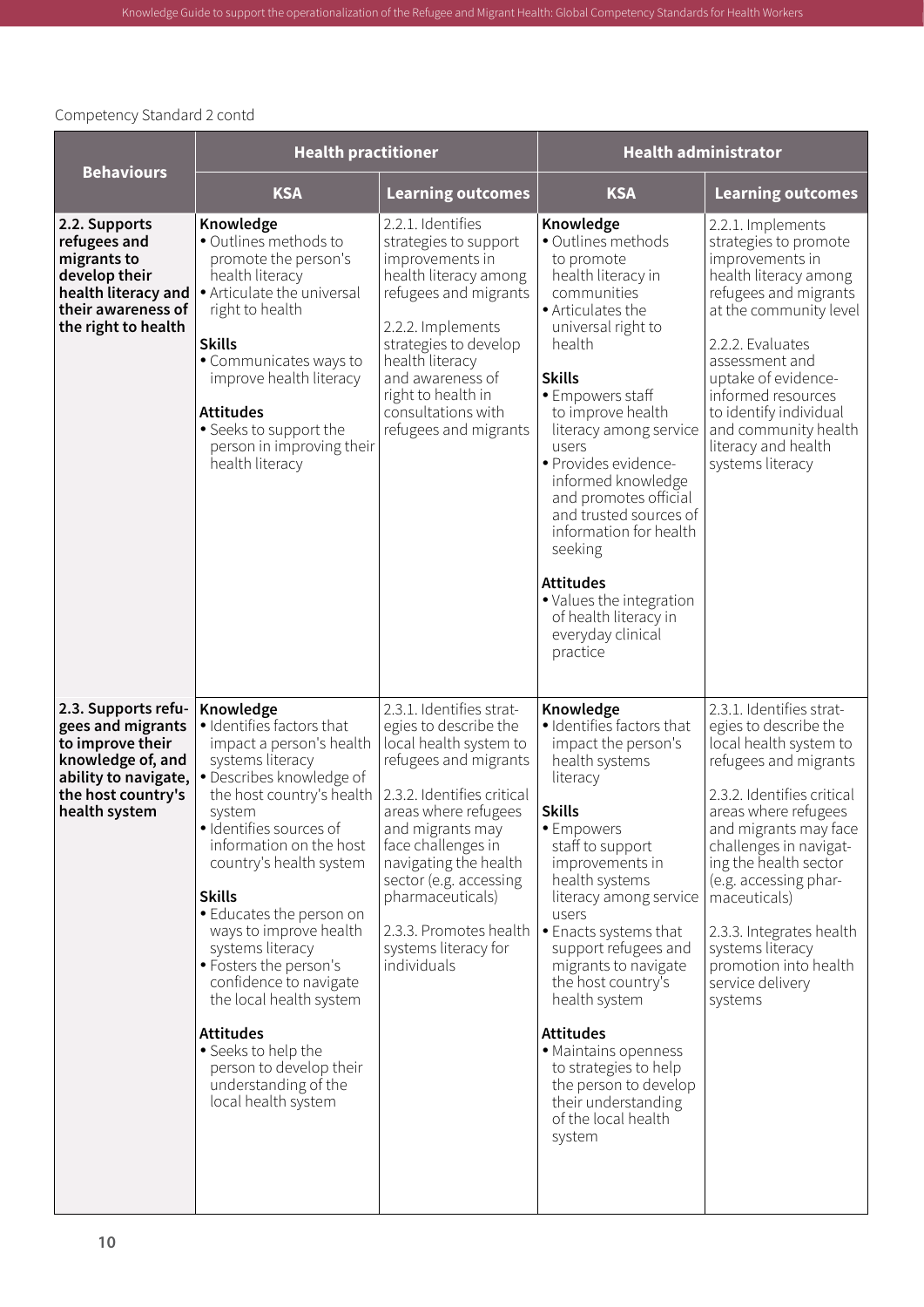

|                                                                                                                                                                                                              | <b>Health practitioner</b>                                                                                                                                                                                                                                                                                                                                                                            |                                                                                                                                                                                                                                             | <b>Health administrator</b>                                                                                                                                                                                                                                                                                                                                                                                                                                                                                                                                                                                                                                                                                              |                                                                                                                                                                                                                                                                                                                                           |  |
|--------------------------------------------------------------------------------------------------------------------------------------------------------------------------------------------------------------|-------------------------------------------------------------------------------------------------------------------------------------------------------------------------------------------------------------------------------------------------------------------------------------------------------------------------------------------------------------------------------------------------------|---------------------------------------------------------------------------------------------------------------------------------------------------------------------------------------------------------------------------------------------|--------------------------------------------------------------------------------------------------------------------------------------------------------------------------------------------------------------------------------------------------------------------------------------------------------------------------------------------------------------------------------------------------------------------------------------------------------------------------------------------------------------------------------------------------------------------------------------------------------------------------------------------------------------------------------------------------------------------------|-------------------------------------------------------------------------------------------------------------------------------------------------------------------------------------------------------------------------------------------------------------------------------------------------------------------------------------------|--|
| <b>Behaviours</b>                                                                                                                                                                                            | <b>KSA</b>                                                                                                                                                                                                                                                                                                                                                                                            | <b>Learning outcomes</b>                                                                                                                                                                                                                    | <b>KSA</b>                                                                                                                                                                                                                                                                                                                                                                                                                                                                                                                                                                                                                                                                                                               | <b>Learning outcomes</b>                                                                                                                                                                                                                                                                                                                  |  |
| 2.4. Addresses<br>language and<br>cultural consid-<br>erations when<br>supporting people<br>to be informed of<br>their options for<br>health care, make<br>decisions about<br>and manage their<br>own health | Knowledge<br>• Presents ethical and<br>practical arguments for<br>shared decision-making<br>· Articulates cultural<br>considerations that may<br>impact on shared deci-<br>sion-making<br>• Appreciates language<br>considerations that may<br>impact on shared deci-<br>sion-making                                                                                                                  | 2.4.1. Provides<br>linguistically and peo-<br>ple-centred support to<br>help people to make<br>informed decisions<br>about their health and<br>health care                                                                                  | Knowledge<br>· Articulates cultural<br>and language consid-<br>erations for shared<br>decision-making<br><b>Skills</b><br>· Supports service im-<br>provements to enable<br>the person to expand<br>their knowledge of<br>health care                                                                                                                                                                                                                                                                                                                                                                                                                                                                                    | 2.4.1. Implements<br>service-or system-level<br>distribution of informa-<br>tion resources to assist<br>people to enhance<br>knowledge of their<br>health and health care                                                                                                                                                                 |  |
|                                                                                                                                                                                                              | <b>Skills</b><br>• Engages in linguistically<br>and people-centred<br>shared decision making<br><b>Attitudes</b><br>• Responds sensitively to<br>the person's language<br>and cultural preferences<br>in relation to health and<br>health care                                                                                                                                                        |                                                                                                                                                                                                                                             | <b>Attitudes</b><br>· Responds sensitive-<br>ly to the person's<br>language and cultural<br>preferences in relation<br>to health and health<br>care                                                                                                                                                                                                                                                                                                                                                                                                                                                                                                                                                                      |                                                                                                                                                                                                                                                                                                                                           |  |
| 2.5. Engages with<br>diaspora commu-<br>nities to promote<br>the agency of refu-<br>gees and migrants<br>at a community<br>level                                                                             | Knowledge<br>· Identifies appropriate<br>and relevant refugee and<br>migrant diaspora com-<br>munity organizations<br>and supports, including<br>mechanisms to promote<br>community agency<br><b>Skills</b><br>• Refers the person to<br>appropriate diaspora<br>community supports<br><b>Attitudes</b><br>• Recognizes the role of<br>diaspora communities in<br>supporting refugees and<br>migrants | 2.5.1. Describes<br>practical and social<br>supports that may be<br>offered by diaspora<br>communities<br>2.5.2. Identifies locally<br>relevant diaspora<br>communities<br>2.5.3. Refers to ap-<br>propriate diaspora<br>community supports | Knowledge<br>· Outlines appropriate<br>and relevant refugee<br>and migrant diaspora<br>community organiza-<br>tions and supports<br><b>Skills</b><br>• Develops and main-<br>tains connections<br>with relevant refugee<br>and migrant diaspora<br>communities and<br>organizations as a<br>resource for refugees<br>and migrants<br>• Develops and main-<br>tains connections<br>with relevant refugee<br>and migrant disapora<br>communities and or-<br>ganizations to under-<br>stand their changing<br>needs<br><b>Attitudes</b><br>• Recognizes the need<br>to collaborate with<br>relevant refugee and<br>migrant community<br>diaspora communities<br>and organizations in<br>supporting refugees<br>and migrants | 2.5.1. Describes practi-<br>cal and social supports<br>that may be offered by<br>diaspora communities<br>2.5.2. Identifies locally<br>relevant diaspora com-<br>munities<br>2.5.3. Employs strat-<br>egies to maintain<br>awareness of diaspora<br>communities and their<br>capacity to promote<br>the agency of refugees<br>and migrants |  |

 $\Box$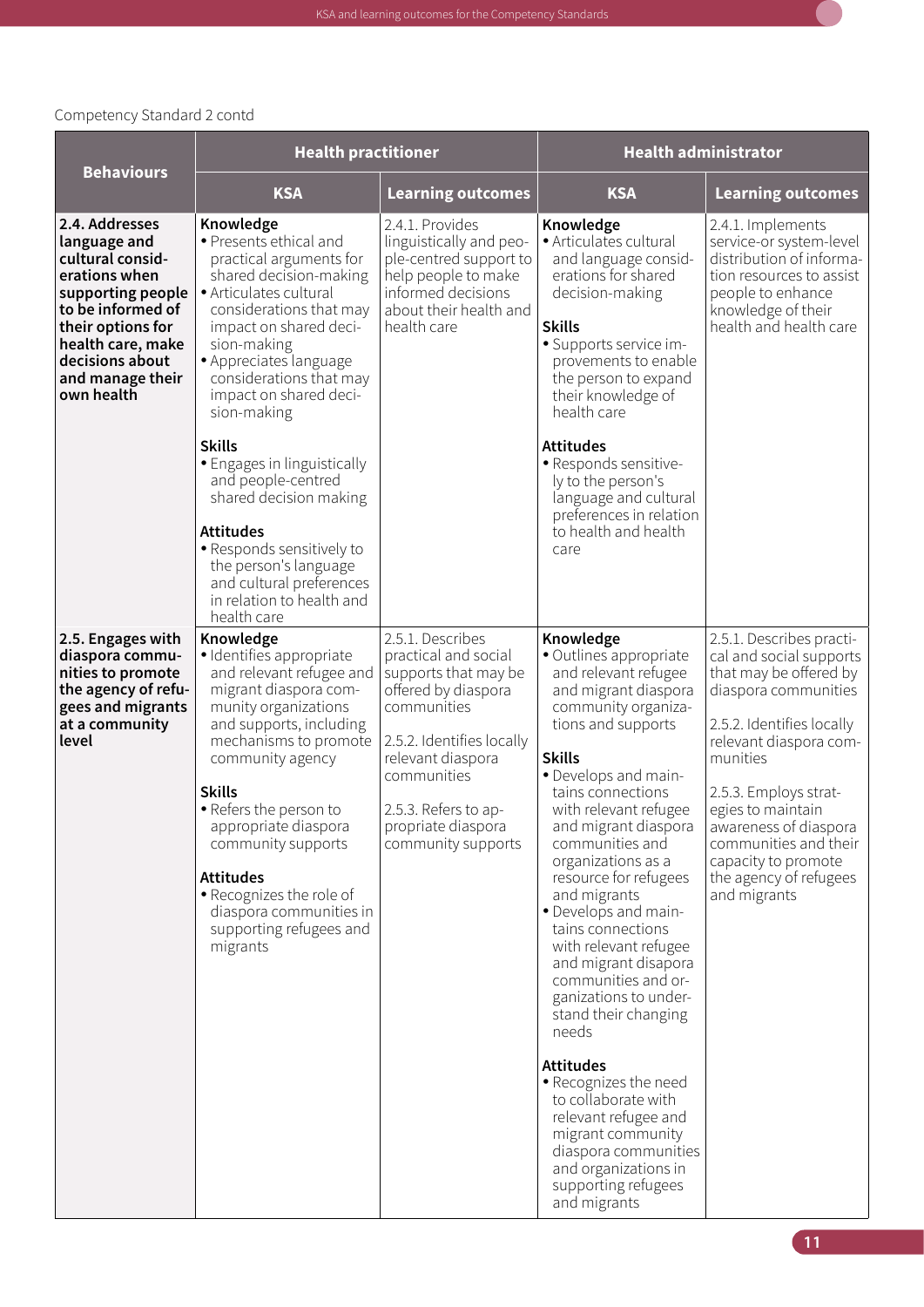| <b>Behaviours</b>                                                                                                                                                                                                             | <b>Health practitioner</b>                                                                                                                                                                                                                                                                                                                                                |                                                                                                                                                                                              | <b>Health administrator</b>                                                                                                                                                                                                                                                                                                                                                                      |                                                                                                                                                                                                                                           |
|-------------------------------------------------------------------------------------------------------------------------------------------------------------------------------------------------------------------------------|---------------------------------------------------------------------------------------------------------------------------------------------------------------------------------------------------------------------------------------------------------------------------------------------------------------------------------------------------------------------------|----------------------------------------------------------------------------------------------------------------------------------------------------------------------------------------------|--------------------------------------------------------------------------------------------------------------------------------------------------------------------------------------------------------------------------------------------------------------------------------------------------------------------------------------------------------------------------------------------------|-------------------------------------------------------------------------------------------------------------------------------------------------------------------------------------------------------------------------------------------|
|                                                                                                                                                                                                                               | <b>KSA</b>                                                                                                                                                                                                                                                                                                                                                                | <b>Learning outcomes</b>                                                                                                                                                                     | <b>KSA</b>                                                                                                                                                                                                                                                                                                                                                                                       | <b>Learning outcomes</b>                                                                                                                                                                                                                  |
| 2.6. Identifies<br>processes for safe<br>and appropriate<br>engagement<br>with the<br>person's family<br>or community<br>to facilitate the<br>provision of health<br>care, including<br>when addressing<br>barriers to access | Knowledge<br>• Analyses the role of<br>family and community in<br>the person's health care<br><b>Skills</b><br>• Safely and respectfully<br>engages with the<br>person's family and<br>community to facilitate<br>health care<br><b>Attitudes</b><br>• Respects the person's<br>right to involve family<br>or community in their<br>health care                           | 2.6.1. Safely and<br>respectfully engages<br>with family and<br>community members<br>to facilitate health<br>care                                                                            | Knowledge<br>• Analyses the role of<br>family and community<br>in the person's health<br>care<br><b>Skills</b><br>• Supports systems that<br>enable engagement<br>with the person's<br>family and community<br>to facilitate health<br>care<br><b>Attitudes</b><br>• Respects the person's<br>right to involve family<br>or community in their<br>health care                                    | 2.6.1. Applies systems<br>to enable engagement<br>with the person's<br>family and community<br>to facilitate health care                                                                                                                  |
| 2.7. Recognizes<br>the impacts of<br>family separation<br>on the health<br>of refugees<br>and migrants,<br>including mental<br>health impacts                                                                                 | Knowledge<br>· Outlines the impact of<br>family separation on<br>physical and mental<br>health<br><b>Skills</b><br>• Addresses the impact of<br>family separation on the<br>person's health, where<br>appropriate and with<br>sensitivity<br><b>Attitudes</b><br>• Maintains awareness<br>of the impact of family<br>separation on the health<br>of refugees and migrants | 2.7.1. Describes the<br>impact of family<br>separation on the<br>health of refugees and<br>migrants<br>2.7.2. Provides<br>appropriate support<br>for people impacted<br>by family separation | Knowledge<br>• Describes the impact<br>of family separation<br>on physical and<br>mental health<br><b>Skills</b><br>• Supports systems to<br>address the impact of<br>family separation on<br>the person's health,<br>where appropriate<br>and with sensitivity<br><b>Attitudes</b><br>Maintains awareness<br>of the impact of family<br>separation on the<br>health of refugees and<br>migrants | 2.7.1. Describes the<br>impact of family<br>separation on the<br>health of refugees and<br>migrants<br>2.7.2. Incorporates<br>systems to recognize<br>and support people<br>who have suffered<br>health impacts from<br>family separation |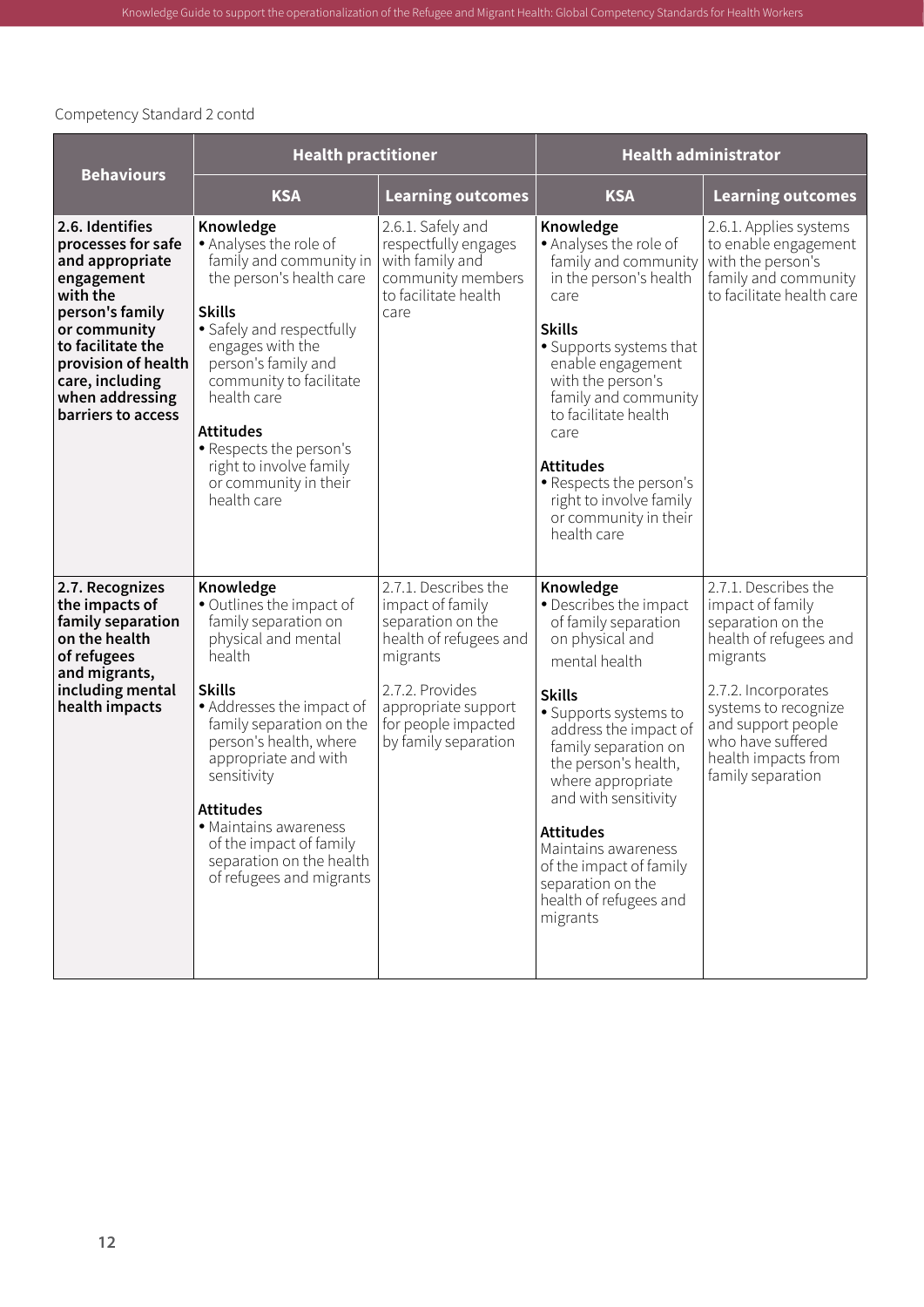#### <span id="page-24-0"></span>**Competency Standard 3 (engages safe and appropriate aids to meet language and communication needs of refugees and migrants): KSA and learning outcomes**

|                                                                                                                                                                                                                                                                                                | <b>Health practitioner</b><br><b>Behaviours</b>                                                                                                                                                                                                                                                                                                                                                                                                                                                    |                                                                                                                                                                                                                                                                                                                                                                       | <b>Health administrator</b>                                                                                                                                                                                                                                                                                                                                                                                                                                                                     |                                                                                                                                                                                                                                                              |
|------------------------------------------------------------------------------------------------------------------------------------------------------------------------------------------------------------------------------------------------------------------------------------------------|----------------------------------------------------------------------------------------------------------------------------------------------------------------------------------------------------------------------------------------------------------------------------------------------------------------------------------------------------------------------------------------------------------------------------------------------------------------------------------------------------|-----------------------------------------------------------------------------------------------------------------------------------------------------------------------------------------------------------------------------------------------------------------------------------------------------------------------------------------------------------------------|-------------------------------------------------------------------------------------------------------------------------------------------------------------------------------------------------------------------------------------------------------------------------------------------------------------------------------------------------------------------------------------------------------------------------------------------------------------------------------------------------|--------------------------------------------------------------------------------------------------------------------------------------------------------------------------------------------------------------------------------------------------------------|
|                                                                                                                                                                                                                                                                                                | <b>KSA</b>                                                                                                                                                                                                                                                                                                                                                                                                                                                                                         | <b>Learning outcomes</b>                                                                                                                                                                                                                                                                                                                                              | <b>KSA</b>                                                                                                                                                                                                                                                                                                                                                                                                                                                                                      | <b>Learning outcomes</b>                                                                                                                                                                                                                                     |
| 3.1. Recognizes<br>the person's right<br>to timely, gender-<br>and age-appro-<br>priate informa-<br>tion, including<br>assistance with<br>communication                                                                                                                                        | Knowledge<br>• Outlines how gender<br>and age may impact<br>on the person's right to<br>comprehensible health<br>information<br>• Describes readily<br>available modes<br>of communication<br>assistance<br><b>Skills</b><br>· Incorporates<br>considerations of age<br>and gender into health<br>information<br>· Implements<br>appropriate, timely<br>communication<br>assistance<br><b>Attitudes</b><br>• Supports right to<br>accessible, age- and<br>gender-appropriate<br>health information | 3.1.1. Identifies<br>age and gender<br>considerations<br>when providing<br>information<br>3.1.2. Incorporates<br>age and gender<br>considerations<br>when providing<br>information<br>3.1.3. Implements<br>timely<br>communication<br>assistance when<br>needed                                                                                                       | Knowledge<br>• Outlines how gender<br>and age may impact<br>on the person's right<br>to comprehensible<br>health information<br>• Describes<br>readily available<br>communication<br>assistance<br><b>Skills</b><br>· Incorporates<br>considerations of<br>age and gender into<br>health information<br>· Implements systems<br>to support timely<br>communication<br>assistance<br><b>Attitudes</b><br>• Supports right to<br>accessible, age- and<br>gender-appropriate<br>health information | 3.1.1. Identifies<br>age and gender<br>considerations when<br>providing information<br>3.1.2. Supports<br>age and gender<br>considerations when<br>providing information<br>3.1.3. Implements<br>systems to<br>support timely<br>communication<br>assistance |
| 3.2. Mitigates<br>language and<br>communica-<br>tion barriers by<br>engaging trained<br>individuals in-<br>cluding interpret-<br>ers and cultural<br>mediators, as<br>appropriate, to<br>facilitate commu-<br>nication between<br>the person and<br>health workers,<br>wherever neces-<br>sary | Knowledge<br>· Outlines situations<br>where interpreters and<br>cultural mediators<br>should be engaged<br><b>Skills</b><br>· Works effectively with<br>interpreters in person<br>and remotely<br>· Uses appropriate<br>communication aids<br><b>Attitudes</b><br>• Responds to the<br>person's need for<br>communication<br>assistance<br>• Seeks to collaborate<br>with appropriate<br>interpreters and<br>cultural mediators                                                                    | 3.2.1. Distinguishes<br>roles of interpreters<br>and cultural<br>mediators<br>3.2.2. Identifies when<br>an interpreter should<br>be engaged<br>3.2.3. Describes<br>strategies for<br>accessing<br>interpreters<br>3.2.4. Works<br>efficiently and<br>effectively with<br>remote and on-site<br>interpreters<br>3.2.5. Works<br>effectively with<br>cultural mediators | Knowledge<br>• Outlines situations<br>where interpreters<br>and cultural<br>mediators should be<br>engaged<br>• Describes systems<br>for accessing<br>interpreters in<br>advance or on<br>demand<br><b>Skills</b><br>• Establishes systems<br>to create interpreter-<br>friendly service<br><b>Attitudes</b><br>• Responds to the<br>person's need for<br>communication<br>assistance                                                                                                           | 3.2.1. Distinguishes<br>roles of interpreters<br>and cultural<br>mediators<br>3.2.2. Implements<br>systems for accessing<br>and working<br>effectively with<br>interpreters and<br>cultural mediators                                                        |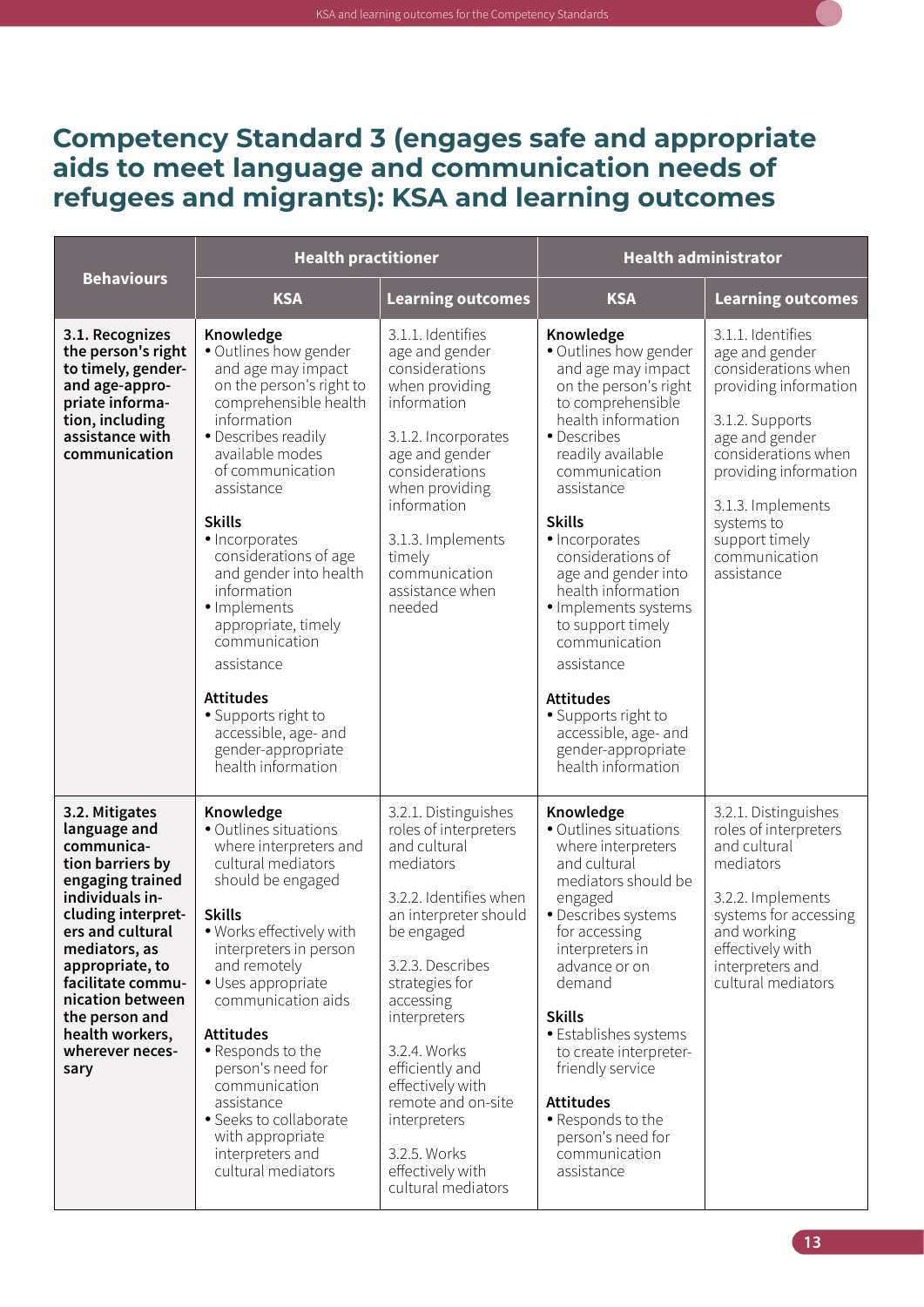|                                                                                                                                                                                                 | <b>Health practitioner</b>                                                                                                                                                                                                                                                                    |                                                                                                                                                                                                                                                                        | <b>Health administrator</b>                                                                                                                                                                                                                                                                                                                                                                                                                                                                      |                                                                                                                                                                                                                                                                          |
|-------------------------------------------------------------------------------------------------------------------------------------------------------------------------------------------------|-----------------------------------------------------------------------------------------------------------------------------------------------------------------------------------------------------------------------------------------------------------------------------------------------|------------------------------------------------------------------------------------------------------------------------------------------------------------------------------------------------------------------------------------------------------------------------|--------------------------------------------------------------------------------------------------------------------------------------------------------------------------------------------------------------------------------------------------------------------------------------------------------------------------------------------------------------------------------------------------------------------------------------------------------------------------------------------------|--------------------------------------------------------------------------------------------------------------------------------------------------------------------------------------------------------------------------------------------------------------------------|
| <b>Behaviours</b>                                                                                                                                                                               | <b>KSA</b>                                                                                                                                                                                                                                                                                    | <b>Learning outcomes</b>                                                                                                                                                                                                                                               | <b>KSA</b>                                                                                                                                                                                                                                                                                                                                                                                                                                                                                       | <b>Learning outcomes</b>                                                                                                                                                                                                                                                 |
| 3.3. Uses lan-<br>guage and com-<br>munication aids<br>that are language<br>and culturally<br>appropriate,<br>sensitive and<br>age- and gen-<br>der-responsive                                  | Knowledge<br>• Describes range<br>and types of<br>communication aids<br><b>Skills</b><br>· Uses appropriate<br>communication aids<br><b>Attitudes</b><br>• Responds to the<br>person's need for<br>communication<br>assistance                                                                | 3.3.1. Uses<br>appropriate<br>communication<br>aids for people with<br>different language<br>and cultural<br>backgrounds                                                                                                                                               | Knowledge<br>• Outlines situations<br>where interpreters<br>and cultural<br>mediators should be<br>engaged<br>• Describes<br>high-quality<br>communication aids<br>· Describes systems<br>for accessing<br>interpreters in<br>advance or on<br>demand<br><b>Skills</b><br>• Establishes systems<br>to create an<br>interpreter-friendly<br>service<br>· Maintains register of<br>communication aids<br><b>Attitudes</b><br>· Responds to the<br>person's need for<br>communication<br>assistance | 3.3.1. Develops<br>systems to ensure<br>access to culturally<br>appropriate language<br>and communication<br>aids                                                                                                                                                        |
| 3.4. Adapts<br>practice to work<br>effectively with<br>interpreters<br>and cultural<br>mediators, as<br>appropriate,<br>in person or<br>remotely,<br>including by<br>telephone or video<br>link | Knowledge<br>· Outlines strategies for<br>working effectively with<br>interpreters and cultural<br>mediators<br><b>Skills</b><br>· Works effectively with<br>interpreters in person<br>and remotely<br><b>Attitudes</b><br>• Responds to the person's<br>need for communication<br>assistance | 3.4.1. Compares<br>and contrasts the<br>strategies for working<br>with interpreters in<br>person and through<br>remote access<br>technology<br>3.4.2. Works effectively<br>with online and in-<br>person interpreters,<br>where appropriate,<br>and cultural mediators | Knowledge<br>· Outlines situations<br>where interpreters and<br>cultural mediators<br>should be engaged<br>· Describes systems for<br>accessing interpreters<br>in advance or on<br>demand<br><b>Skills</b><br>• Establishes systems to<br>create an interpreter-<br>friendly service<br><b>Attitudes</b><br>• Responds to the<br>person's need for<br>communication<br>assistance                                                                                                               | 3.4.1. Compares and<br>contrasts the strategies<br>for working with<br>interpreters in person<br>and through remote<br>access technology<br>3.4.2. Develops<br>strategies to promote,<br>monitor and increase<br>engagement of<br>interpreters and<br>cultural mediators |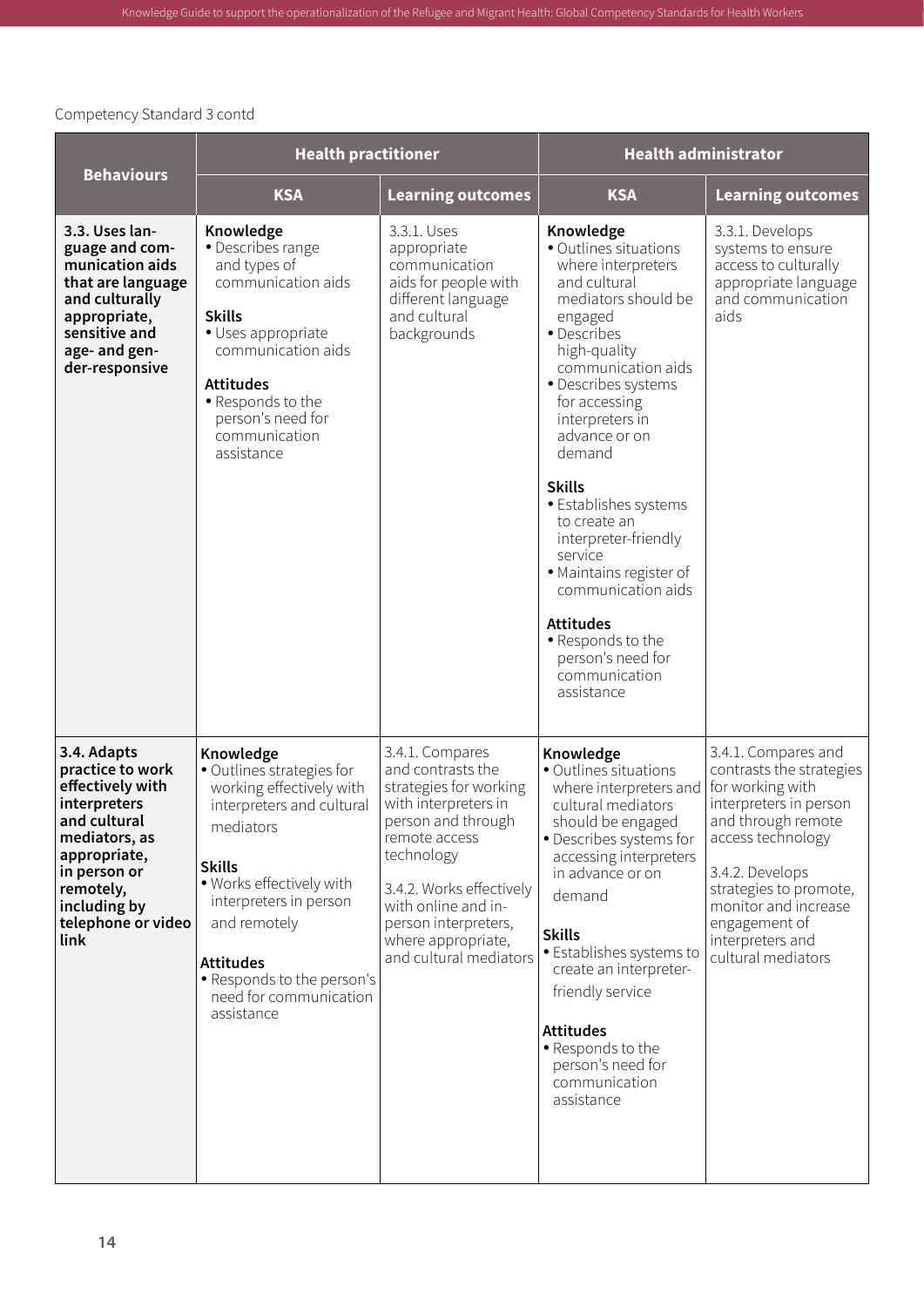

#### <span id="page-26-0"></span>**Competency Standard 4 (supports refugees and migrants to understand information about their health care): KSA and learning outcomes**

|                                                                                                                                                                                                 | <b>Health practitioner</b>                                                                                                                                                                                                                                                                                                                                                                                                                                                                                                                                                                                                                                                        |                                                                                                                                                                                                                                                                                                     | <b>Health administrator</b>                                                                                                                                                                                                                                                                                                                                                                                                           |                                                                                                                                                                                                                                                                             |
|-------------------------------------------------------------------------------------------------------------------------------------------------------------------------------------------------|-----------------------------------------------------------------------------------------------------------------------------------------------------------------------------------------------------------------------------------------------------------------------------------------------------------------------------------------------------------------------------------------------------------------------------------------------------------------------------------------------------------------------------------------------------------------------------------------------------------------------------------------------------------------------------------|-----------------------------------------------------------------------------------------------------------------------------------------------------------------------------------------------------------------------------------------------------------------------------------------------------|---------------------------------------------------------------------------------------------------------------------------------------------------------------------------------------------------------------------------------------------------------------------------------------------------------------------------------------------------------------------------------------------------------------------------------------|-----------------------------------------------------------------------------------------------------------------------------------------------------------------------------------------------------------------------------------------------------------------------------|
| <b>Behaviours</b>                                                                                                                                                                               | <b>KSA</b>                                                                                                                                                                                                                                                                                                                                                                                                                                                                                                                                                                                                                                                                        | <b>Learning</b><br>outcomes                                                                                                                                                                                                                                                                         | <b>KSA</b>                                                                                                                                                                                                                                                                                                                                                                                                                            | <b>Learning</b><br>outcomes                                                                                                                                                                                                                                                 |
| 4.1. Ensures<br>that the person<br>understands<br>information<br>about their health<br>care in view of<br>the language,<br>communication<br>and health<br>literacy barriers<br>to understanding | Knowledge<br>· Outlines barriers to the<br>person being able to<br>understand information<br>about their health services<br>• Describes teach-back<br>method<br><b>Skills</b><br>· Identifies barriers to<br>understanding about health<br>services in consultation<br>• Effectively utilizes the teach-<br>back method<br>· Encourages the person to<br>ask key questions of health<br>practitioners to support the<br>person's understanding<br>· Uses language resources to<br>assist in communication<br><b>Attitudes</b><br>• Genuinely seeks to verify the<br>person's understanding of<br>their health services<br>• Strives to use clear, non-<br>technical communication | 4.1.1. Assesses<br>individual barriers<br>to understanding<br>information<br>about health<br>services<br>4.1.2. Gains<br>proficiency in<br>teach-back<br>method<br>4.1.3. Encourages<br>the person to<br>ask questions<br>of health<br>practitioners<br>to support<br>the person's<br>understanding | Knowledge<br>· Outlines barriers to the<br>person being able to<br>understand information<br>about their health services<br><b>Skills</b><br>· Establishes systems to<br>support the person with<br>sufficient information to<br>understand their health<br>services<br><b>Attitudes</b><br>· Seeks to use clear, non-<br>technical communication                                                                                     | 4.1.1. Assesses<br>system-level<br>barriers to<br>the person's<br>understanding of<br>information about<br>their health services<br>4.1.2. Supports<br>system-level<br>approaches to<br>ensuring people<br>understand<br>information about<br>their health services         |
| 4.2.<br><b>Communicates in</b><br>plain language,<br>avoiding the use<br>of medical jargon                                                                                                      | Knowledge<br>· Outlines principles of<br>communicating in plain<br>language<br><b>Skills</b><br>• Communicates clearly<br>without jargon<br><b>Attitudes</b><br>· Strives to use clear, non-<br>technical communication                                                                                                                                                                                                                                                                                                                                                                                                                                                           | 4.2.1.<br>Communicates in<br>plain language,<br>avoiding the use<br>of medical jargon                                                                                                                                                                                                               | Knowledge<br>· Outlines ways to ensure<br>health communication<br>materials are readable and<br>comprehensible<br><b>Skills</b><br>• Ensures that signage and<br>materials are in clear non-<br>technical language<br>• Establishes systems to<br>support access to health<br>education material in<br>appropriate language and<br>language complexity<br><b>Attitudes</b><br>· Strives to use clear, non-<br>technical communication | 4.2.1. Uses<br>strategies to<br>improve access to<br>health education<br>materials in<br>appropriate<br>language and<br>complexity<br>4.2.2. Assesses<br>readability and<br>clarity of signage<br>and other materials<br>used in health<br>services and health<br>education |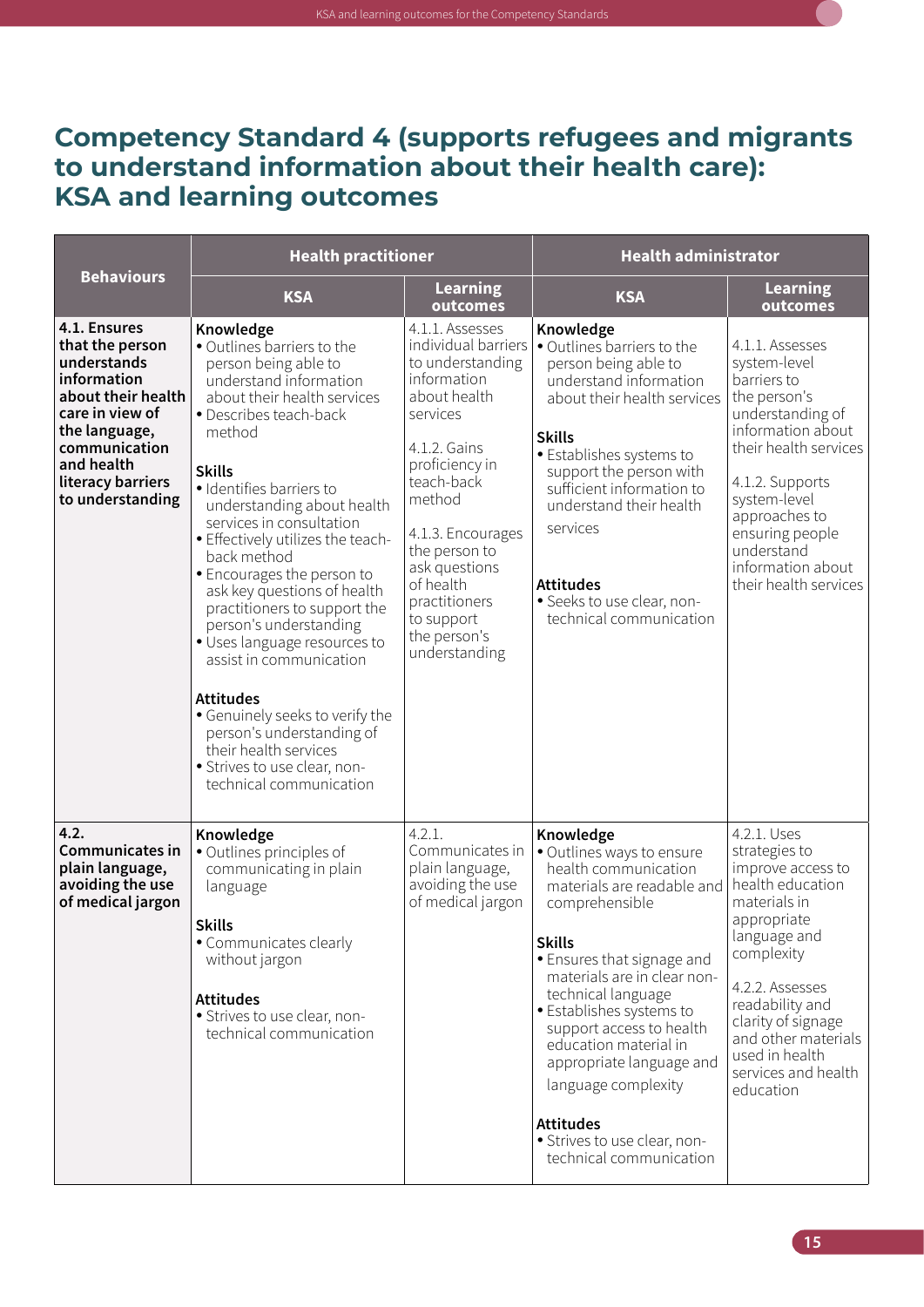#### <span id="page-27-0"></span>**Competency Standard 5 (engages in collaborative practice to promote the health of refugees and migrants): KSA and learning outcomes**

|                                                                                                                                                                                                                                                                                                                                                                                    | <b>Health practitioner</b>                                                                                                                                                                                                                                                                                                                                                                                                                                                                                                                                                                                                                                            |                                                                                                                                                                                                                                                                                                                | <b>Health administrator</b>                                                                                                                                                                                                                                                                                                                                                                                                                                                                                                                                                              |                                                                                                                                                                                                                                                                                                                                                                                               |
|------------------------------------------------------------------------------------------------------------------------------------------------------------------------------------------------------------------------------------------------------------------------------------------------------------------------------------------------------------------------------------|-----------------------------------------------------------------------------------------------------------------------------------------------------------------------------------------------------------------------------------------------------------------------------------------------------------------------------------------------------------------------------------------------------------------------------------------------------------------------------------------------------------------------------------------------------------------------------------------------------------------------------------------------------------------------|----------------------------------------------------------------------------------------------------------------------------------------------------------------------------------------------------------------------------------------------------------------------------------------------------------------|------------------------------------------------------------------------------------------------------------------------------------------------------------------------------------------------------------------------------------------------------------------------------------------------------------------------------------------------------------------------------------------------------------------------------------------------------------------------------------------------------------------------------------------------------------------------------------------|-----------------------------------------------------------------------------------------------------------------------------------------------------------------------------------------------------------------------------------------------------------------------------------------------------------------------------------------------------------------------------------------------|
| <b>Behaviours</b>                                                                                                                                                                                                                                                                                                                                                                  | <b>KSA</b>                                                                                                                                                                                                                                                                                                                                                                                                                                                                                                                                                                                                                                                            | <b>Learning outcomes</b>                                                                                                                                                                                                                                                                                       | <b>KSA</b>                                                                                                                                                                                                                                                                                                                                                                                                                                                                                                                                                                               | <b>Learning</b><br>outcomes                                                                                                                                                                                                                                                                                                                                                                   |
| 5.1. Engages with<br>broader social<br>and community<br>support,<br>including legal,<br>education,<br>employment,<br>housing and<br>other social<br>support services<br>as appropriate,<br>to address the<br>impacts of non-<br>health-related<br>factors on the<br>person's health<br>in the context of<br>migration and<br>displacement<br>and to facilitate<br>specialized care | Knowledge<br>• Outlines broad social<br>and community support<br>services that can be<br>accessed to improve the<br>person's health<br><b>Skills</b><br>· Identifies suitable supports<br>to address the impacts of<br>non-health factors on the<br>person's health status<br>• Engages with broad social<br>and community support<br>services to improve the<br>person's health<br><b>Attitudes</b><br>· Recognizes the impact of<br>non-health services on the<br>person's health outcomes<br>• Recognizes the diverse<br>skillset of other support<br>service providers                                                                                            | 5.1.1. Describes<br>impacts of broader<br>social and community<br>support services on<br>the health of the<br>person in the context<br>of migration and<br>displacement<br>5.1.2. Engages with<br>non-health services to<br>improve the health of<br>people in the context<br>of migration and<br>displacement | Knowledge<br>• Describes broad social<br>and community support<br>services that can be<br>accessed to improve the<br>person's health<br><b>Skills</b><br>· Identifies suitable supports<br>to address the impacts of<br>non-health factors on the<br>person's health status<br>· Establishes and maintains<br>effective working<br>relationships with social and<br>community support services<br><b>Attitudes</b><br>• Recognizes the impact of<br>non-health services on the<br>person's health outcomes<br>· Recognizes the diverse<br>skillset of other support<br>service providers | 5.1.1. Describes<br>impacts of<br>broader social<br>and community<br>support services<br>on the health<br>of a person in<br>the context of<br>migration and<br>displacement<br>5.1.2. Critically<br>evaluates extent<br>and quality<br>of working<br>relationships<br>with non-health<br>services to<br>improve the<br>health of people<br>in the context of<br>migration and<br>displacement |
| 5.2. Undertakes<br>effective<br>handover of<br>care to other<br>health workers<br>through verbal<br>and/or written<br>communication,<br>including<br>information<br>about relevant<br>individual,<br>cultural and<br>language<br>considerations<br>and needs<br>as well as<br>migration- and<br>displacement-<br>related factors                                                   | Knowledge<br>· Outlines elements of<br>good handover, including<br>verbal and/or written<br>communication with<br>detailed information about<br>language and cultural<br>considerations and<br>migration or displacement<br>factors<br>• Describes the risks to safety<br>of poor handover<br>· Identifies the contexts<br>where unsafe handover is<br>more likely to occur<br><b>Skills</b><br>· Undertakes effective<br>handover of care to other<br>health workers<br><b>Attitudes</b><br>• Recognizes the impact of<br>the person's individual<br>needs and the cultural,<br>language and migration- and<br>displacement-related factors<br>on effective handover | 5.2.1. Identifies<br>elements of effective<br>handover<br>5.2.2. Provides<br>effective handover to<br>other health workers<br>within and across<br>services through<br>verbal and/or written<br>communication                                                                                                  | Knowledge<br>· Describes system<br>determinants of good<br>handover<br>• Describes the risks to safety<br>of poor handover<br><b>Skills</b><br>• Establishes systems to<br>support safe and effective<br>handover of care within<br>and between health<br>services and minimize poor<br>handover<br><b>Attitudes</b><br>· Supports staff to undertake<br>effective handover taking<br>into consideration the<br>person's individual<br>needs and cultural,<br>language, migration- and<br>displacement-related<br>factors                                                                | 5.2.1. Identifies<br>elements<br>of effective<br>handover<br>5.2.2. Supports<br>systems for safe<br>and effective<br>handover of<br>care within and<br>between health<br>services                                                                                                                                                                                                             |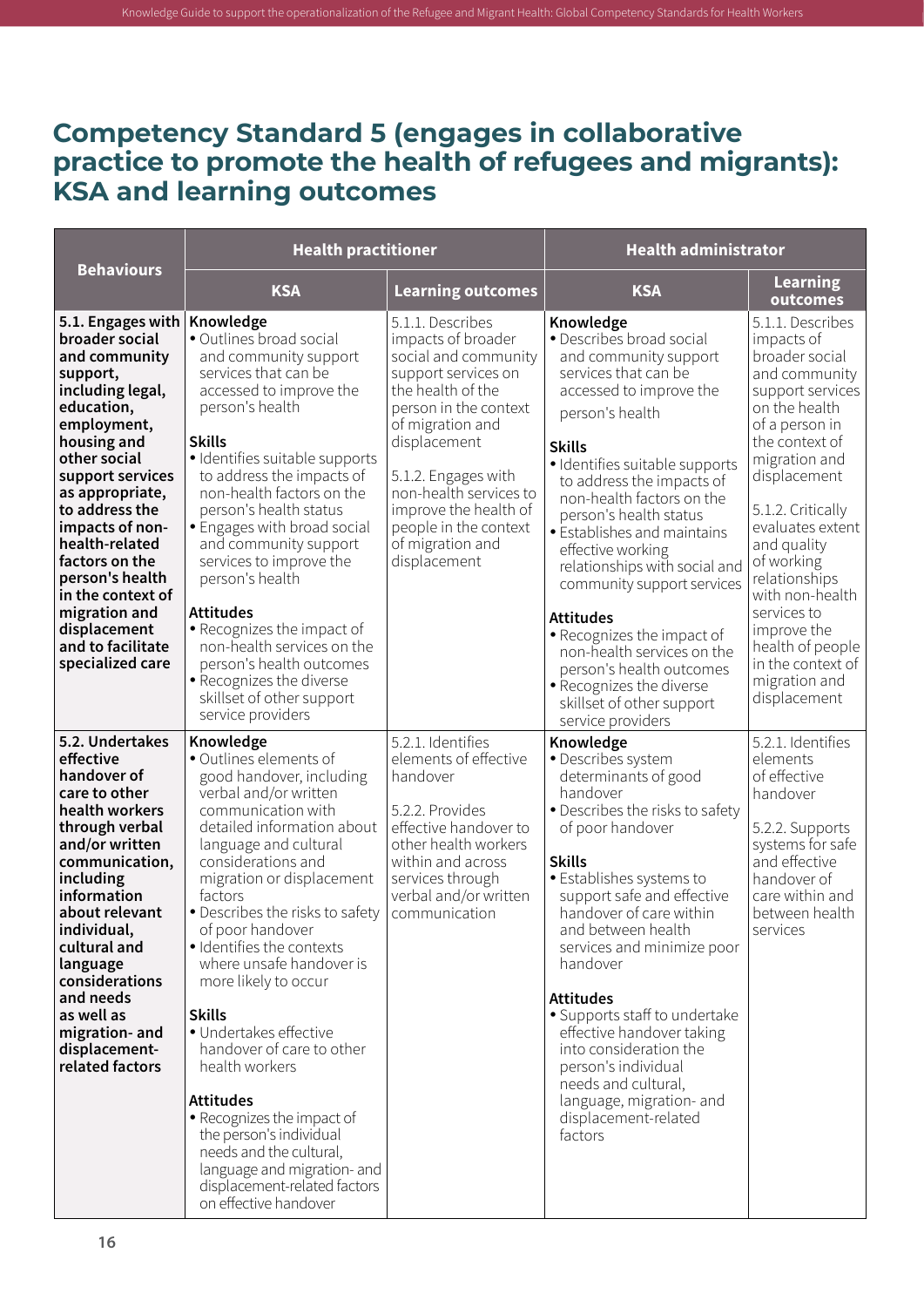

|                                                                                                                                                                                                                                                                                                                               | <b>Health practitioner</b>                                                                                                                                                                                                                                                                                                                                                                                                                                                                |                                                                                                                                                                                                                                                                                                                                                                                                                                       | <b>Health administrator</b>                                                                                                                                                                                                                                                                                                                                                                                                                                                                                                      |                                                                                                                                                                                                                                                                                                                                                                                    |
|-------------------------------------------------------------------------------------------------------------------------------------------------------------------------------------------------------------------------------------------------------------------------------------------------------------------------------|-------------------------------------------------------------------------------------------------------------------------------------------------------------------------------------------------------------------------------------------------------------------------------------------------------------------------------------------------------------------------------------------------------------------------------------------------------------------------------------------|---------------------------------------------------------------------------------------------------------------------------------------------------------------------------------------------------------------------------------------------------------------------------------------------------------------------------------------------------------------------------------------------------------------------------------------|----------------------------------------------------------------------------------------------------------------------------------------------------------------------------------------------------------------------------------------------------------------------------------------------------------------------------------------------------------------------------------------------------------------------------------------------------------------------------------------------------------------------------------|------------------------------------------------------------------------------------------------------------------------------------------------------------------------------------------------------------------------------------------------------------------------------------------------------------------------------------------------------------------------------------|
| <b>Behaviours</b>                                                                                                                                                                                                                                                                                                             | <b>KSA</b>                                                                                                                                                                                                                                                                                                                                                                                                                                                                                | <b>Learning outcomes</b>                                                                                                                                                                                                                                                                                                                                                                                                              | <b>KSA</b>                                                                                                                                                                                                                                                                                                                                                                                                                                                                                                                       | <b>Learning</b><br>outcomes                                                                                                                                                                                                                                                                                                                                                        |
| 5.3. Utilizes the<br>skills, including<br>language and<br>communication<br>capabilities, of<br>health workers<br>from refugee<br>and migrant<br>backgrounds<br>in supporting<br>people with<br>experiences of<br>migration and<br>displacement                                                                                | Knowledge<br>· Outlines positive impacts<br>of working with health<br>workers from refugee and<br>migrant backgrounds<br><b>Skills</b><br>. Works collaboratively with<br>health workers from refugee<br>and migrant backgrounds<br><b>Attitudes</b><br>• Recognizes the skills and<br>strengths of health workers<br>from refugee and migrant<br>backgrounds                                                                                                                             | 5.3.1. Identifies ben-<br>efits of working with<br>health workers from<br>refugee and migrant<br>backgrounds<br>5.3.2. Collaborates<br>with health workers<br>from refugee and mi-<br>grant backgrounds                                                                                                                                                                                                                               | Knowledge<br>· Outlines positive impacts<br>when working with health<br>workers from refugee and<br>migrant backgrounds<br><b>Skills</b><br>· Supports employment<br>of, or engagement with,<br>workers from refugee and<br>migrant backgrounds and<br>collaboration with other<br>members of the health<br>team<br><b>Attitudes</b><br>• Recognizes the value of a<br>diverse health workforce                                                                                                                                  | 5.3.1. Identi-<br>fies benefits of<br>working with<br>health workers<br>from refugee<br>and migrant<br>backgrounds<br>5.3.2. Supports<br>working with<br>refugee or<br>migrant source<br>populations,<br>including health<br>workers, in<br>health service<br>delivery                                                                                                             |
| 5.4. Engages<br>effectively with<br>government de-<br>partments, non-<br>governmental<br>and civil society<br>organizations,<br>communities<br>and other health<br>workers to pro-<br>vide integrated<br>and coordinated<br>health, men-<br>tal health and<br>psychosocial<br>support services<br>to refugees and<br>migrants | Knowledge<br>· Identifies government<br>departments,<br>nongovernmental and civil<br>society organizations that<br>are relevant for integrated<br>health services for refugees<br>and migrants in the local<br>area<br><b>Skills</b><br>• Navigates relevant<br>organizations to support<br>health, mental health<br>and psychosocial care of<br>refugees and migrants<br><b>Attitudes</b><br>• Seeks to navigate the<br>broader organizational<br>context to deliver<br>coordinated care | 5.4.1. Describes the<br>landscape of govern-<br>ment departments,<br>nongovernmental and<br>civil society organiza-<br>tions and their roles<br>as part of the delivery<br>of integrated physical,<br>mental and psychoso-<br>cial support<br>5.4.2. Engages with<br>other bodies (govern-<br>ment departments,<br>nongovernmental and<br>civil society organiza-<br>tions) to support clin-<br>ical care of refugees<br>and migrants | Knowledge<br>· Describes in detail<br>government departments,<br>nongovernmental and civil<br>society organizations that<br>are relevant for integrated<br>health services for refugees<br>and migrants in the local<br>area<br><b>Skills</b><br>· Develops effective<br>working relationships with<br>organizations to support<br>health, mental health<br>and psychosocial care of<br>refugees and migrants<br><b>Attitudes</b><br>• Seeks to navigate the<br>broader organizational<br>context to deliver<br>coordinated care | 5.4.1. Describes<br>the landscape<br>of government<br>departments,<br>nongovernmen-<br>tal and civil soci-<br>ety organiza-<br>tions and their<br>roles as part of<br>the delivery of<br>integrated phys-<br>ical, mental and<br>psychosocial<br>support<br>5.4.2. Evaluates<br>the capacity<br>and scope of<br>support services<br>for potential re-<br>ferral or engage-<br>ment |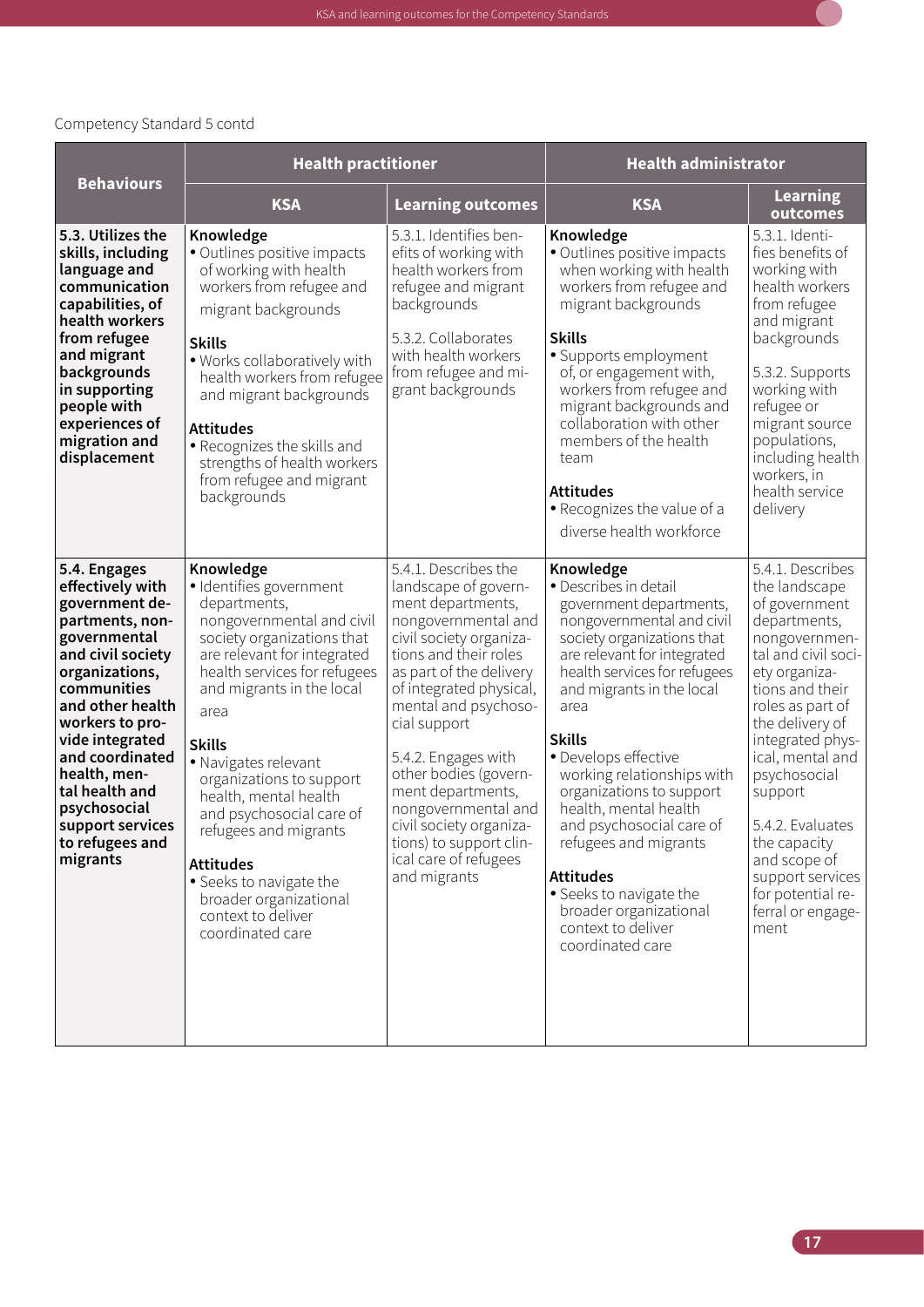#### <span id="page-29-0"></span>**Competency Standard 6 (responds to migration- and displacement-related surges in demand): KSA and learning outcomes**

| <b>Behaviours</b>                                                                                                                                                                          | <b>Health practitioner</b>                                                                                                                                                                                                                                                                                                                                                             |                                                                                                                                   | <b>Health administrator</b>                                                                                                                                                                                                                                                                                                                                                                                                     |                                                                                                                                                                                                                                        |
|--------------------------------------------------------------------------------------------------------------------------------------------------------------------------------------------|----------------------------------------------------------------------------------------------------------------------------------------------------------------------------------------------------------------------------------------------------------------------------------------------------------------------------------------------------------------------------------------|-----------------------------------------------------------------------------------------------------------------------------------|---------------------------------------------------------------------------------------------------------------------------------------------------------------------------------------------------------------------------------------------------------------------------------------------------------------------------------------------------------------------------------------------------------------------------------|----------------------------------------------------------------------------------------------------------------------------------------------------------------------------------------------------------------------------------------|
|                                                                                                                                                                                            | <b>KSA</b>                                                                                                                                                                                                                                                                                                                                                                             | <b>Learning</b><br>outcomes                                                                                                       | <b>KSA</b>                                                                                                                                                                                                                                                                                                                                                                                                                      | <b>Learning outcomes</b>                                                                                                                                                                                                               |
| 6.1. Responds<br>flexibly and<br>collaboratively to<br>surges in demand<br>for the provision of<br>health-care services<br>in view of increased<br>levels of migration<br>and displacement | Knowledge<br>• Describes causes of<br>surges in demand for<br>services by refugees<br>and migrants<br>• Outlines impacts of<br>surges in demand on<br>health service delivery<br><b>Skills</b><br>. Works collaboratively<br>and under pressure<br>during a surge<br>response<br><b>Attitudes</b><br>• Responds flexibly<br>to high-pressure,<br>resource-constrained<br>circumstances | 6.1.1. Identifies the<br>systems elements of<br>a surge response<br>6.1.2. Works<br>collaboratively<br>during a surge<br>response | Knowledge<br>· Analyses causes of<br>surges in demand for<br>services by refugees and<br>migrants<br>• Analyses impacts of<br>surges in demand on<br>health service delivery<br>• Describes elements of a<br>good surge response<br><b>Skills</b><br>• Anticipates and plans for<br>a surge in a sustainable<br>manner<br><b>Attitudes</b><br>• Responds flexibly<br>to high-pressure,<br>resource-constrained<br>circumstances | 6.1.1. Identifies the<br>systems elements of a<br>surge response<br>6.1.2. Describes the<br>elements of a surge<br>response<br>6.1.3. Makes<br>surge response a<br>sustainable part of<br>health services for<br>refugees and migrants |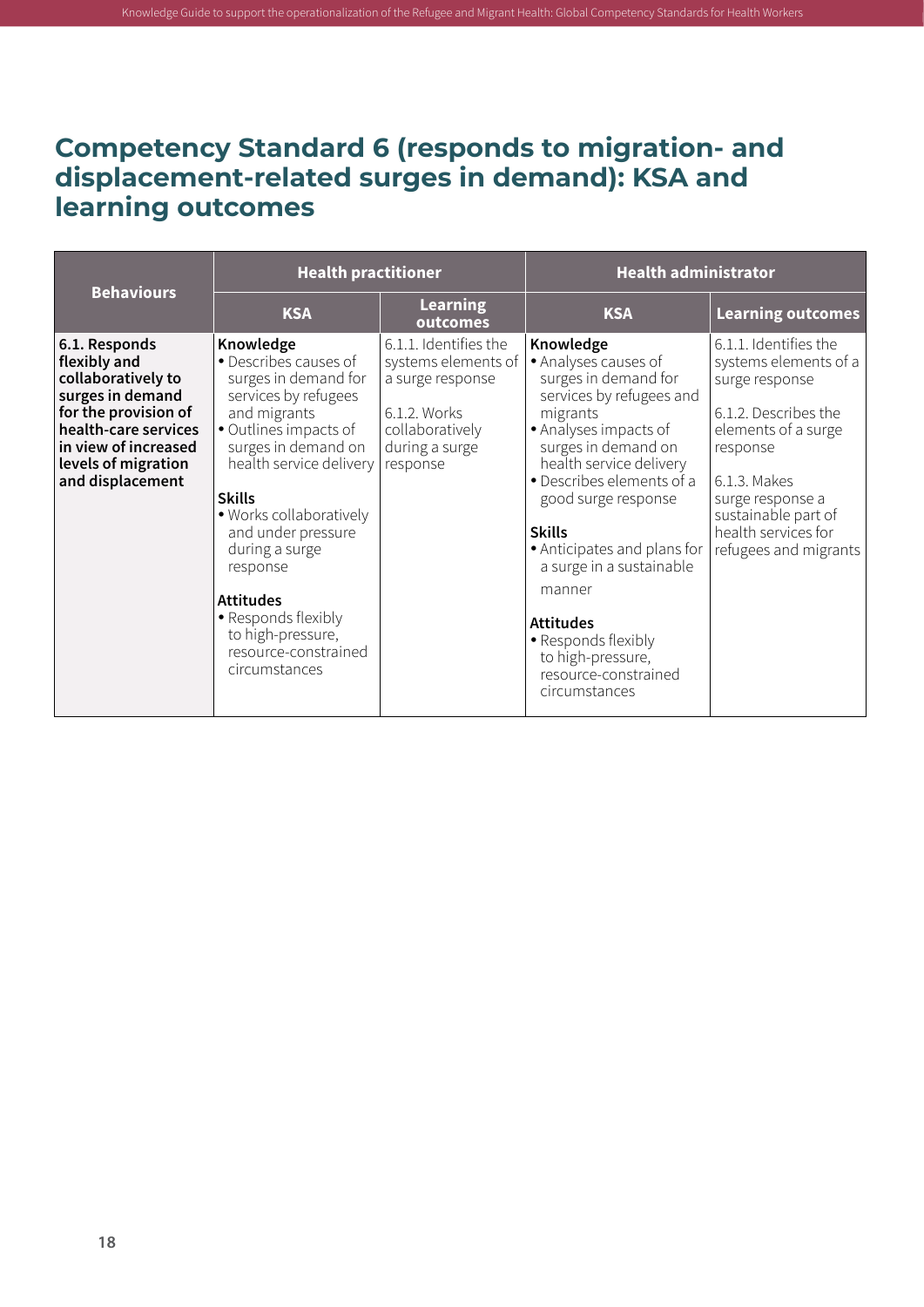

#### <span id="page-30-0"></span>**Competency Standard 7 (promotes evidence-informed health care for refugees and migrants): KSA and learning outcomes**

| <b>Behaviours</b>                                                                                                                                                                                                                                                                                                                              | <b>Health practitioner</b>                                                                                                                                                                                                                                                                                                                                      |                                                                                                                                                                                                                                                                                  | <b>Health administrator</b>                                                                                                                                                                                                                                                                                                                                                                                                                                                                                                                                |                                                                                                                                                                                                                                                                          |
|------------------------------------------------------------------------------------------------------------------------------------------------------------------------------------------------------------------------------------------------------------------------------------------------------------------------------------------------|-----------------------------------------------------------------------------------------------------------------------------------------------------------------------------------------------------------------------------------------------------------------------------------------------------------------------------------------------------------------|----------------------------------------------------------------------------------------------------------------------------------------------------------------------------------------------------------------------------------------------------------------------------------|------------------------------------------------------------------------------------------------------------------------------------------------------------------------------------------------------------------------------------------------------------------------------------------------------------------------------------------------------------------------------------------------------------------------------------------------------------------------------------------------------------------------------------------------------------|--------------------------------------------------------------------------------------------------------------------------------------------------------------------------------------------------------------------------------------------------------------------------|
|                                                                                                                                                                                                                                                                                                                                                | <b>KSA</b>                                                                                                                                                                                                                                                                                                                                                      | <b>Learning outcomes</b>                                                                                                                                                                                                                                                         | <b>KSA</b>                                                                                                                                                                                                                                                                                                                                                                                                                                                                                                                                                 | <b>Learning outcomes</b>                                                                                                                                                                                                                                                 |
| 7.1. Uses<br>evidence-informed<br>guidelines and<br>standards,<br>where they exist,<br>to respond to<br>specific health<br>needs of refugees<br>and migrants in<br>care planning and<br>delivery, including<br>mental health<br>and psychosocial<br>support,<br>psychological<br>first aid, pain<br>management<br>and medication<br>management | Knowledge<br>· Identifies a range of<br>evidence-informed<br>compendia for refugee<br>and migrant health<br><b>Skills</b><br>· Applies evidence-<br>informed guidelines,<br>standards and tools<br>appropriately<br><b>Attitudes</b><br>• Uses and promotes<br>evidence-informed<br>practice                                                                    | 7.1.1. Identifies<br>relevant guidelines<br>and standards for the<br>local context and local<br>health needs<br>7.1.2. Applies<br>evidence-informed<br>guidelines and<br>standards routinely in<br>practice                                                                      | Knowledge<br>· Identifies a range of<br>evidence-informed<br>compendia for refugee<br>and migrant health<br><b>Skills</b><br>• Supports access to<br>evidence-informed<br>compendia for refugee<br>and migrant health<br><b>Attitudes</b><br>• Supports the use of<br>evidence-informed<br>practice                                                                                                                                                                                                                                                        | 7.1.1. Identifies<br>relevant guidelines<br>and standards for the<br>local context and local<br>health needs<br>7.1.2. Applies systems<br>that support access to<br>evidence for services<br>providing care for<br>refugees and migrants                                 |
| 7.2. Recognizes<br>how the health<br>needs of refugees<br>and migrants may<br>differ from those<br>of the general<br>population                                                                                                                                                                                                                | Knowledge<br>• Describes key differences<br>in the health needs of<br>refugee and migrant<br>populations<br><b>Skills</b><br>• Applies this knowledge<br>to specific clinical<br>situations<br><b>Attitudes</b><br>• Recognizes how and why<br>the health and health<br>needs of refugees and<br>migrants may differ from<br>those in the general<br>population | 7.2.1. Compares and<br>contrasts specific<br>health needs of<br>refugees and migrants<br>with those of the<br>general population<br>7.2.2. Implements<br>an adaptation in a<br>clinical setting that<br>shows recognition of<br>the particular needs of<br>refugees and migrants | Knowledge<br>• Outlines a range of<br>differences between<br>the health needs of<br>refugee and migrant<br>populations<br><b>Skills</b><br>· Supports changes<br>in service delivery<br>to accommodate<br>the specific health<br>needs of refugees and<br>migrants<br><b>Attitudes</b><br>• Recognizes how<br>and why the health<br>and health needs of<br>refugees and migrants<br>may differ from<br>those in the general<br>population<br>· Seeks to adapt service<br>delivery for refugees<br>and migrants based<br>on evidence-informed<br>guidelines | 7.2.1. Compares and<br>contrasts specific<br>health needs of<br>refugees and migrants<br>with those of the<br>general population<br>7.2.2. Implements<br>a system level<br>adaptation that shows<br>accommodation to<br>the particular needs of<br>refugees and migrants |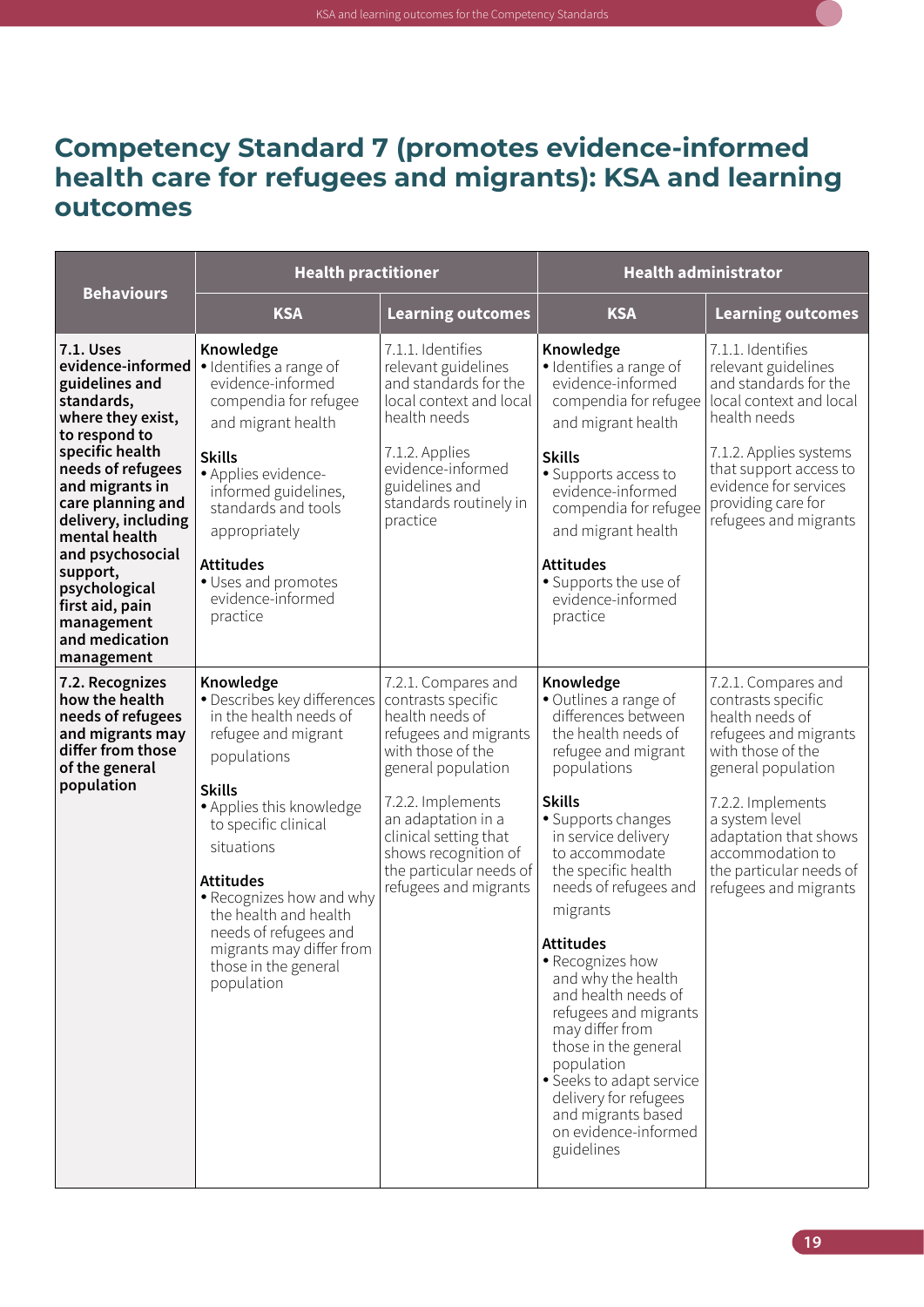|                                                                                                                                                                                                       | <b>Health practitioner</b>                                                                                                                                                                                                                                                                                                                                                                                                                                                                                                   |                                                                                                                                                                                                    | <b>Health administrator</b>                                                                                                                                                                                                                                                                                                                                                                                                                                                                                                                                                                                      |                                                                                                                                                                                                                                        |
|-------------------------------------------------------------------------------------------------------------------------------------------------------------------------------------------------------|------------------------------------------------------------------------------------------------------------------------------------------------------------------------------------------------------------------------------------------------------------------------------------------------------------------------------------------------------------------------------------------------------------------------------------------------------------------------------------------------------------------------------|----------------------------------------------------------------------------------------------------------------------------------------------------------------------------------------------------|------------------------------------------------------------------------------------------------------------------------------------------------------------------------------------------------------------------------------------------------------------------------------------------------------------------------------------------------------------------------------------------------------------------------------------------------------------------------------------------------------------------------------------------------------------------------------------------------------------------|----------------------------------------------------------------------------------------------------------------------------------------------------------------------------------------------------------------------------------------|
| <b>Behaviours</b>                                                                                                                                                                                     | <b>KSA</b>                                                                                                                                                                                                                                                                                                                                                                                                                                                                                                                   | <b>Learning outcomes</b>                                                                                                                                                                           | <b>KSA</b>                                                                                                                                                                                                                                                                                                                                                                                                                                                                                                                                                                                                       | <b>Learning outcomes</b>                                                                                                                                                                                                               |
| 7.3. Identifies<br>where additional<br>evidence is needed<br>to promote the<br>health of refugees<br>and migrants                                                                                     | Knowledge<br>· Outlines evidence<br>compendia for<br>conditions and<br>treatments relevant to<br>refugee and migrant<br>health<br><b>Skills</b>                                                                                                                                                                                                                                                                                                                                                                              | 7.3.1. Identifies areas<br>where additional<br>evidence is needed to<br>promote the health of<br>refugees and migrants                                                                             | Knowledge<br>· Identifies evidence<br>compendia for<br>conditions and care<br>and treatments<br>relevant to refugee<br>and migrant health<br><b>Skills</b>                                                                                                                                                                                                                                                                                                                                                                                                                                                       | 7.3.1. Identifies areas<br>where additional<br>evidence is needed to<br>promote the health of<br>refugees and migrants                                                                                                                 |
|                                                                                                                                                                                                       | • Defines problem to be<br>solved<br>· Identifies gaps in<br>evidence                                                                                                                                                                                                                                                                                                                                                                                                                                                        |                                                                                                                                                                                                    | • Defines problem to be<br>solved<br>· Identifies gaps in<br>evidence                                                                                                                                                                                                                                                                                                                                                                                                                                                                                                                                            |                                                                                                                                                                                                                                        |
|                                                                                                                                                                                                       | <b>Attitudes</b><br>• Recognizes areas where<br>new evidence is needed<br>or should be updated<br>· Maintains openness to<br>generating new evidence                                                                                                                                                                                                                                                                                                                                                                         |                                                                                                                                                                                                    | <b>Attitudes</b><br>• Recognizes areas<br>where new evidence is<br>needed or should be<br>updated<br>· Maintains openness<br>to generating new<br>evidence, individually<br>and through<br>collaboration                                                                                                                                                                                                                                                                                                                                                                                                         |                                                                                                                                                                                                                                        |
| 7.4. Participates in<br>the generation of<br>evidence, where<br>possible, to inform<br>the development<br>of guidelines<br>and standards to<br>respond to health<br>needs of refugees<br>and migrants | Knowledge<br>• Outlines some strategies<br>for evidence generation<br><b>Skills</b><br>• Defines problem to be<br>solved<br>· Identifies gaps in<br>evidence<br>· Uses appropriate<br>evidence-generation<br>methods, including<br>feedback from refugees<br>and migrants, to inform<br>standards and guidelines<br>for the health needs of<br>refugees and migrants<br><b>Attitudes</b><br>• Recognizes areas where<br>new evidence is needed<br>or should be updated<br>· Maintains openness to<br>generating new evidence | 7.4.1. Assesses the<br>need to rapidly<br>generate or seek out<br>new evidence to guide<br>practice<br>7.4.2. Uses feedback<br>and complaints from<br>refugees and migrants<br>to improve practice | Knowledge<br>Outlines strategies for<br>evidence generation<br><b>Skills</b><br>• Defines problem to be<br>solved<br>· Identifies gaps in<br>evidence<br>• Supports strategies<br>and networks for<br>applied research,<br>through supporting a<br>learning organization<br>• Supports systems to<br>encourage people<br>to provide feedback<br>and make complaints<br>to improve health<br>services<br><b>Attitudes</b><br>• Recognizes areas<br>where new evidence is<br>needed or should be<br>updated<br>• Maintains openness<br>to generating new<br>evidence, individually<br>and through<br>collaboration | 7.4.1. Supports<br>generation of evidence<br>for emerging health<br>needs within and<br>across health services<br>7.4.2. Uses systems<br>to support feedback<br>and complaints about<br>service delivery with a<br>view to improvement |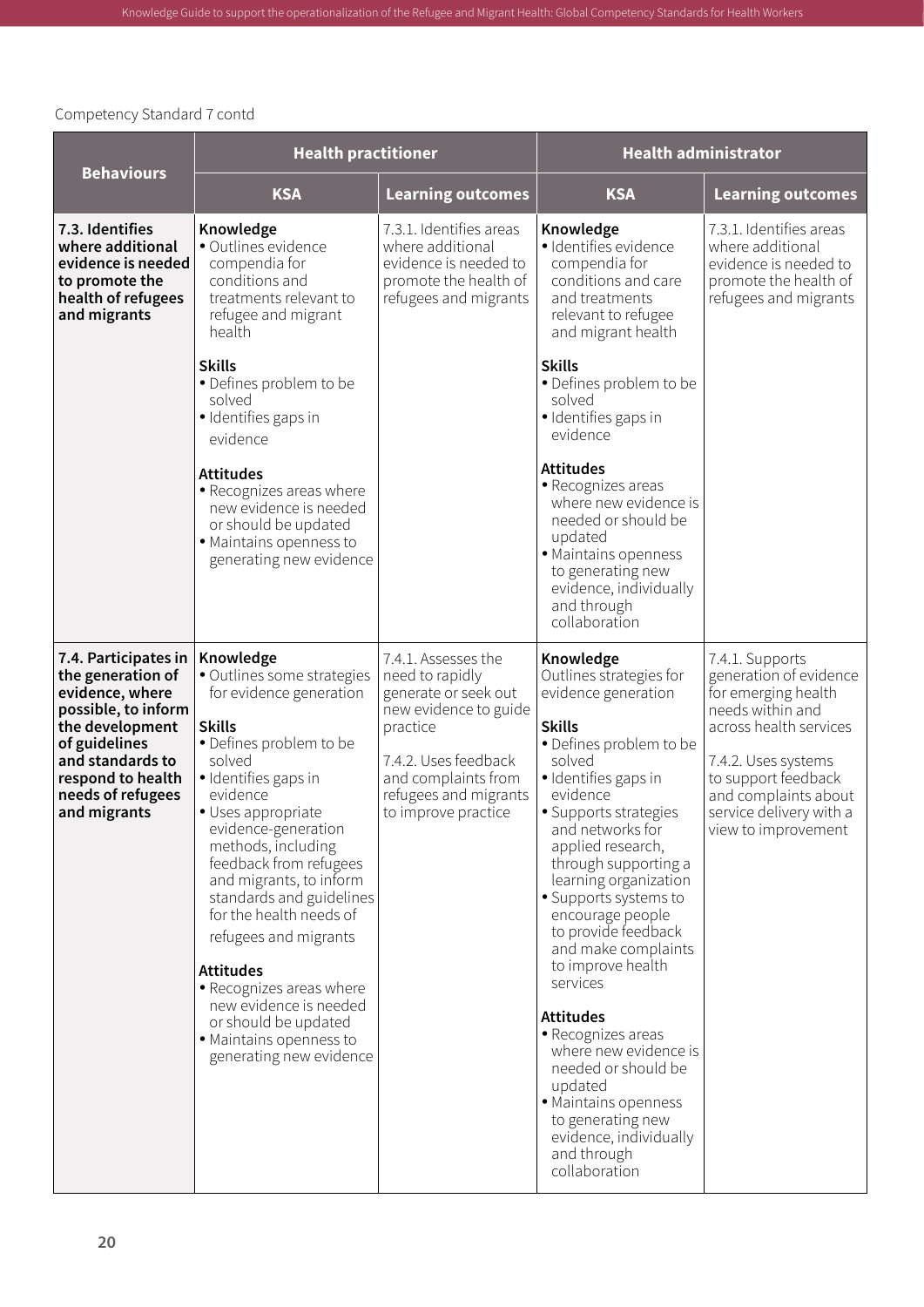<span id="page-32-0"></span>

|                                                                                                                        |                                                                                                                                                                                                                                                                                                                                              | <b>Health practitioner</b>                                                                                                                                                                                                                                                |                                                                                                                                                                                                                                                                                                                                                                                               | <b>Health administrator</b>                                                                                                                                                  |
|------------------------------------------------------------------------------------------------------------------------|----------------------------------------------------------------------------------------------------------------------------------------------------------------------------------------------------------------------------------------------------------------------------------------------------------------------------------------------|---------------------------------------------------------------------------------------------------------------------------------------------------------------------------------------------------------------------------------------------------------------------------|-----------------------------------------------------------------------------------------------------------------------------------------------------------------------------------------------------------------------------------------------------------------------------------------------------------------------------------------------------------------------------------------------|------------------------------------------------------------------------------------------------------------------------------------------------------------------------------|
| <b>Behaviours</b>                                                                                                      | <b>KSA</b>                                                                                                                                                                                                                                                                                                                                   | <b>Learning outcomes</b>                                                                                                                                                                                                                                                  | <b>KSA</b>                                                                                                                                                                                                                                                                                                                                                                                    | <b>Learning outcomes</b>                                                                                                                                                     |
| 7.5. Supports<br>the translation<br>of evidence into<br>practice when<br>providing care<br>to refugees and<br>migrants | Knowledge<br>• Describes strategies for<br>translation of evidence<br>for locally relevant<br>practice<br><b>Skills</b><br>• Applies new evidence<br>into practice for refugees<br>and migrants<br><b>Attitudes</b><br>• Maintains openness to<br>change in implementing<br>new evidence to improve<br>practice for refugees and<br>migrants | 7.5.1. Describes<br>barriers and<br>facilitators to<br>translation of<br>evidence<br>7.5.2. Implements<br>or supports<br>implementation<br>of new evidence-<br>informed practice<br>7.5.3. Examines new<br>evidence-informed<br>practice to apply to<br>the local context | Knowledge<br>· Describes strategies<br>for translation of<br>evidence for locally<br>relevant practice<br><b>Skills</b><br>• Supports systems and<br>strategies to apply<br>new evidence into<br>practice for refugees<br>and migrants<br><b>Attitudes</b><br>· Maintains openness<br>to change in<br>implementing new<br>evidence to improve<br>service delivery to<br>refugees and migrants | 7.5.1. Describes<br>barriers and facilitators<br>to translation of<br>evidence<br>7.5.2. Implements<br>or supports<br>implementation of new<br>evidence-informed<br>practice |

 $\Box$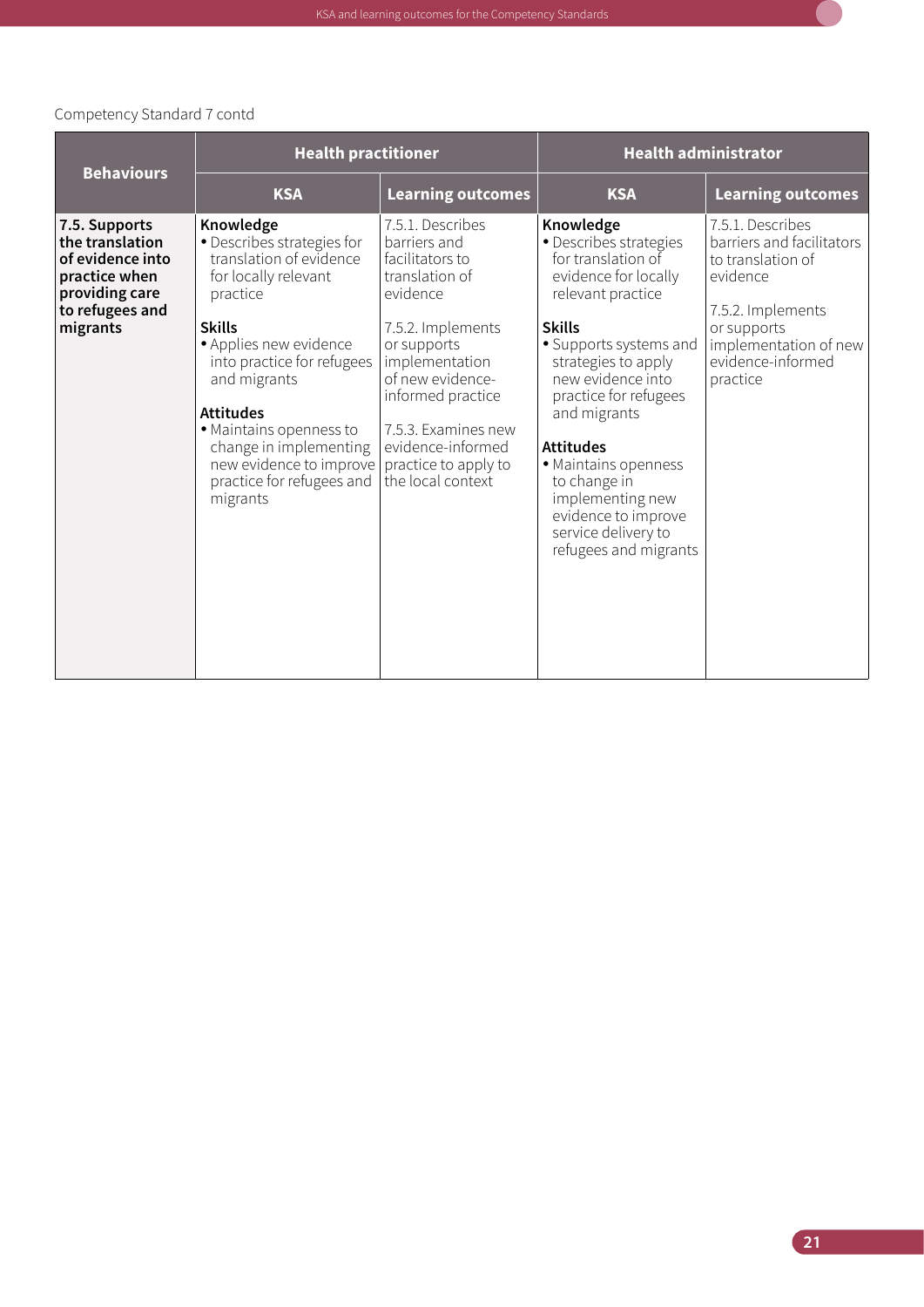#### **Competency Standard 8 (engages in lifelong learning and reflective practice to promote the health of refugees and migrants): KSA and learning outcomes**

|                                                                                                                                                                         | <b>Health practitioner</b>                                                                                                                                                                                                                                                                                                                                                                                                                                                                                                                           |                                                                                                                                                                                                                                                                      | <b>Health administrator</b>                                                                                                                                                                                                                                                                                                                                                                                                                                                           |                                                                                                                                                                                                                                                                         |
|-------------------------------------------------------------------------------------------------------------------------------------------------------------------------|------------------------------------------------------------------------------------------------------------------------------------------------------------------------------------------------------------------------------------------------------------------------------------------------------------------------------------------------------------------------------------------------------------------------------------------------------------------------------------------------------------------------------------------------------|----------------------------------------------------------------------------------------------------------------------------------------------------------------------------------------------------------------------------------------------------------------------|---------------------------------------------------------------------------------------------------------------------------------------------------------------------------------------------------------------------------------------------------------------------------------------------------------------------------------------------------------------------------------------------------------------------------------------------------------------------------------------|-------------------------------------------------------------------------------------------------------------------------------------------------------------------------------------------------------------------------------------------------------------------------|
| <b>Behaviours</b>                                                                                                                                                       | <b>KSA</b>                                                                                                                                                                                                                                                                                                                                                                                                                                                                                                                                           | <b>Learning outcomes</b>                                                                                                                                                                                                                                             | <b>KSA</b>                                                                                                                                                                                                                                                                                                                                                                                                                                                                            | <b>Learning outcomes</b>                                                                                                                                                                                                                                                |
| 8.1. Maintains<br>awareness of own<br>culture, beliefs,<br>values and biases                                                                                            | Knowledge<br>• Describes the concept<br>of reflexivity: the ability<br>to reflect on one's own<br>values, cultures, beliefs,<br>values and biases<br><b>Skills</b><br>• Applies reflexivity to<br>one's practice to avoid<br>bias, insensitivity or<br>cultural judgement<br><b>Attitudes</b><br>· Recognizes one's own<br>potential cultural and<br>other biases                                                                                                                                                                                    | 8.1.1. Applies reflex-<br>ivity to one's own<br>culture, beliefs values<br>and biases                                                                                                                                                                                | Knowledge<br>• Describes the concept<br>of reflexivity: the<br>ability to reflect on<br>one's own values,<br>cultures, beliefs,<br>values and biases<br><b>Skills</b><br>• Applies reflexivity to<br>one's practice to avoid<br>bias, insensitivity or<br>cultural judgement<br><b>Attitudes</b><br>· Recognizes one's own<br>potential cultural and<br>other biases                                                                                                                  | 8.1.1. Applies reflexivity<br>to one's own culture,<br>beliefs values and<br>biases                                                                                                                                                                                     |
| 8.2. Demonstrates<br>awareness of<br>institutional<br>discrimination<br>experienced by<br>refugees and<br>migrants, in<br>particular its<br>impacts on health<br>status | Knowledge<br>· Explains concept<br>of institutional<br>discrimination and its<br>impact on health status<br><b>Skills</b><br>• Adapts practice to<br>address impacts<br>of institutional<br>discrimination on health<br>service delivery and<br>health status of refugees<br>and migrants<br>· Encourages feedback<br>from refugees and<br>migrants on service<br>delivery<br><b>Attitudes</b><br>• Strives to mitigate<br>impacts of institutional<br>discrimination on health<br>service delivery and<br>health status of refugees<br>and migrants | 8.2.1. Describes the<br>impact of institutional<br>discrimination on ref-<br>ugees and migrants<br>8.2.2. Incorporates<br>into clinical practice<br>an awareness of the<br>impacts of institution-<br>al discrimination on<br>the health of refugees<br>and migrants | Knowledge<br>· Explains concept<br>of institutional<br>discrimination and<br>its impact on health<br>status<br><b>Skills</b><br>· Incorporates system-<br>level approaches to<br>mitigate institutional<br>discrimination on<br>health service delivery<br>and health status of<br>refugees and migrants<br><b>Attitudes</b><br>• Strives to<br>mitigate impacts<br>of institutional<br>discrimination on<br>health service delivery<br>and health status of<br>refugees and migrants | 8.2.1. Describes the<br>impact of institutional<br>discrimination on refu-<br>gees and migrants<br>8.2.2. Develops sys-<br>tem level approaches<br>to mitigating some<br>impacts of institution-<br>al discrimination on<br>health status of refu-<br>gees and migrants |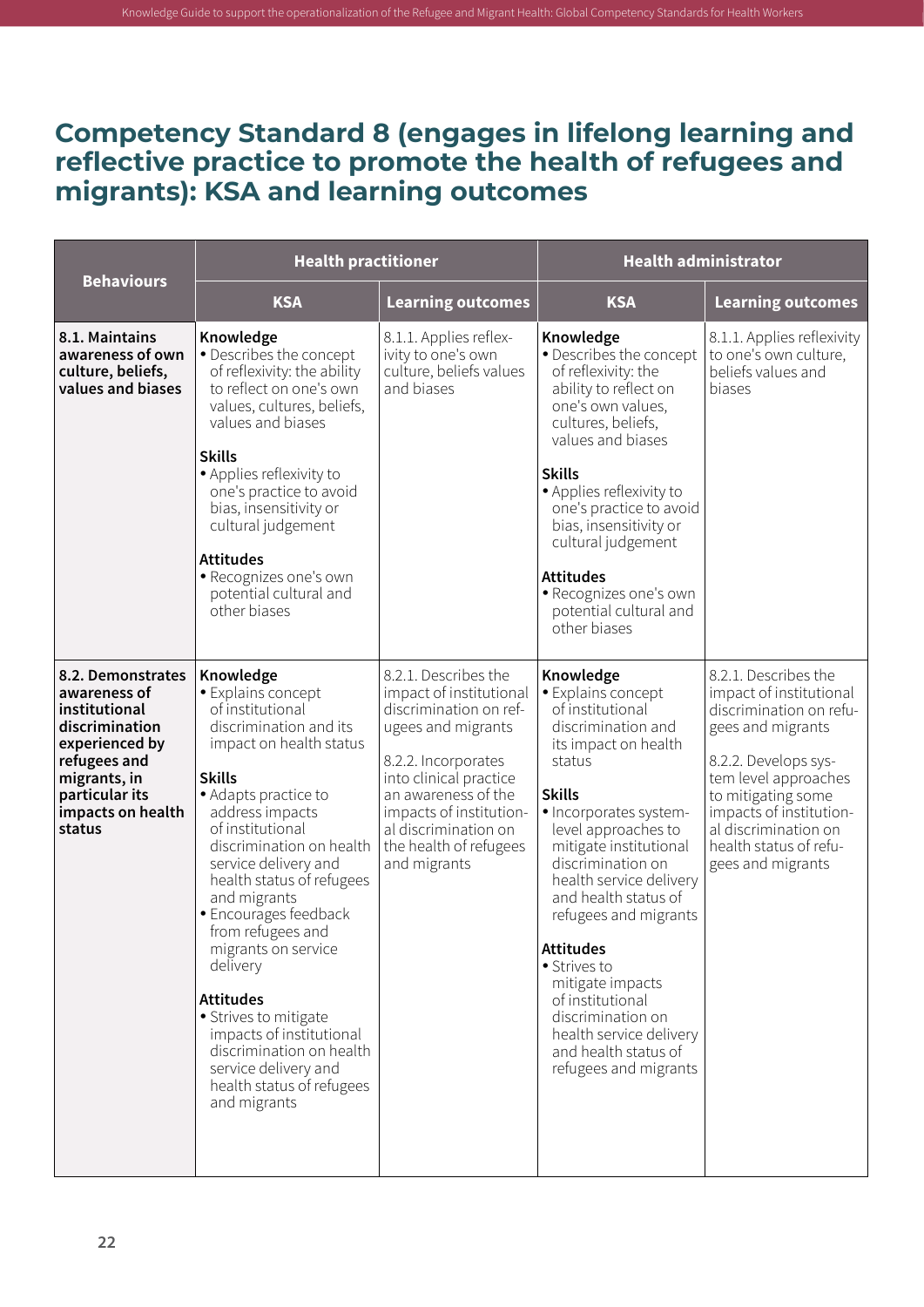<span id="page-34-0"></span>

|                                                                                                                                                                                                                                                                                            | <b>Health practitioner</b>                                                                                                                                                                                                                                                                                                                                                                                                                                                                                                                                              |                                                                                                                                                                                                                                                                                                                                                                                                                    | <b>Health administrator</b>                                                                                                                                                                                                                                                                                                                                                                                                                                                                                                              |                                                                                                                                                                                                                                                                                                                                                               |
|--------------------------------------------------------------------------------------------------------------------------------------------------------------------------------------------------------------------------------------------------------------------------------------------|-------------------------------------------------------------------------------------------------------------------------------------------------------------------------------------------------------------------------------------------------------------------------------------------------------------------------------------------------------------------------------------------------------------------------------------------------------------------------------------------------------------------------------------------------------------------------|--------------------------------------------------------------------------------------------------------------------------------------------------------------------------------------------------------------------------------------------------------------------------------------------------------------------------------------------------------------------------------------------------------------------|------------------------------------------------------------------------------------------------------------------------------------------------------------------------------------------------------------------------------------------------------------------------------------------------------------------------------------------------------------------------------------------------------------------------------------------------------------------------------------------------------------------------------------------|---------------------------------------------------------------------------------------------------------------------------------------------------------------------------------------------------------------------------------------------------------------------------------------------------------------------------------------------------------------|
| <b>Behaviours</b>                                                                                                                                                                                                                                                                          | <b>KSA</b>                                                                                                                                                                                                                                                                                                                                                                                                                                                                                                                                                              | <b>Learning outcomes</b>                                                                                                                                                                                                                                                                                                                                                                                           | <b>KSA</b>                                                                                                                                                                                                                                                                                                                                                                                                                                                                                                                               | <b>Learning outcomes</b>                                                                                                                                                                                                                                                                                                                                      |
| 8.3. Demonstrates<br>awareness of<br>intersections<br>of systems,<br>structures and<br>patterns of power<br>that determine a<br>person's position<br>of disadvantage<br>and impact their<br>access to, and<br>experience of,<br>health care                                                | Knowledge<br>• Describes intersections<br>of systems, structures<br>and patterns of power<br>and how they impact<br>on access to, and<br>experience of, health<br>services<br><b>Skills</b><br>• Incorporates into clinical<br>practice an awareness of<br>how the intersections of<br>systems, structures and<br>patterns of power lead<br>to disadvantage and<br>impact on experience of<br>health services<br><b>Attitudes</b><br>• Recognizes intersecting<br>impacts of power on<br>health of refugees and<br>migrants                                             | 8.3.1. Outlines the im-<br>pact of intersections<br>of systems, structure<br>and patterns of power<br>to determine disad-<br>vantage and impact<br>on experience of<br>health services<br>8.3.2. Incorporates<br>into clinical practice<br>an awareness of how<br>the intersections of<br>systems, structures<br>and patterns of power<br>lead to disadvantage<br>and impact on experi-<br>ence of health services | Knowledge<br>• Describes<br>intersections of<br>systems, structures<br>and patterns of power<br>and how they impact<br>on access to, and<br>experience of, health<br>services<br><b>Skills</b><br>· Incorporates system-<br>level approaches that<br>are aware of how<br>the intersections of<br>systems, structures<br>and patterns of power<br>lead to disadvantage<br>and impact on<br>experience of health<br>services<br><b>Attitudes</b><br>• Recognizes<br>intersecting impacts<br>of power on health of<br>refugees and migrants | 8.3.1. Outlines the<br>impact of intersections<br>of systems, structure<br>and patterns of power<br>to determine disadvan-<br>tage and experience of<br>health services<br>8.3.2. Incorporates sys-<br>tem-level approaches<br>to mitigate the health<br>impacts of intersecting<br>systems, structures and<br>patterns of power for<br>refugees and migrants |
| 8.4. Addresses<br>the impact of<br>own culture,<br>beliefs, values<br>and biases as well<br>as institutional<br>discrimination<br>on interactions<br>in health-care<br>settings, including<br>by continually<br>adapting practice<br>to respond to the<br>needs of relevant<br>communities | Knowledge<br>· Describes the concept of<br>perspective-taking<br>· Describes the concept<br>of reflexivity: the ability<br>to reflect on one's own<br>values, cultures, beliefs,<br>values and biases<br><b>Skills</b><br>• Applies reflexivity to<br>personal practice to<br>avoid bias, insensitivity<br>or cultural judgement<br>• Applies perspective-<br>taking to understand<br>the differences between<br>one's own position and<br>that of others whom one<br>cares for<br><b>Attitudes</b><br>• Recognizes one's own<br>potential cultural and<br>other biases | 8.4.1. Apples reflexivi-<br>ty, perspective-taking<br>and awareness of<br>institutional discrim-<br>ination in personal<br>practice when deliver-<br>ing health services to<br>refugees and migrants                                                                                                                                                                                                               | Knowledge<br>· Describes the concept<br>of reflexivity: the<br>ability to reflect on<br>one's own values,<br>cultures, beliefs,<br>values and biases<br><b>Skills</b><br>• Applies reflexivity to<br>personal practice<br>to avoid bias,<br>insensitivity or cultural<br>judgement<br>• Supports the delivery<br>of people-centred<br>health services,<br>incorporating cultural<br>sensitivity<br><b>Attitudes</b><br>• Recognizes one's own<br>potential cultural and<br>other biases                                                  | 8.4.1. Supports the<br>delivery of people-cen-<br>tred health services<br>that avoid institutional<br>discrimination and<br>adapt to the needs of<br>communities                                                                                                                                                                                              |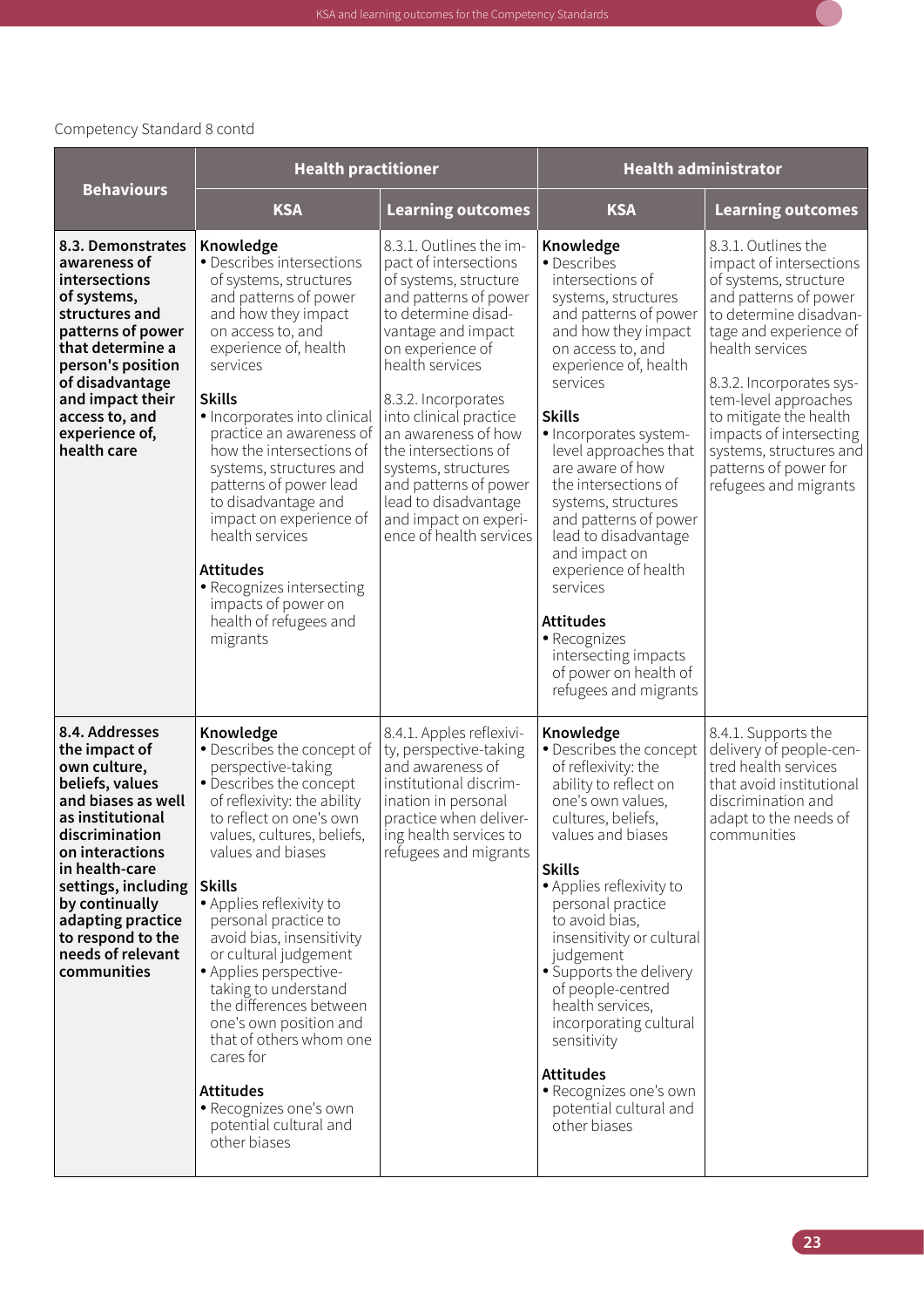| <b>Behaviours</b>                                                                                                                                                                                      |                                                                                                                                                                                                                                          | <b>Health practitioner</b>                                                    |                                                                                                                                                                                                                                                                                                                                       | <b>Health administrator</b>                                                                                 |
|--------------------------------------------------------------------------------------------------------------------------------------------------------------------------------------------------------|------------------------------------------------------------------------------------------------------------------------------------------------------------------------------------------------------------------------------------------|-------------------------------------------------------------------------------|---------------------------------------------------------------------------------------------------------------------------------------------------------------------------------------------------------------------------------------------------------------------------------------------------------------------------------------|-------------------------------------------------------------------------------------------------------------|
|                                                                                                                                                                                                        | <b>KSA</b>                                                                                                                                                                                                                               | <b>Learning outcomes</b>                                                      | <b>KSA</b>                                                                                                                                                                                                                                                                                                                            | <b>Learning outcomes</b>                                                                                    |
| 8.5. Contributes<br>to introducing or<br>improving cultural<br>sensitivity in<br>existing practices<br>by modelling<br>appropriate<br>behaviour and<br>avoiding culturally<br>insensitive<br>practices | Knowledge<br>Describes nature and im-<br>pacts of culturally insensi-<br>tive practices<br><b>Skills</b><br>Models cultural sensitivity<br>in clinical practice<br><b>Attitudes</b><br>Strives to practise in a<br>people-centred manner | 8.5.1. Incorporates<br>and models cultural<br>sensitivity in clinical<br>work | Knowledge<br>• Describes the concept<br>of reflexivity: the<br>ability to reflect on<br>one's own values,<br>cultures, beliefs,<br>values and biases<br><b>Skills</b><br>• Models cultural<br>sensitivity in<br>management and<br>organization practice<br><b>Attitudes</b><br>• Strives to practise<br>in a people-centred<br>manner | 8.5.1. Incorporates and<br>models cultural sensi-<br>tivity in management<br>and organizational<br>practice |

Knowledge Guide to support the operationalization of the Refugee and Migrant Health: Global Competency Standards for Health Workers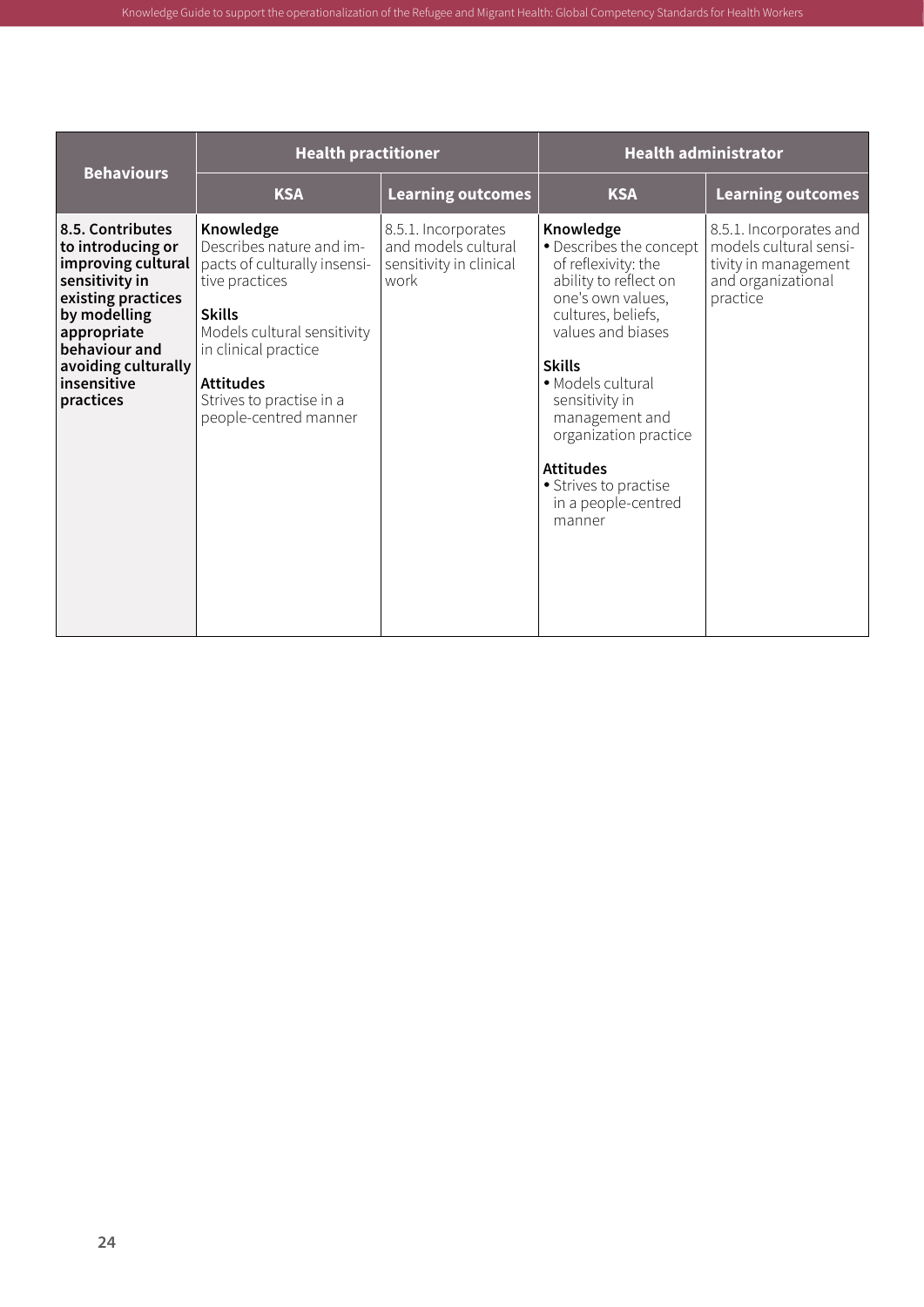

| <b>Behaviours</b>                                                                                                                                                       | <b>Health practitioner</b>                                                                                                                                                                                                                                                                                                                                                                                                                                                                        |                                                                                                                                                                                                                | <b>Health administrator</b>                                                                                                                                                                                                                                                                                                                                                                                                                                                                          |                                                                                                                                                                                                                                                                      |
|-------------------------------------------------------------------------------------------------------------------------------------------------------------------------|---------------------------------------------------------------------------------------------------------------------------------------------------------------------------------------------------------------------------------------------------------------------------------------------------------------------------------------------------------------------------------------------------------------------------------------------------------------------------------------------------|----------------------------------------------------------------------------------------------------------------------------------------------------------------------------------------------------------------|------------------------------------------------------------------------------------------------------------------------------------------------------------------------------------------------------------------------------------------------------------------------------------------------------------------------------------------------------------------------------------------------------------------------------------------------------------------------------------------------------|----------------------------------------------------------------------------------------------------------------------------------------------------------------------------------------------------------------------------------------------------------------------|
|                                                                                                                                                                         | <b>KSA</b>                                                                                                                                                                                                                                                                                                                                                                                                                                                                                        | <b>Learning</b><br>outcomes                                                                                                                                                                                    | <b>KSA</b>                                                                                                                                                                                                                                                                                                                                                                                                                                                                                           | <b>Learning outcomes</b>                                                                                                                                                                                                                                             |
| 9.1. Engages in<br>self-care practices<br>to manage own<br>mental health<br>and well-being<br>when working<br>in the context of<br>migration and<br>displacement        | Knowledge<br>· Describes self-care<br>practices to support<br>resilience when working in<br>context of migration and<br>displacement<br><b>Skills</b><br>· Identifies self-care<br>practices suited to one's<br>own needs<br>· Identifies circumstances in<br>which one would use these<br>self-care practices<br>· Implements self-care<br>practices proactively<br><b>Attitudes</b><br>· Recognizes one's own<br>potential vulnerabilities<br>and signs that one may be<br>becoming overwhelmed | 9.1.1. Identifies<br>self-care strategies<br>suited to one's<br>own needs and<br>preferences<br>9.1.2. Practises<br>self-care regularly,<br>with proactive<br>intensification<br>under conditions<br>of stress | Knowledge<br>• Describes self-care<br>practices to support<br>resilience when<br>working in context<br>of migration and<br>displacement<br><b>Skills</b><br>• Supports staff to<br>identify self-care<br>practices suited to their   9.1.3. Implements<br>own needs<br>· Develops processes<br>to ensure that staff<br>regularly implement<br>self-care practices<br><b>Attitudes</b><br>· Recognizes one's own<br>potential vulnerabilities<br>and signs that one<br>may be becoming<br>overwhelmed | 9.1.1. Identifies self-<br>care strategies suited<br>to one's own needs<br>and preferences<br>9.1.2. Practises<br>self-care regularly,<br>with proactive<br>intensification under<br>conditions of stress<br>processes to support<br>staff to engage in<br>self-care |
| 9.2. Contributes<br>to a supportive<br>team environment<br>to manage the<br>mental health and<br>well-being impacts<br>of providing care<br>to refugees and<br>migrants | Knowledge<br>· Outlines elements of team<br>functioning that support<br>mental health and well-<br>being<br><b>Skills</b><br>• Contributes to a<br>supportive team<br>environment<br><b>Attitudes</b><br>• Recognizes how teamwork<br>can improve workplace<br>mental health and well-<br>being                                                                                                                                                                                                   | 9.2.1. Identifies<br>elements of<br>supportive<br>teamwork<br>9.2.2. Works<br>effectively in a<br>team                                                                                                         | Knowledge<br>· Describes elements of<br>team functioning that<br>support mental health<br>and well-being<br>· Identifies indicators of<br>poor team functioning<br>that might undermine<br>mental health and<br>well-being<br><b>Skills</b><br>· Implements activities,<br>practices and<br>policies that create<br>a supportive team<br>environment<br><b>Attitudes</b><br>• Recognizes how<br>teamwork can improve<br>workplace mental<br>health and well-being                                    | 9.2.1. Identifies<br>elements of<br>supportive teamwork<br>9.2.2. Articulates<br>strategies to support<br>workplace resilience<br>9.2.3. Implements<br>and supports<br>activities, practices<br>and policies that<br>create a supportive<br>team environment         |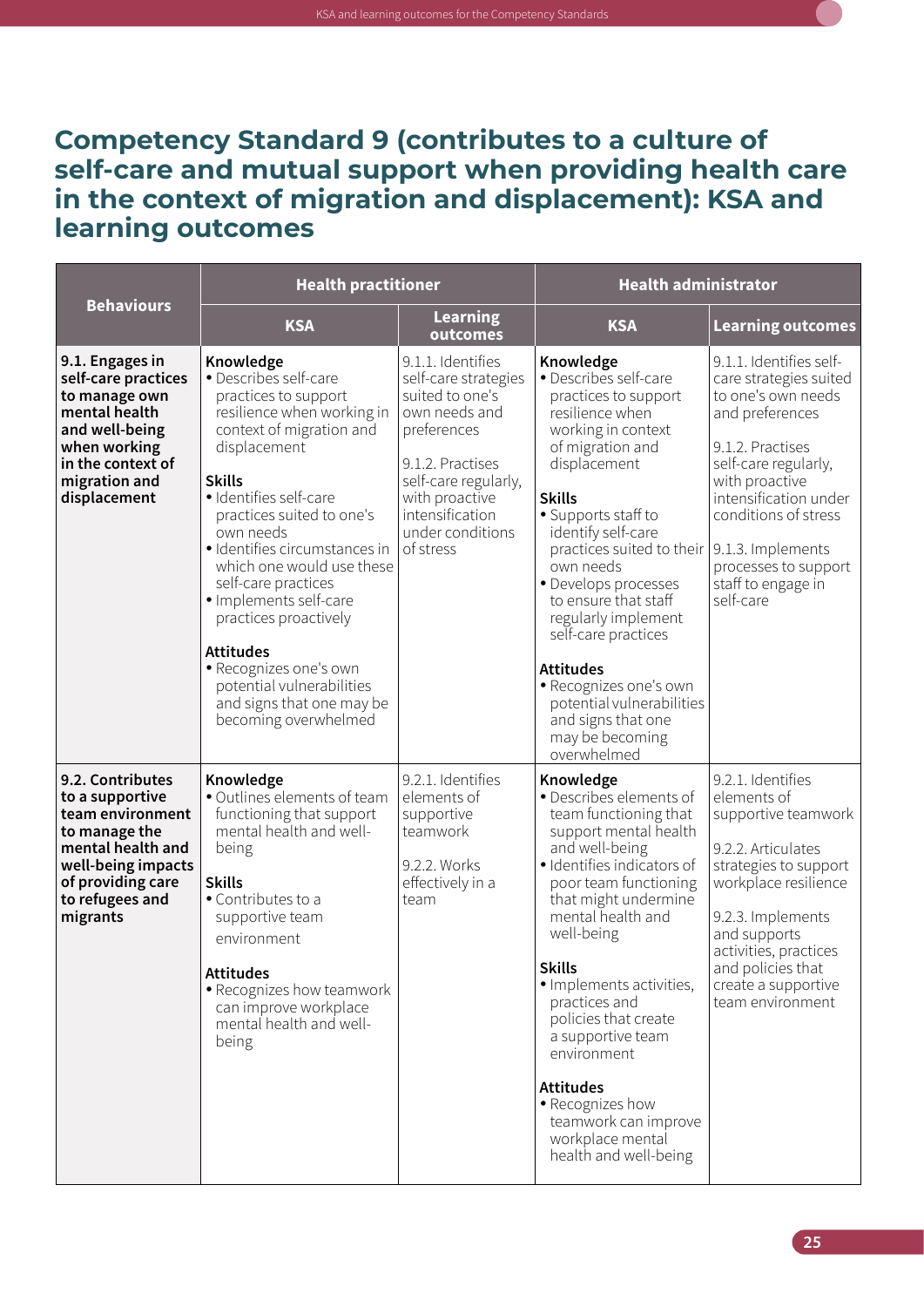## **Supporting information**

### **Competency Standard 1: supporting information**

<span id="page-37-0"></span>Knowledge Guide to support the operationalization of the Refugee and Migrant Health: Global Competency Standards for Health Workers

#### **Migration and displacement experiences**

Experiences of refugees and migrants can be broadly considered in three stages: those taking place in the country of origin, those occurring in transit through one or more countries and those in the country (or place) of destination *(2)*. However, migration and displacement are not always part of a linear process and these experiences are not necessarily consecutive; in reality, the trajectory is often more complex. Interception may also form part of the migration and displacement experience.

**Country of origin.** Pre-migration experiences occur in the country of origin, where the health of refugees and migrants may be shaped by various political, social and environmental factors, including conflict and persecution, economic opportunity, climate challenges, existing health practices and the impacts of lived experiences, including chronic hardship, daily stressors, potentially traumatic events and the distribution of illnesses that may be commonly found in that country.

**Country of transit.** Experiences in transit between countries of origin and destination may impact the health of refugees and migrants. These will depend on the type of journey, the prevalence of illnesses in countries of transit and the potential limitation in access to health care, including disrupted provision of medications. Some refugees and migrants may experience physical injuries and traumatic or stressful events during transit.

#### **Country (or place) of destination.**

Experiences in the country of destination – or place of destination, for internal migrants – may shape the health of refugees and migrants in various ways. Factors include socioeconomic challenges arising from settlement and, sometimes, precarious legal status; the ability to access health services for ongoing care or new conditions; and the impacts of other experiences, including physical injuries, traumatic or stressful events, chronic hardship or discrimination in the post-migration phase.

**Return.** The return of refugees and migrants to their country of origin is generally considered a stage of the migration cycle, in addition to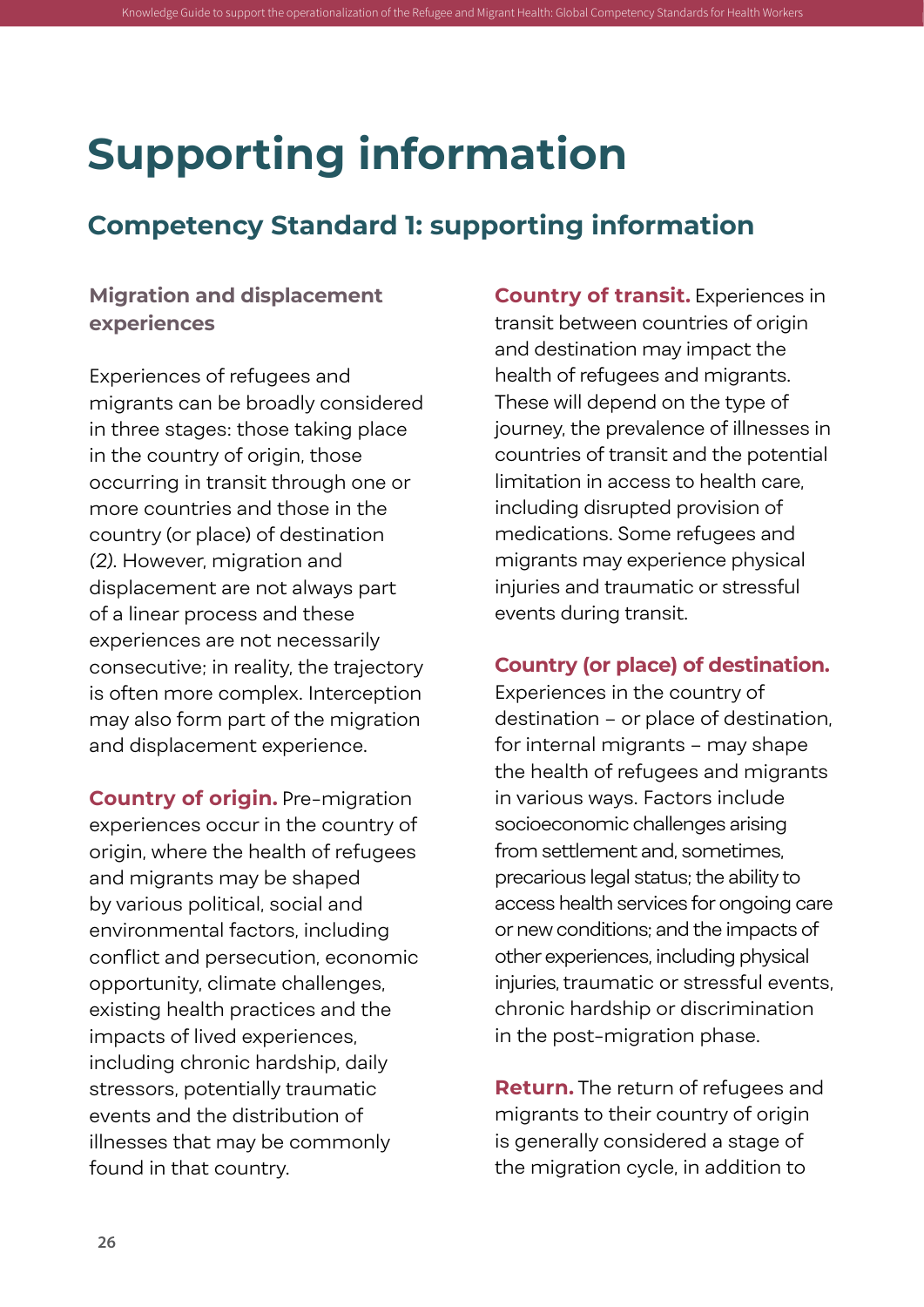the stages outlined above. However, many refugees and migrants may not return to their country of origin or return may not be possible.

Knowledge Guide to support the operationalization of the Refugee and Migrant Health: Global Competency Standards for Health Workers Supporting information

#### **Social determinants of health**

Migration and displacement are fundamental social determinants of health for refugees and migrants. According to the International Organization for Migration, migration cuts across other social determinants of health at individual, community and societal levels *(3)*. While there is significant diversity across refugee and migrant populations, most refugees and migrants are affected by a combination of social, cultural, legal and economic factors that shape their access to health services and their health status. For example, at the individual level, refugees and migrants may experience cultural and linguistic barriers to communication, which limit their access to health information and care *(3)*. At the community level, refugees and migrants may experience discrimination and stigma in the host community, including by the local health workforce. Other crosscutting influences, such as policy and legislation governing access to health services for refugees and migrants, poor working conditions, insecure housing and limited or lack of access to clean water and sanitation, all have compounding impacts on the health

of refugees and migrants. Refugees and migrants are a heterogeneous population and have a variety of health needs. Some migrant populations may enjoy better health upon arrival than host populations in some countries, a phenomenon termed the healthy migrant effect; however, over time, their morbidity and mortality rates tend to reach levels similar to those of the host population *(4)*. Other groups, including refugees, asylum seekers and irregular migrants, may be at a higher risk of poor health outcomes from the point of arrival *(3)*. The migration experience, which may involve poor transit conditions, restrictive entry and integration policies, exclusion and acculturation stress, can increase the vulnerability of recently arrived refugees and migrants to chronic and acute illnesses and to mental health conditions *(5,6)*.

Refugees and migrants may also have experienced negative health interactions in the host country, which can impact their health status and subsequent usage of health services.

#### **Impacts of migration and displacement transitions upon individuals across the life course**

Refugees and migrants may experience the health impacts of migration and displacement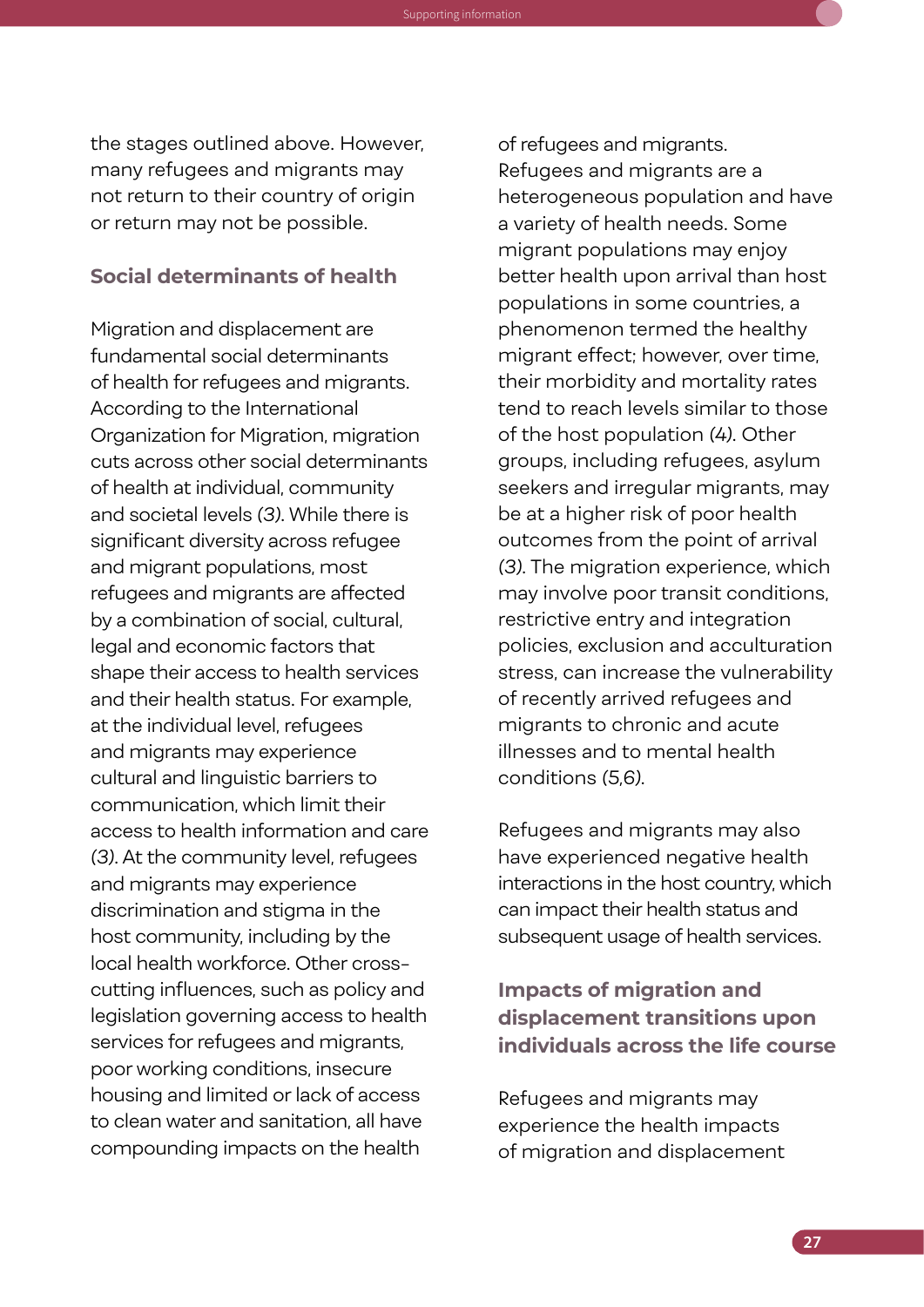differently at different stages of their life course. For example, refugee and migrant children may have worse health outcomes related to infectious diseases *(7)*; in high-income host countries they may suffer from under- or overnutrition compared with local children *(7,8)*. Migrant children from different cultural backgrounds may experience differing levels of emotional and mental distress with migration to high-resource countries *(9)*. How a host or transition country responds to displaced children (for example, through detention, community support and/or social inclusive policies) may have profound impacts on the well-being of child refugees and migrants *(10–12)*.

Refugees and migrants who undertake their journeys in adulthood often have similar mental and emotional symptom profiles to their counterparts in host countries *(6)*. Those forced to flee because of conflict are at more risk of psychological distress *(13)*, and socially inclusive policies, particularly employment, may function as a way to mitigate this. Since many international migrant workers find work performing unskilled manual labour, often in unregulated sites, they are at increased risk of occupational injuries and workplace accidents *(14)*. Reproductive health services should

recognize that both unwanted fertility and unwanted infertility can be major issues for refugee and migrant women *(15,16)*. Some adults have come from, or transitioned through, environments that carry a high risk of sexual and genderbased violence *(17)*. Newly arrived refugee and migrant women are at heightened risk of adverse pregnancy outcomes in both high- and lowresource host countries *(18,19)*.

operationalization of the Refugee and Migrant Health: Global Comp

Older refugees and migrants have been reported to have lower healthy life expectancy than their counterparts in some high-income countries, in part because of a higher burden of chronic illness *(20)*. This is likely to be the case also in lowincome countries, where health services are often underused. Ageing in a new country can be challenging and lonely, particularly if the person experiences second language attrition and has limited access to people speaking their natal language *(21)*.

#### **Social determinants of mental health status among refugees and migrants**

The mental health of refugees and migrants is influenced by social determinants of health at all stages of their migration and displacement experiences. Social determinants include income,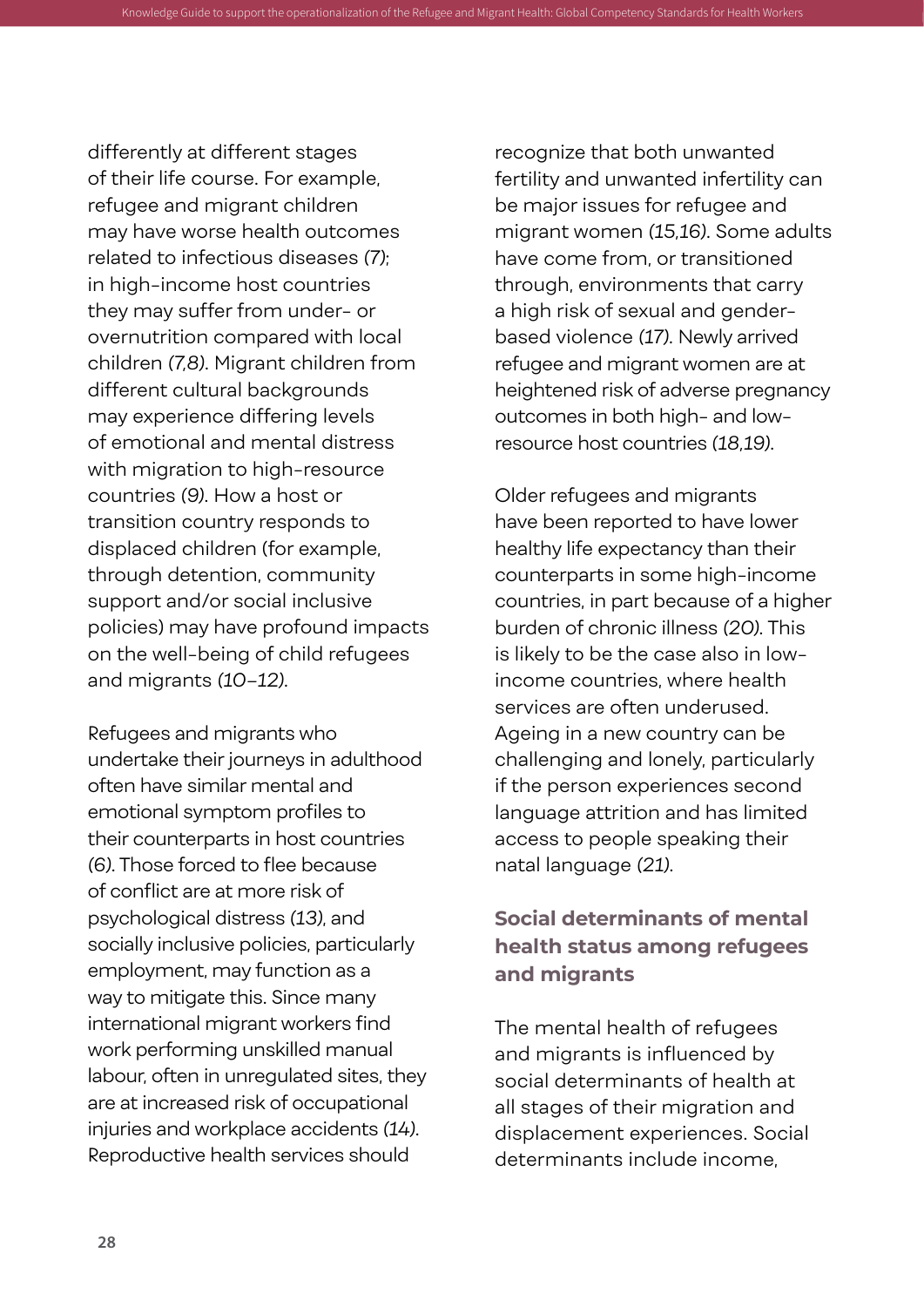and there is a well-established link between the mental health of refugees and migrants, their right to work, access to employment and socioeconomic status. Housing is another key determinant; overcrowding and inadequate housing is a source of stress for refugees and migrants and can influence perceptions of safety and belonging, as well as the security of their stay in the host country *(22)*. Other social determinants of mental health status are language barriers, loss of social support networks, social isolation, exclusion and discrimination *(23)*, and uncertainties about bureaucratic processes relating to visa approvals and applications for asylum *(24)*.

Knowledge Guide to support the operationalization of the Refugee and Migrant Health: Global Competency Standards for Health Workers Supporting information

#### **Victims of trafficking, migrant smuggling and children on the move**

Migrants, particularly irregular migrants, may be the victims of human trafficking and migrant smuggling, which involves entering or staying in a country illegally *(25)*. Victims of human trafficking can be children or adults, boys or girls, men or women; they can be trafficked by improper means such as the threat or use of force, and many are subjected to sexual exploitation and/or forced labour. Smuggled migrants are often put

in dangerous situations (such as being confined for a long period of time or a hazardous sea crossing), which, in addition to being severe human rights violations, are by definition poor health conditions. Those who are in such situation may not be able to seek health care when needed because of mobility restrictions imposed by traffickers, or they may be afraid to seek care for fear of being deported or reported to the police.

Refugee and migrant children (children on the move, often unaccompanied minors) face heightened risks to their physical and mental health. This is particularly critical if they are unaccompanied and separated, have a disability or identify as lesbian, gay, bisexual, transgender or queer. Health workers should be aware of the special procedures and protection needs that are necessary for these children *(26)*.

#### **Cultural sensitivity in health services**

Cultural sensitivity in health services requires care that is respectful of a person's cultural, religious and linguistic needs and pays attention to the immense diversity within refugee and migrant populations. Health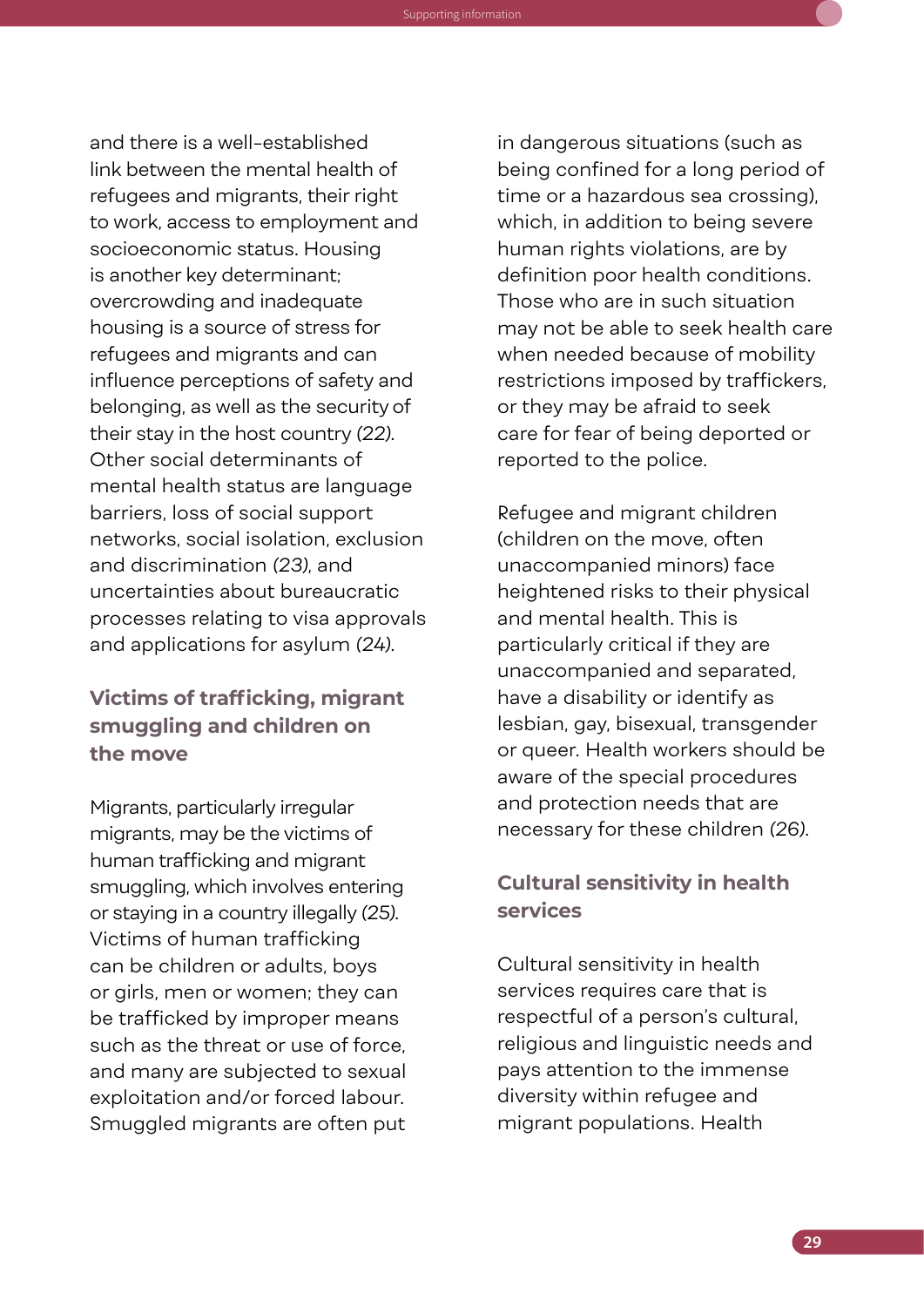workers should have a basic understanding of the person's culture and the demographics of common countries of origin for refugees and migrants as this knowledge can help to build trust between the provider and the individual and contribute to culturally informed care. Religious and cultural considerations may inform the person's preference for gender concordance with their health worker and other professionals involved in their care, such as interpreters and cultural mediators.

Knowledge Guide to support the operationalization of the Refugee and Migrant Health: Global Competen

Initiatives that can further support cultural sensitivity include *(27)*:

- engaging a bicultural or bilingual health workforce;
- using universally agreed signage whenever possible, as well as visuals and other displays that are culturally appropriate;
- **•** factoring in cultural and religious considerations when addressing people's accommodation and nutritional and spiritual needs; using people's personal models of understanding psychological distress and their preferences for health seeking as a foundation for developing care;
- considering people's preference for gender concordance with clinicians or with language and communication aids where possible;

developing cultural protocols

- and display in waiting areas, consulting rooms and preadmission documentation; and
- using translated resources that are appropriate to people's health literacy and cultural needs.

**Provision of interventions that are sensitive to experiences of chronic hardship, daily stressors, traumatic events, grief and loss**

Refugees and migrants often experience an accumulation of chronic hardship, daily stressors, significant losses and potentially traumatic events during transit, as well as in their countries of origin or destination. Those experiences can result in stress reactions (such as feelings of sadness, anxiety, difficulty sleeping, fatigue, aches and pains) and can impact the person's ability to cope. For most people, these reactions will improve over time, although some will develop mental health conditions, including depression and anxiety. Some refugees and migrants also have pre-existing mental health conditions and need access to mental health services and other basic needs.

It is important that care providers are sensitive to difficult experiences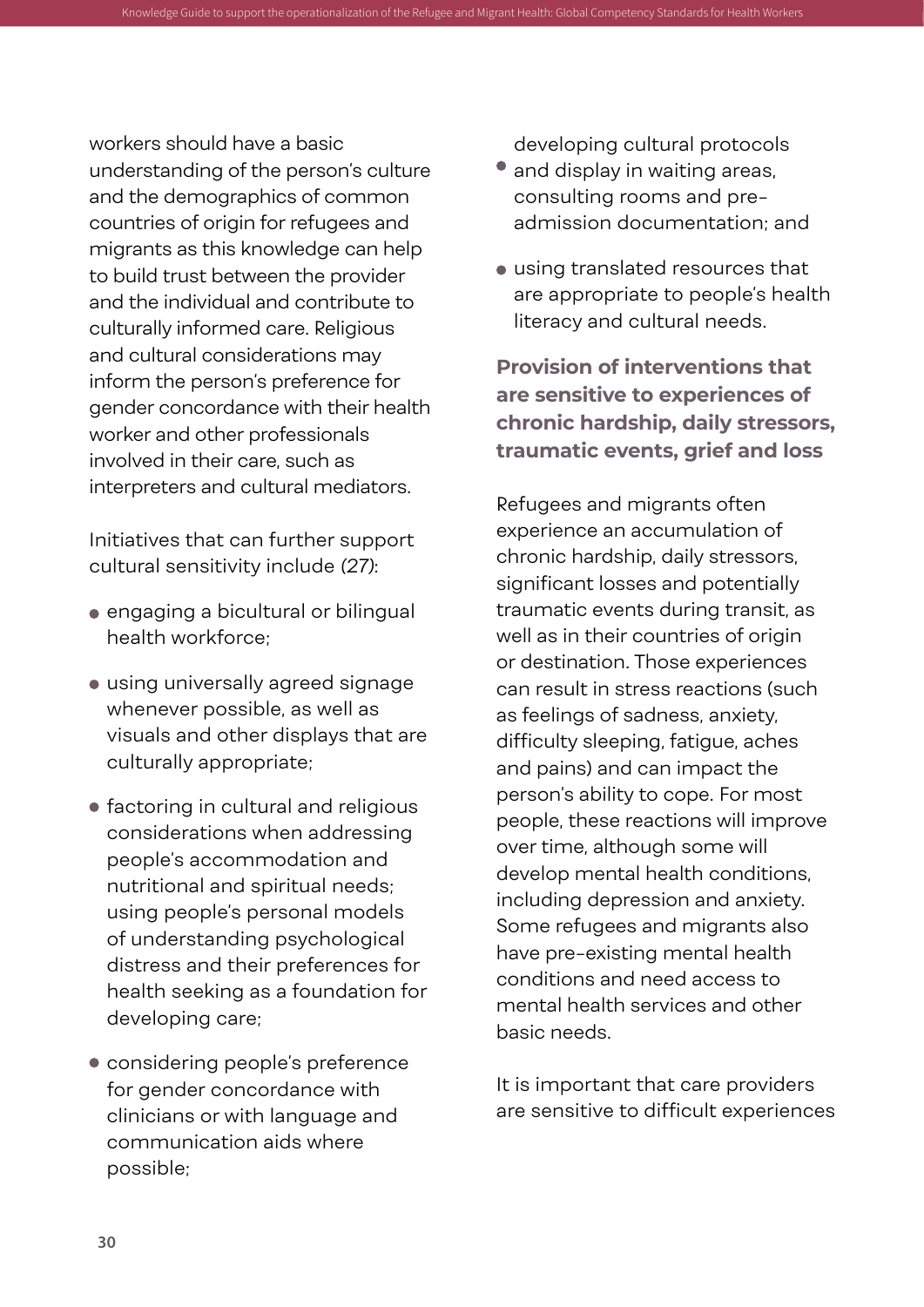faced by refugees and migrants *(16,28,29)*. Health workers should:

Knowledge Guide to support the operationalization of the Refugee and Migrant Health: Global Competency Standards for Health Workers Supporting information

- recognize that some people may fear or mistrust authority figures, including health workers *(16)* and additional community outreach and relationship building may be needed to facilitate access and promote acceptability of services;
- avoid asking the person to provide detailed descriptions of stressful or potentially traumatic experiences (such as violence or torture) *(16)*;
- be able to listen supportively and without judgement, using basic psychosocial support skills, when the person shares traumatic information *(29)*; and
- provide opportunities to rebuild control and give the person choices.

#### **Trauma-informed care**

Trauma-informed care is an organizational approach to the delivery of health services based on an awareness of the high prevalence of trauma in the life histories of some refugees and migrants accessing health services, and the effects of trauma experiences. The emphasis is on the safety of service delivery and a strengths-based framework to

facilitate hope that recovery and growth after trauma is possible.

Trauma-informed care is not a therapy in itself but creates safe environments in which productive therapeutic relationships may be established with clinician or mental health practitioner *(30–32)*.

Adopting a universal precautions approach to pre-migration traumatic events while providing care to refugee and migrant populations helps to create a safe space for service delivery *(31)*.

#### **Impact of legal status on health-care access**

Access to health services in the host country may be limited for people with precarious legal status. Many countries have policies in place that guarantee access to health services for refugees and migrants; however, in practice, people with tenuous legal status may face numerous challenges to accessing health services. For undocumented migrants in particular, access to health services may be patchy or nonexistent. For migrant workers, health service access may depend on arrangements made by their employer. The impact of precarious legal status on health services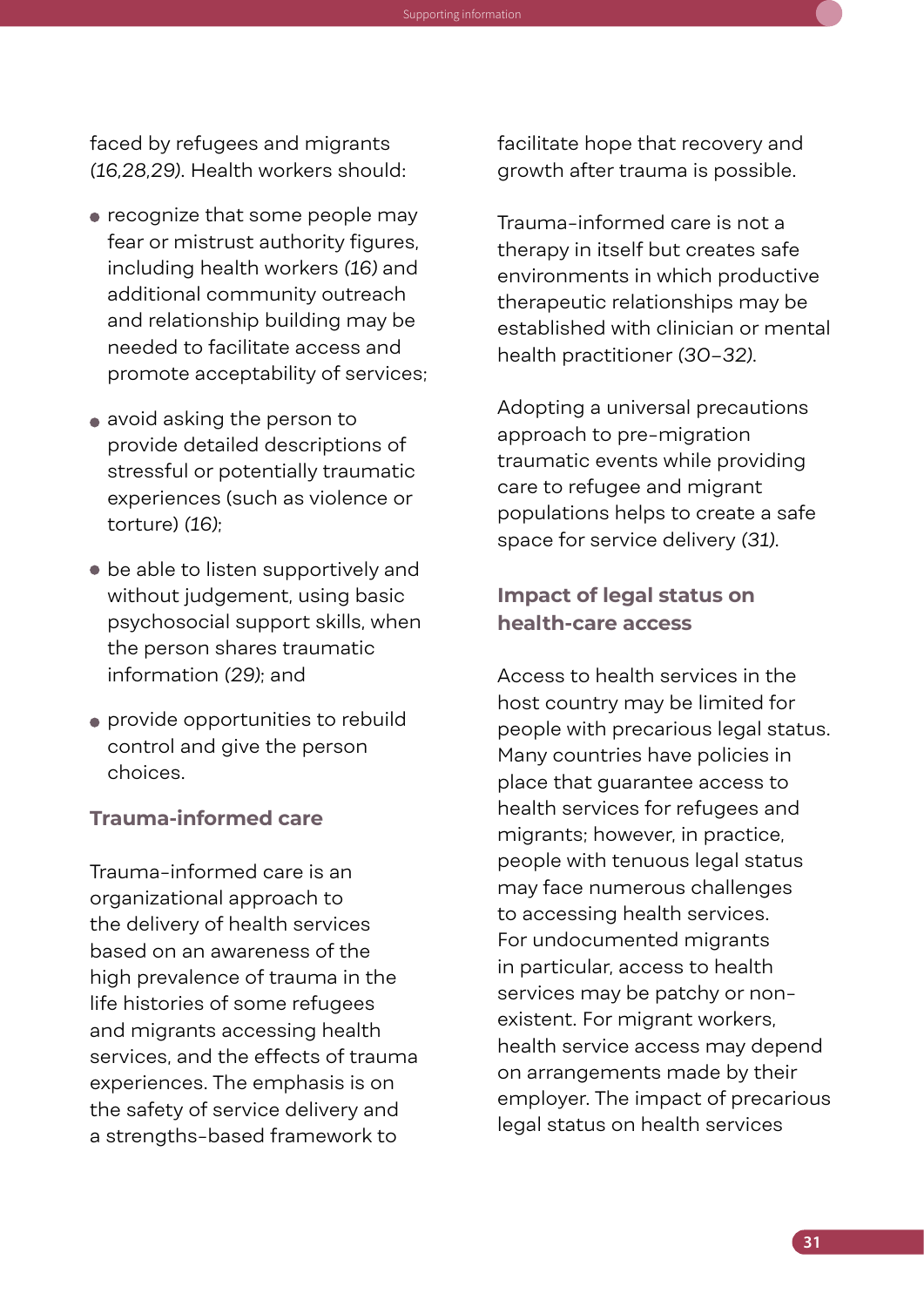access may affect a person's ability to follow the advice of health workers, as some individuals may not be in the position to access or afford proposed treatments or courses of action.

Knowledge Guide to support the operationalization of the Refugee and Migrant Health: Global Competen

Policy settings and national legal frameworks can exclude certain refugee and migrant populations from accessing mainstream health services in their country of destination. In some countries, refugees and migrants may only be able to access emergency care or private health services provided by charities and international organizations. Policies that deny access to refugee- and migrantfriendly health and social services may also have a detrimental impact on the health of refugees and migrants *(5)*. In high-income countries, entry policies such as temporary protection, detention and restricted asylum reception have been shown to have adverse effects on the mental health of refugees, migrants and asylum seekers impacted by these policies *(33)*. Strict documentation requirements (for example, birth certification from countries with fragile birth notification and registry systems) have also been associated with poor mental health for migrants. Settings with more generous documentation policies

have been shown to have positive impacts on mental health for refugees and migrants *(33)*.

#### **Continuity of care**

The mobility of some refugee and migrant populations can mean that health workers often do not have a full picture of their patient's health history. Strategies to improve continuity of care include patientheld records (paper or personal electronic record systems) and effective and interoperable electronic medical record systems *(34)*. By providing refugees and migrants with patient-held records, which should be updated regularly, health workers can ensure that people on the move have continued access to their health information and documentation, including medication and vaccination history. To facilitate cross-jurisdictional exchange of health information and to help to ensure adherence to care guidelines, systems for electronic medical records and personal health records should adhere to international standards for the management of this information, for example the International Patient Summary *(35)*.

The International Patient Summary is an electronic health record extract containing essential health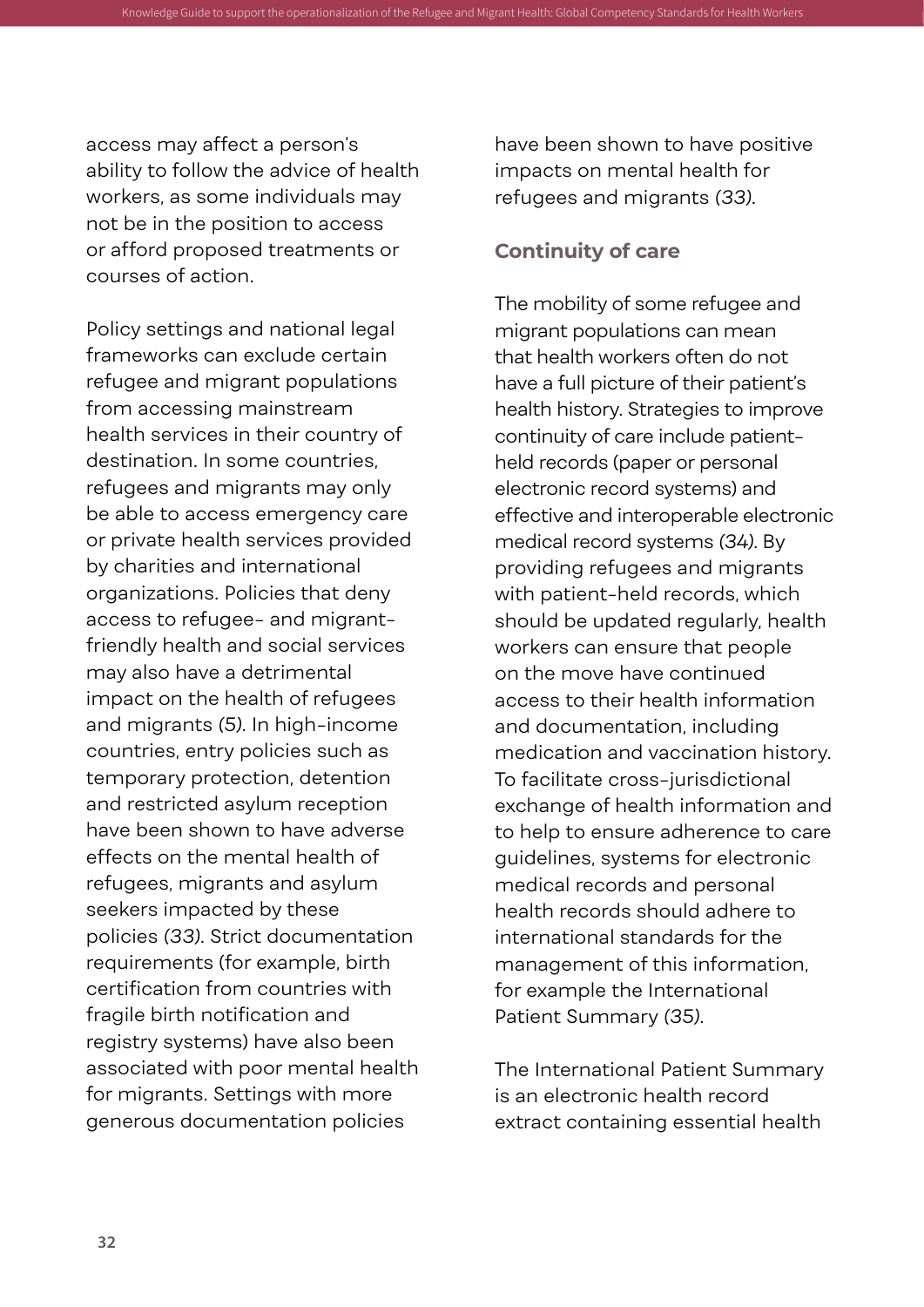information about a person's care. It is intended to be international (that is, to provide generic solutions for global application beyond a particular region or country) and is designed for supporting the use case scenario (sharing a specific type of information regarding patients and their health) for unplanned cross-border care *(35)*.

Knowledge Guide to support the operationalization of the Refugee and Migrant Health: Global Competency Standards for Health Workers Supporting information

The Personal Health Record in the European Union is one example of a patient-held record specifically designed for refugees and migrants. The system was developed by the International Organization for Migration, with support from the European Commission and the European Centre for Disease Prevention and Control *(36)*. It as a single

document that includes patient registration details, medical and vaccination history, results of hospital admissions, current medications and tests.

In resource-poor countries or in situations of limited digital access, patient-held records may be paper based and should include vaccination, medications and key medical issues. Where possible, the record should be provided in the person's preferred language to help to strengthen their own understanding of health and health services. Paper-based records should be designed to readily capture information in a structured format using internationally recognized standards for health information.

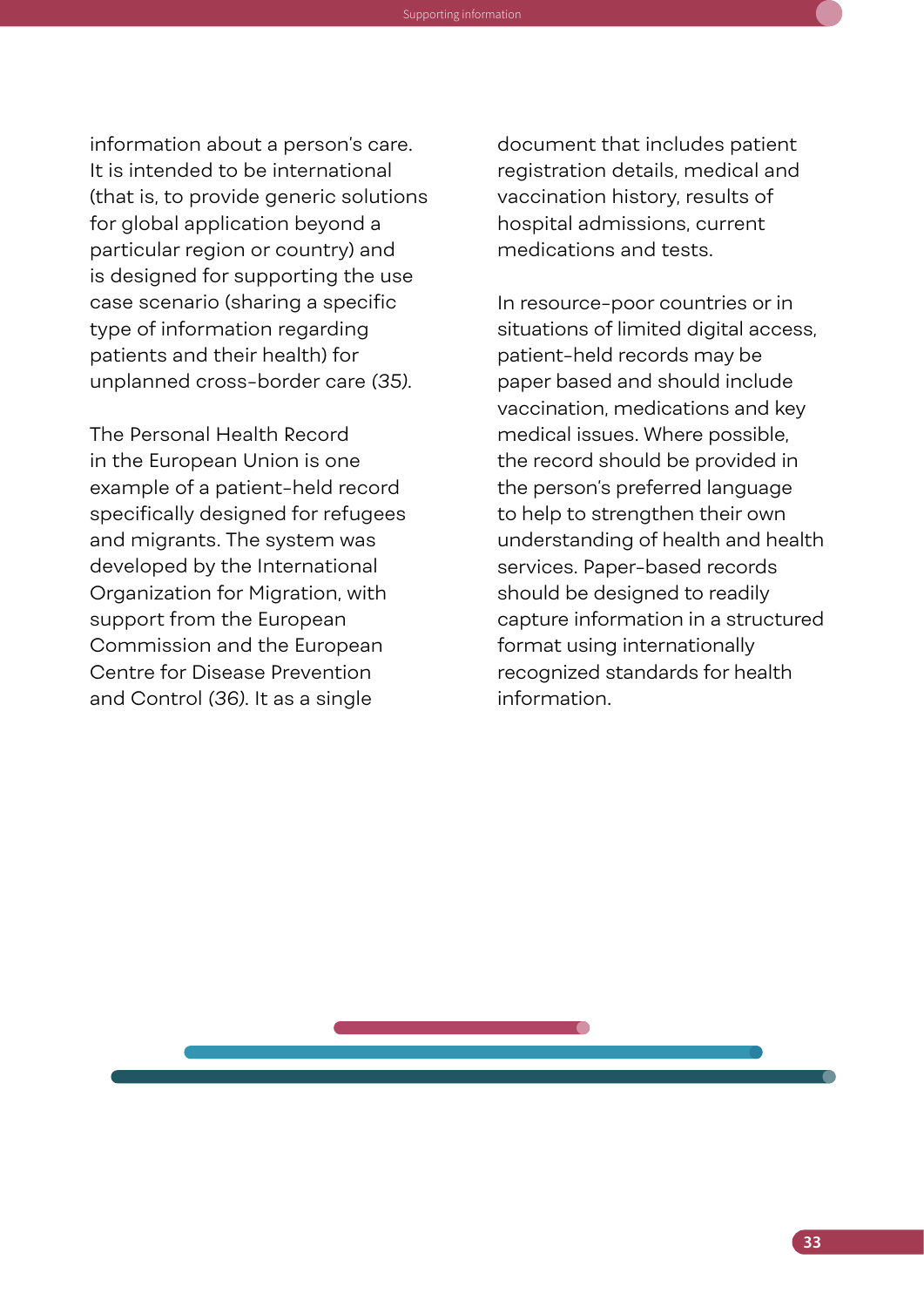#### **Competency Standard 2: supporting information**

<span id="page-45-0"></span>Knowledge Guide to support the operationalization of the Refugee and Migrant Health: Global Competen

#### **Health literacy and health systems literacy**

Health literacy refers to a person's knowledge, skills and confidence to use information to achieve and maintain good health through changes in lifestyle and living conditions *(37)*. Health literacy is relevant for health workers working with refugees and migrants, as specific communication skills may be needed to provide the person with information to promote and maintain good health.

Health systems literacy refers to the ability to understand how a health system works. This may be even more critical for health outcomes for refugees and migrants than health literacy about individual health. In addition to supporting general health literacy, it is crucial to provide education and training regarding the host country's health system *(38)*. Refugees and migrants may not understand how to navigate health systems that operate in a different way to those of their home countries, with studies indicating that refugees and migrants who are unfamiliar with the health system of the host country may underuse primary care services

and have increased presentations to emergency care *(39)*.

#### **Specific areas of risk**

In assessing the person's health literacy and health system literacy, health workers should also take into consideration specific areas of risk, such as the use of medicines. Provision of a medicine is the outcome of many medical encounters. Quality use of medications requires actions by the clinician (prescribing the right medicine in the right dosage regimen) and the person who has been prescribed the medication (taking the medicine in the prescribed doses for the prescribed time). For many refugees and migrants, safe high-quality use of medicines is impacted by language and communication barriers, cultural factors and financial barriers, in addition to limited health literacy and health systems literacy *(40)*. Particular times of risk include transitions of care, for example moving from hospital to primary care settings *(41)* or when moving across jurisdictional borders. Continuity of medication for migrants with chronic conditions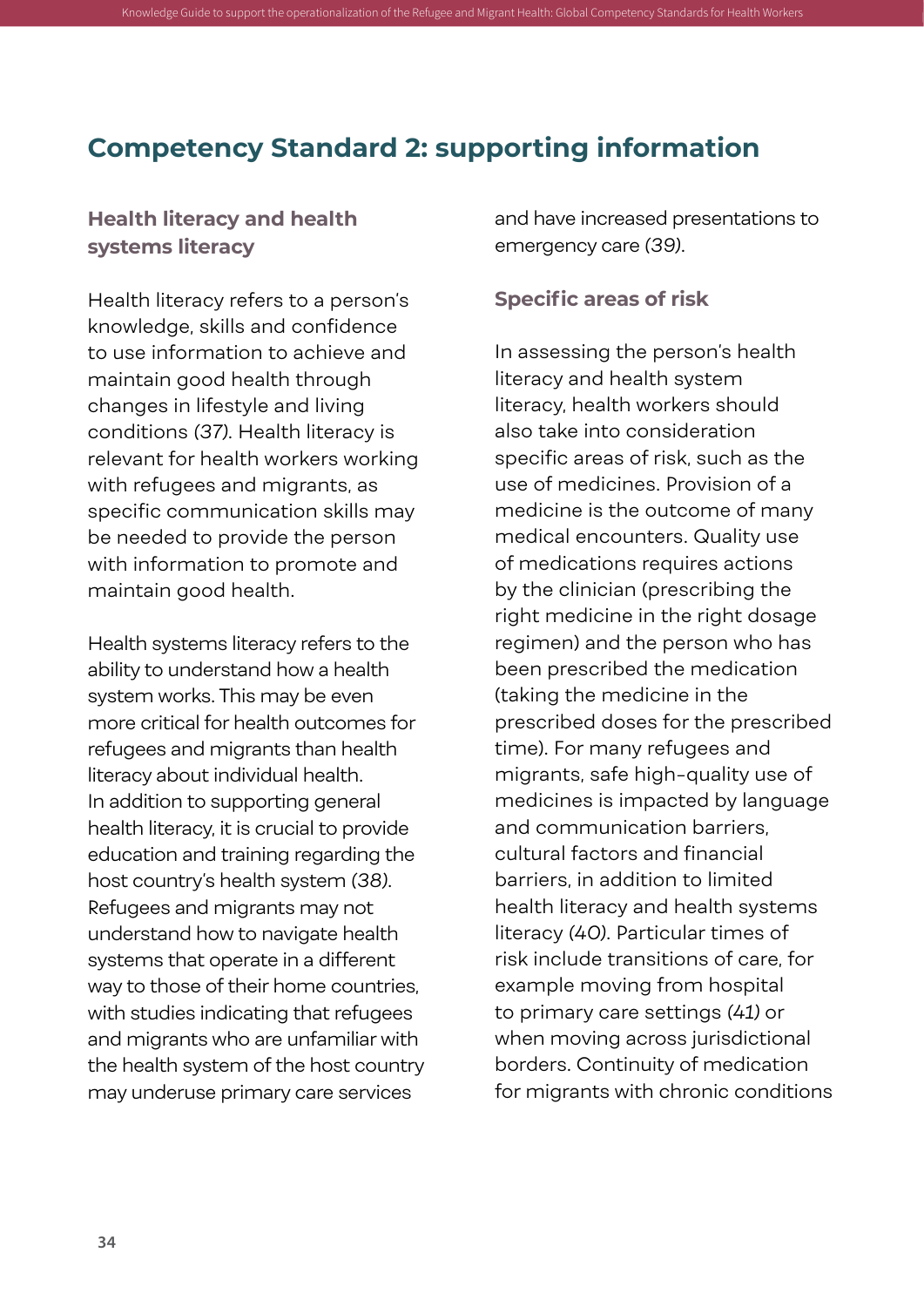who cross borders may require specific arrangements at borders, or the prescription of medications that are readily accessible in a range of countries *(42)*.

Knowledge Guide to support the operationalization of the Refugee and Migrant Health: Global Competency Standards for Health Workers Supporting information

Quality use of medicines for people from refugee and migrant backgrounds may require health workers to:

- explain the rationale for using the medication and the possible adverse effects, risks and benefits of each medicine;
- provide clear instructions about dosage and delivery route for the medicines;
- consider the cost implications for individuals and financial assistance options;
- provide clear information about the safe storage and disposal of medicines, and the importance of not sharing medicines with other family members and friends; and
- consider the possible traditional medicines and other medicines that might also be taken and potential side-effects *(43)*, noting that having an understanding of the use of traditional medicines and healing methods may facilitate mutual respect between the health worker and the individual.

Teach-back strategies, where the health worker specifically asks the person to explain back in their own words the course of action, including the medications prescribed, are useful in clarifying how clearly the plan has been communicated by the health worker *(44)*.

#### **Shared decision-making**

Shared decision-making focuses on ensuring that the person is informed about and included in health decisions and that these are made together with their health worker *(45)*. It is designed to be a collaborative process that respects the health worker's expert knowledge and the person's right to be fully informed of care options, as well as potential benefits and harms. Health workers using a shared decision-making model should aim to incorporate the underlying preferences or values of the person, noting that some refugees and migrants may also want to consult their family or community members in decisions relating to their health services.

#### **Appropriate and relevant diaspora supports**

Local diaspora communities can be a strong form of social support for refugees and migrants in the host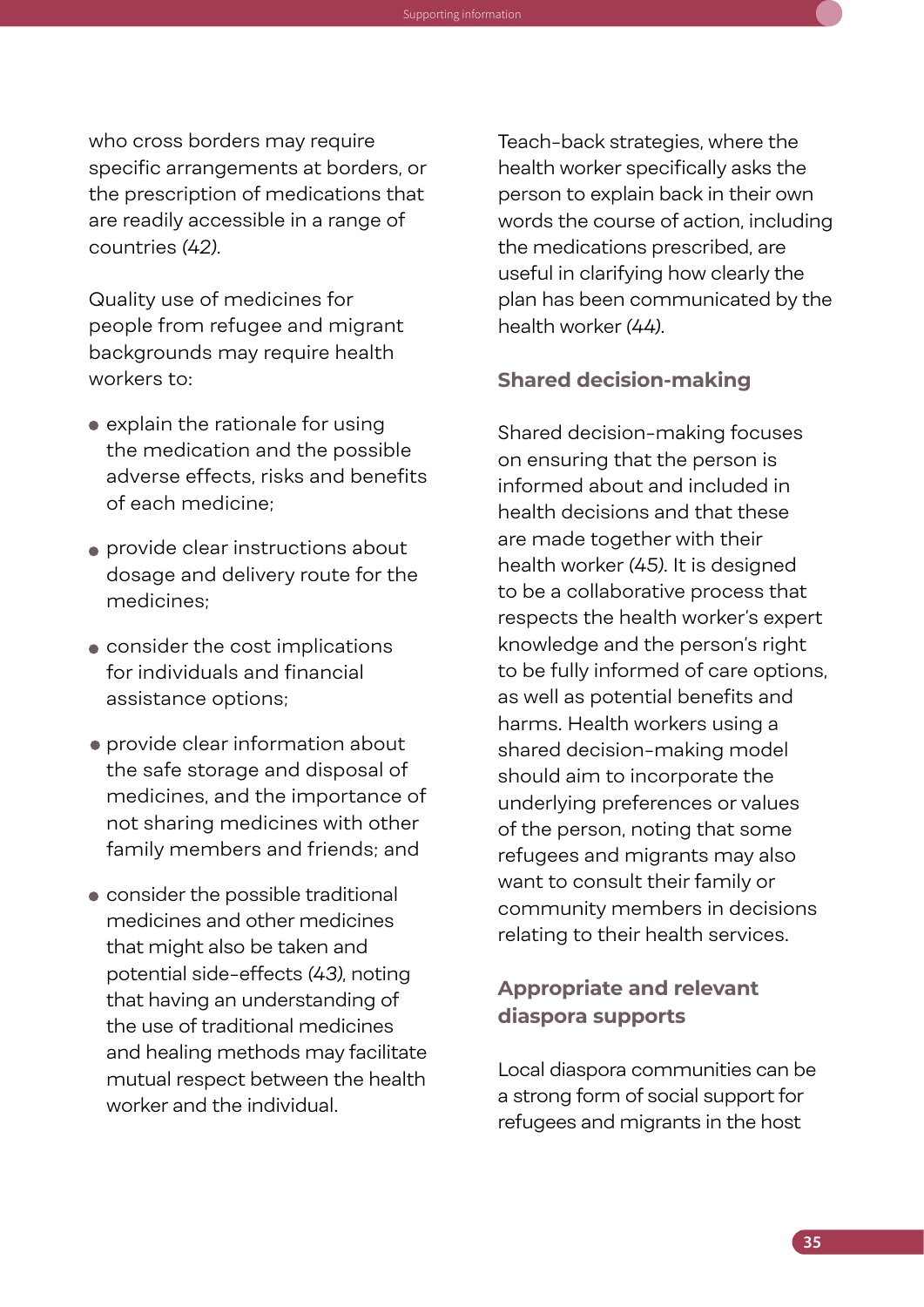country. Proximity to one's own ethnic community has been found to be a protective factor in social well-being, particularly in refugee children *(46)*.

<span id="page-47-0"></span>Knowledge Guide to support the operationalization of the Refugee and Migrant Health: Global Comp

#### **Role of family and community**

Many refugees and migrants come from cultures that are collectivist in nature, rather than individualistic. The role of family and community in influencing the person's approach to health and health-related behaviours should be taken into consideration by health workers where appropriate. In particular, community-level discussions around health topics such as safe birthing, nutrition, and tobacco and alcohol use, among others, may help to support individual development of health literacy.

#### **Impact of family separation**

Many refugees and migrants may be separated from their family members. Family separation is a major source of distress for newly arrived refugees and migrants, who fear for the physical safety of family members still living in conflict zones, feel powerless to help distant family members and feel a loss of connection to their culture without the presence of an extended family in their host country *(47)*. Family separation is also linked to negative mental health impacts for refugees, including depression and anxiety, post-traumatic stress disorder and lower levels of psychological quality of life *(47)*.

#### **Competency Standard 3: supporting information**

#### **Communication assistance**

Communication assistance, which is provided by interpreters and cultural mediators, helps in overcoming language and communication barriers that may exist between health workers and people from refugee and migrant

backgrounds. Communication barriers may impact on the person's full understanding of health service interactions, including the nature and effects of proposed treatments, as well as their ability to access sufficient information and discuss alternatives.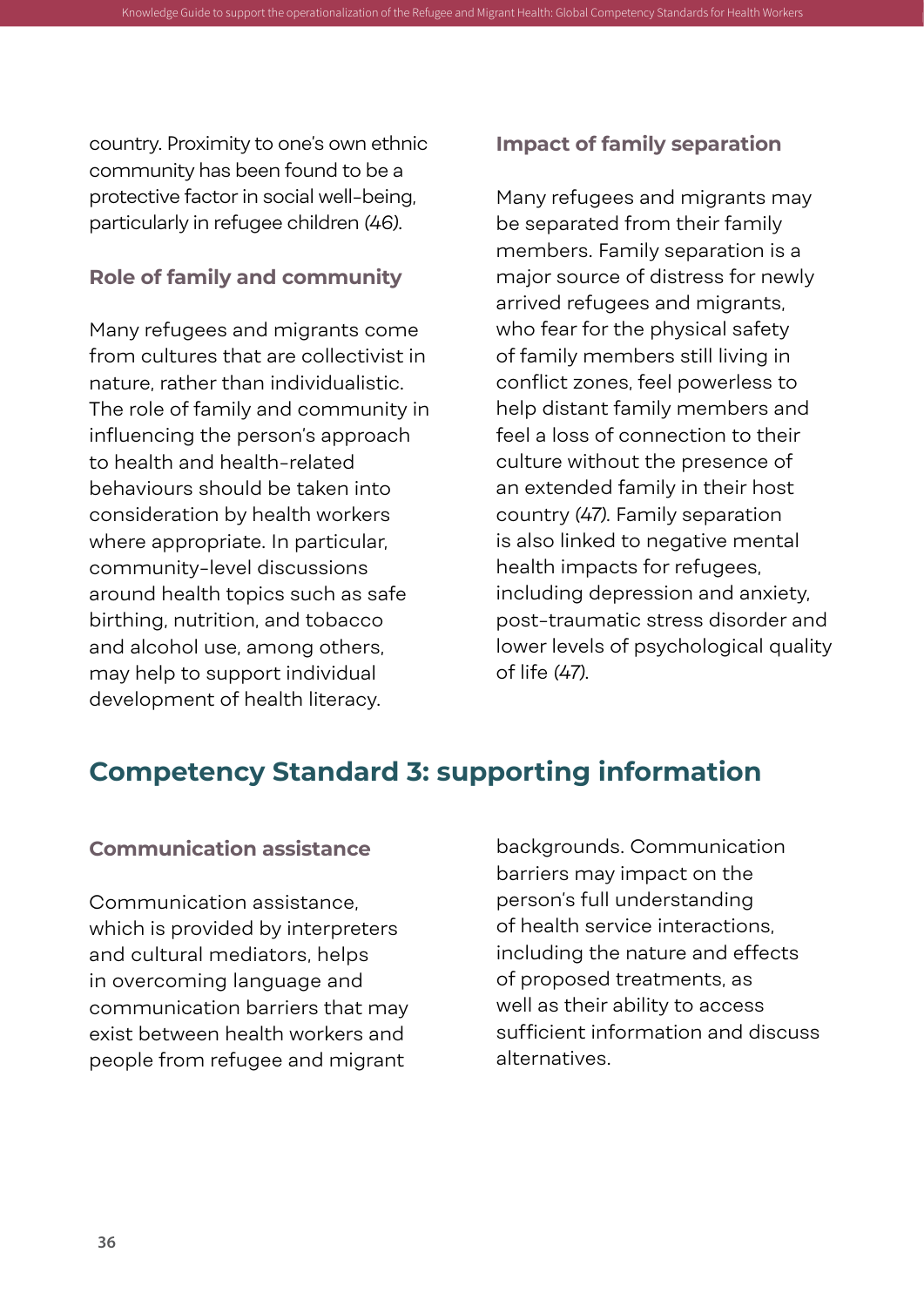Engaging language and communication aids for refugees and migrants accessing health services can:

Knowledge Guide to support the operationalization of the Refugee and Migrant Health: Global Competency Standards for Health Workers Supporting information

- decrease communication errors and increase patient comprehension *(48)*;
- reduce unnecessary tests and treatments;
- increase rates of appropriate informed consent;
- improve patient satisfaction and understanding of self-care and follow-up plans, leading to fewer errors and better treatment adherence *(49)*; and
- raise the quality of care to the same level as that for people without language barriers.

Because of the elevated level of risk involved, providing access to language and communication aids for refugees and migrants is particularly necessary when a communication involves one or more of the 4Cs:

- consent, obtaining informed consent;
- complex care, for example starting or adjusting the dose of high-risk medications or multiple medications;
- competency, assessing the person's knowledge, abilities and skills; and
- crisis, informing the person of bad news.

If the health worker is uncertain as to whether the person has the language capacity to make decisions related to their care, language and communication aids should generally be provided even if they are not requested.

High-quality systems to support communication will include ways of identifying those who are in need of interpreters, taking into consideration the high-risk situations where quality language and communication support will be needed *(50)*.

#### **Role of interpreters**

Interpreters are professionals who are competent in conveying spoken or signed language into another language. The provision, availability and cost of interpreting services differ between countries and, may be highly limited in some cases. In some countries, interpreters must be registered with a recognized authority. Interpreting services can be provided over the telephone, through video link or face to face. Once the need for an interpreter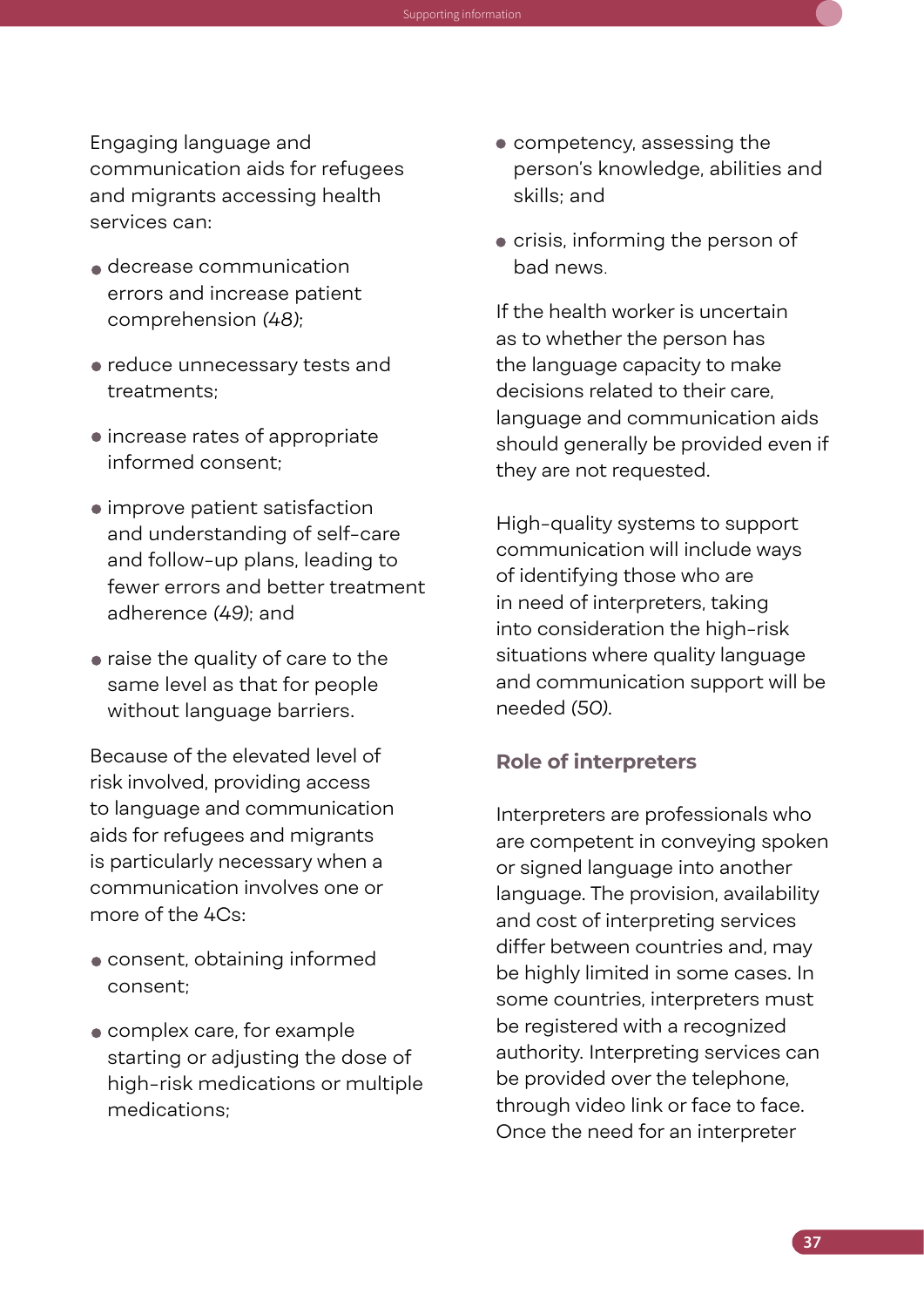has been established, it is the health worker's responsibility to ensure that steps are taken to engage an interpreter through established arrangements.

When engaging an interpreter or cultural mediator, health workers should be mindful of the person's potential preferences for interpreters, including ethnicity, religion, language and gender considerations. A preference for a gender-concordant interpreter may be likely to occur in consultations related to sexual and reproductive health or, in some cases, mental health, and it may be a high priority for people from some cultural backgrounds. Where the health worker and the person are not of the same gender, engaging a genderconcordant interpreter can improve the person's satisfaction with the consultation *(51)*.

People from refugee and migrant backgrounds may prefer interpreting services over the telephone, even when an interpreter is available in person, because of perceived confidentiality concerns if the interpreter is from the same small and tight-knit community *(52)*. Telephone interpreting may also be preferred if the consultation involves a sensitive topic, such as mental or sexual health, or if the available

interpreter is of the opposite gender *(53)*.

Knowledge Guide to support the operationalization of the Refugee and Migrant Health: Global Competency Standards for Health Workers

It may not be possible to accommodate all preferences with regard to interpreter requirements (such as ethnicity or religion), in view of specific service provision policies. In some environments, the availability of interpreters may be limited, with little or no choice regarding their personal characteristics. However, understanding people's concerns and informing them of available options, while clarifying the role of interpreters as facilitators of communication who are bound by confidentiality and impartiality, helps to build trust and effective partnerships.

Health workers need training on how to use interpreting services effectively and efficiently *(54)*. In the absence of accessible interpreting services, health practitioners often rely on family members, which can create challenges in communication and quality of care. Patients may feel more comfortable in some situations with family members and intimate partners facilitating communication, but this poses the risk of miscommunication, depending on the person's language skills, and may lead to patient frustration in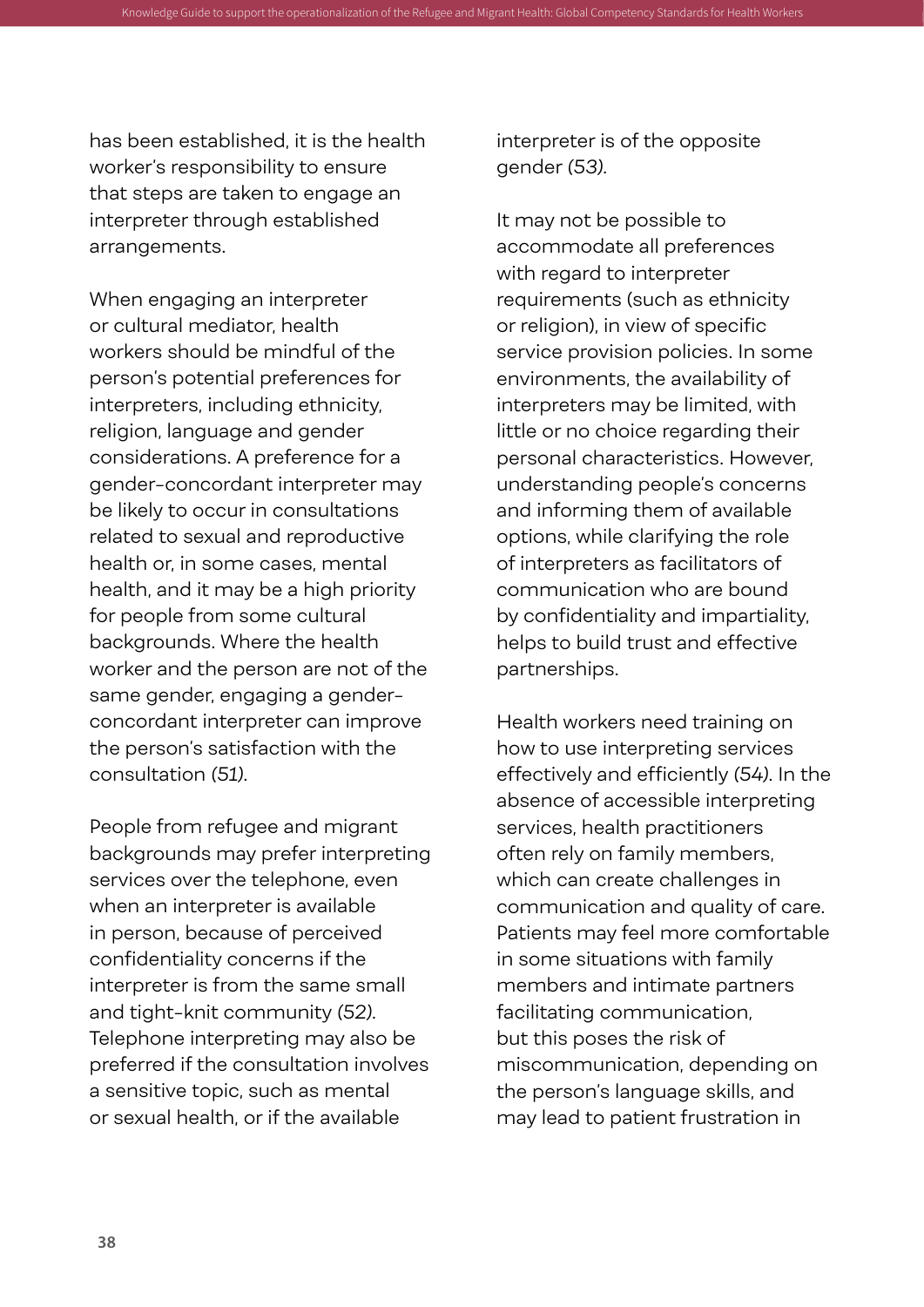cases of misdiagnosis, error and poor care *(54)*. In particular, health workers have a responsibility to avoid engaging minors to facilitate interpretation.

Knowledge Guide to support the operationalization of the Refugee and Migrant Health: Global Competency Standards for Health Workers Supporting information

Other risks generally associated with engaging family members and intimate partners to facilitate interpretation include:

- inaccurate and inadequate interpretation due to lack of interpreting skills, subject matter knowledge and specialized medical terminology;
- possibility of information being withheld or distorted because of family relationships, including family, domestic or intimate partner violence situations or information related to mental health;
- complicating impacts on family dynamics, especially parent–child relationships;
- compromised confidentiality; and
- potential psychological distress caused to family members (especially children).

The engagement of languagecompetent health workers is a potential alternative to using interpreters. However, bilingualism does not necessarily equate to effective interpreting skills and may not be sufficient for quality and safe care. If an interpreter or language-competent health worker is not available, health workers are responsible for assessing the risks of proceeding with the consultation without an interpreter *(50)* as opposed to the risk of rescheduling the appointment to allow time to engage an interpreter. In an emergency and when an interpreter is not available, this should be noted in the person's records and an interpreter should be engaged as soon as possible to ensure accurate information is communicated.

The engagement of interpreting services is especially important in situations involving deaf refugees and migrants. There are more than 200 different sign languages used by deaf people around the world *(55)*. In situations where the person's sign language may differ from the host country's commonly used sign language, deaf interpreters should be engaged. Deaf interpreters are generally familiar with a national sign language and can use culturally shared ways of communicating with deaf people, including constructing shared gestural meaning. They usually work with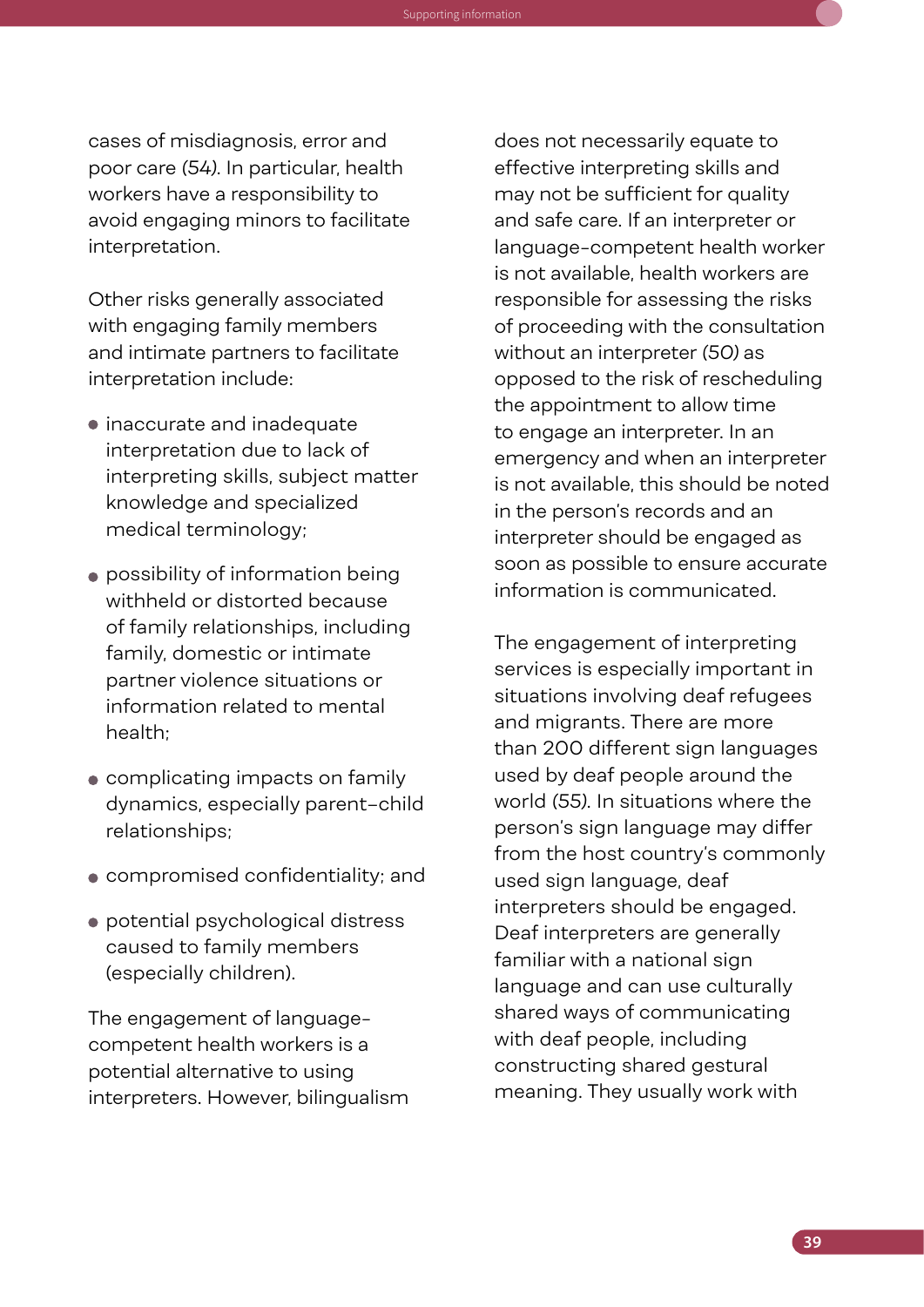an interpreter communicating in a formal sign language *(56)*.

<span id="page-51-0"></span>Knowledge Guide to support the operationalization of the Refugee and Migrant Health: Global Competen

#### **Role of cultural mediators**

While cultural mediators and interpreters share some similarities, cultural mediators generally play a more active, autonomous role in interactions between health workers and refugees and migrants. Cultural mediators facilitate mutual understanding between people and health workers, not only by interpreting but also by providing cultural context and advice where necessary *(57)*. While interpreters are required to communicate all the information being exchanged between the health worker and the person, cultural mediators will generally convey the main message and provide additional cultural advice and context if needed. This involves clarification on culturally specific concepts, beliefs, values and assumptions in order to avoid misunderstanding *(58)*. Other responsibilities of cultural mediators include facilitation in difficult interactions between health workers and people accessing health services, and empowering the person receiving health services to express their own views *(59)*.

Cultural mediators can be engaged in a range of contexts, including

humanitarian settings. It should be noted that intercultural mediation is not a registered profession, does not require standard qualifications and is not subject to regulation (58).

#### **Language and communication aids**

Language and communication aids encompass both the engagement of interpreters and cultural mediators, as described above, and other tools to facilitate communication, such as translated health education materials or video material available online. Health services caring for refugees and migrants should have some familiarity with the health education materials and the online compendia of translated health education material most appropriate to the languages of the patient population, and be able to access material (leaflets, posters or online videos) for people who are not literate. Further examples of language and communication aids include the use of story boards, signage, visual aids and pictograms. Google Translate and other automated speech-tospeech translation apps may be of some help in situations where interpreters and cultural mediators are unavailable but should not become the default communication support, especially in interactions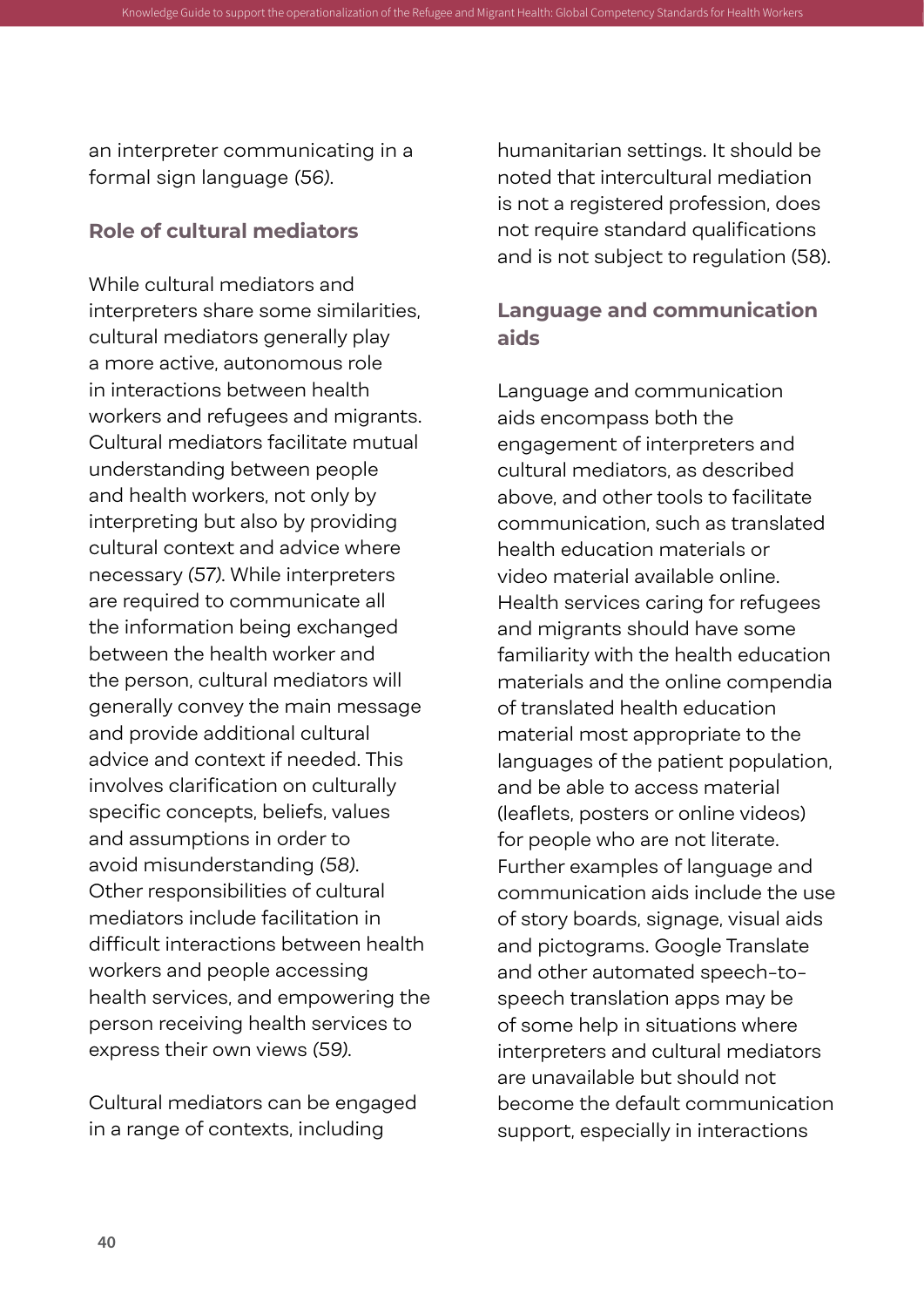<span id="page-52-0"></span>that are more complex and pose greater risk to the person. In its current state, artificial intelligence is generally ineffective when translating nuanced and complex information, which is often the case in health and legal settings *(60)*. Health workers should be careful to ensure that these apps are not used in high-risk consultations, such as gaining consent or giving complex instructions, as the capacity to use teach-back to clarify understanding is limited with these tools.

#### **Systems for accessing interpreters**

Knowledge Guide to support the operationalization of the Refugee and Migrant Health: Global Competency Standards for Health Workers Supporting information

While interpreters play a crucial role in bridging language and communication barriers that may exist between health workers

and people with experiences of migration and displacement, the availability of interpreting services is limited in some countries, linked to a lack of government policies and subsidies *(61)*. Health workers should be familiar with systems for accessing interpreters in their local area, including processes for booking an interpreter in advance and at short notice, availability of preferences for interpreters (such as gender preferences), associated fees and methods of interpreting available (face to face, telephone or videoconference). Interpreters may also need additional training and supervision related to some topics such as mental health (including respectful and supportive communications with people in distress).

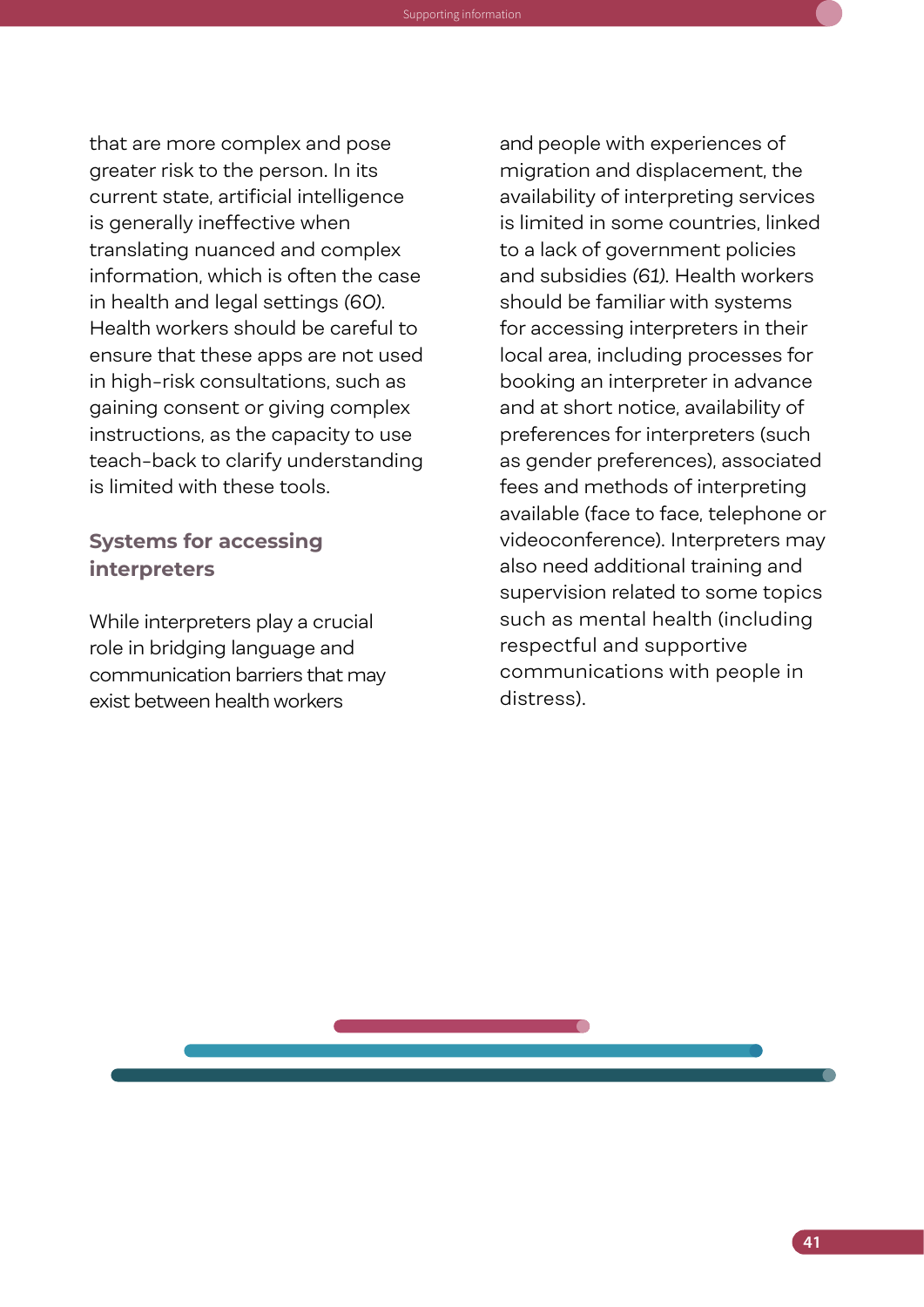### **Competency Standard 4: supporting information**

<span id="page-53-0"></span>Knowledge Guide to support the operationalization of the Refugee and Migrant Health: Global Competenc

#### **Ensuring information is genuinely understood**

People should have a genuine understanding of the information conveyed, either directly or through an interpreter or cultural mediator. This can be achieved through the teach-back method, where the health worker specifically asks the person to explain back in their own words the course of action, including the medications prescribed. This method is useful in clarifying how clearly the plan has been communicated by the health worker *(44)*. An additional method of supporting people to actively understand their health services is to encourage direct and simple questions, such as the Ask Me 3 programme *(62)*, which encourages people to ask the following questions of health practitioners: What is my main problem? What do I need to do? Why is it important for me to do this?

#### **Psychological first aid**

Psychological first aid provides rapid practical support for people experiencing acute psychological distress related to a disaster or traumatic event *(29)*. It is an early intervention in the aftermath and intermediate period for survivors of potentially traumatic events and includes the provision of information, comfort, emotional care and instrumental support in a staged manner tailored to the person's needs *(63)*. It is designed to be used by non-specialized health workers and non-health staff.

#### **Relevant local referral networks**

As the mental health status of refugees and migrants may be impacted by non-health-related factors, health workers should be aware of relevant local referral pathways and networks in the area. These include referrals to and from more specialized mental health services, social services and protection (including for genderbased violence), and also housing, vocational and livelihood supports.

#### **Plain language**

To support the person's understanding of information related to their health services, health workers should avoid using technical clinical terms or colloquialisms. Complex concepts should be explained in simple language, particularly if interpreters or cultural mediators are involved, as their understanding of medical terminology may be limited. Where appropriate, visual aids or peoplecentred nonverbal cues and gestures may be used to help in communications.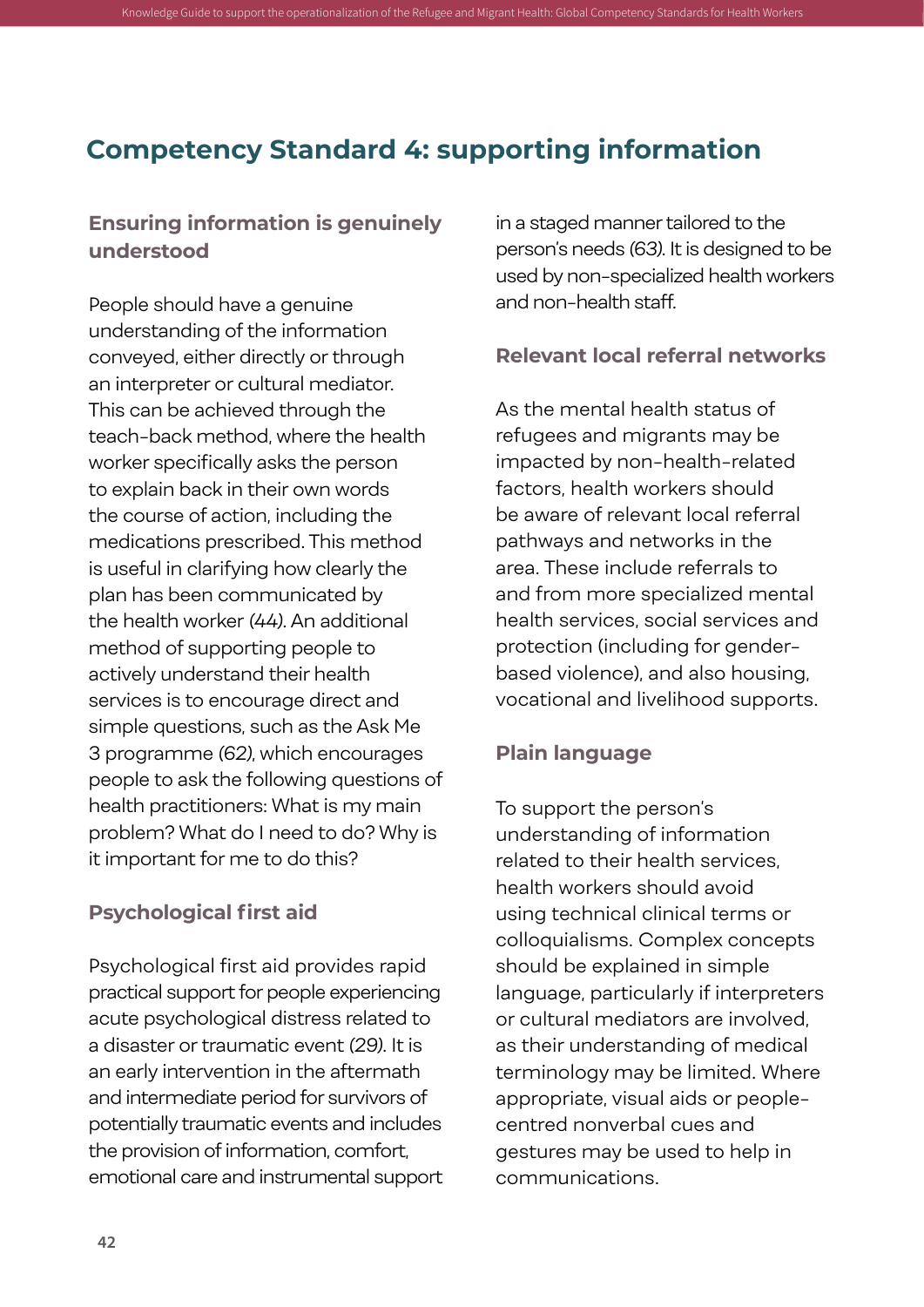#### <span id="page-54-0"></span>**Competency Standard 5: supporting information**

#### **Impacts of other determinants on health**

While migration and displacement are key determinants of health, it is important for health workers to maintain awareness of other interacting factors that may impact on health, including housing, education, employment and legal status. Health workers should be able to provide basic psychosocial support including psychological first aid. Housing, in particular, is of importance to refugees and migrants as it influences physical and mental health, perceptions of safety and belonging, and the security of their stay in the host country *(22)*. Education and employment also shape health outcomes for refugees and migrants, while legal status generally remains a critical factor in determining their health-care access. Health workers should be aware of the interactions between these areas and their impact on health. To address the impacts of these factors, referrals to local social and community support services may be necessary.

#### **Handover of care**

Handover refers to the transfer of professional responsibility and accountability for some or all aspects of a person's care between health workers *(64)*. Handover can occur between staff, between services or between a service and community staff. Good handover ensures that the person receives coherent, integrated service care across and within services, without experiencing a gap in health services.

For refugees and migrants, effective handover of care at the interface of primary and tertiary services is particularly important as the person may be less likely to correct errors or misunderstandings in relation to their health, or even ask about them. Failure to communicate new treatment plans can result in medication errors or gaps in follow-up. Failure to communicate the full history to specialist service providers can result in repetition of treatment or investigations, representing a waste of resources. If elements of a patient history are missing, key areas of risk may be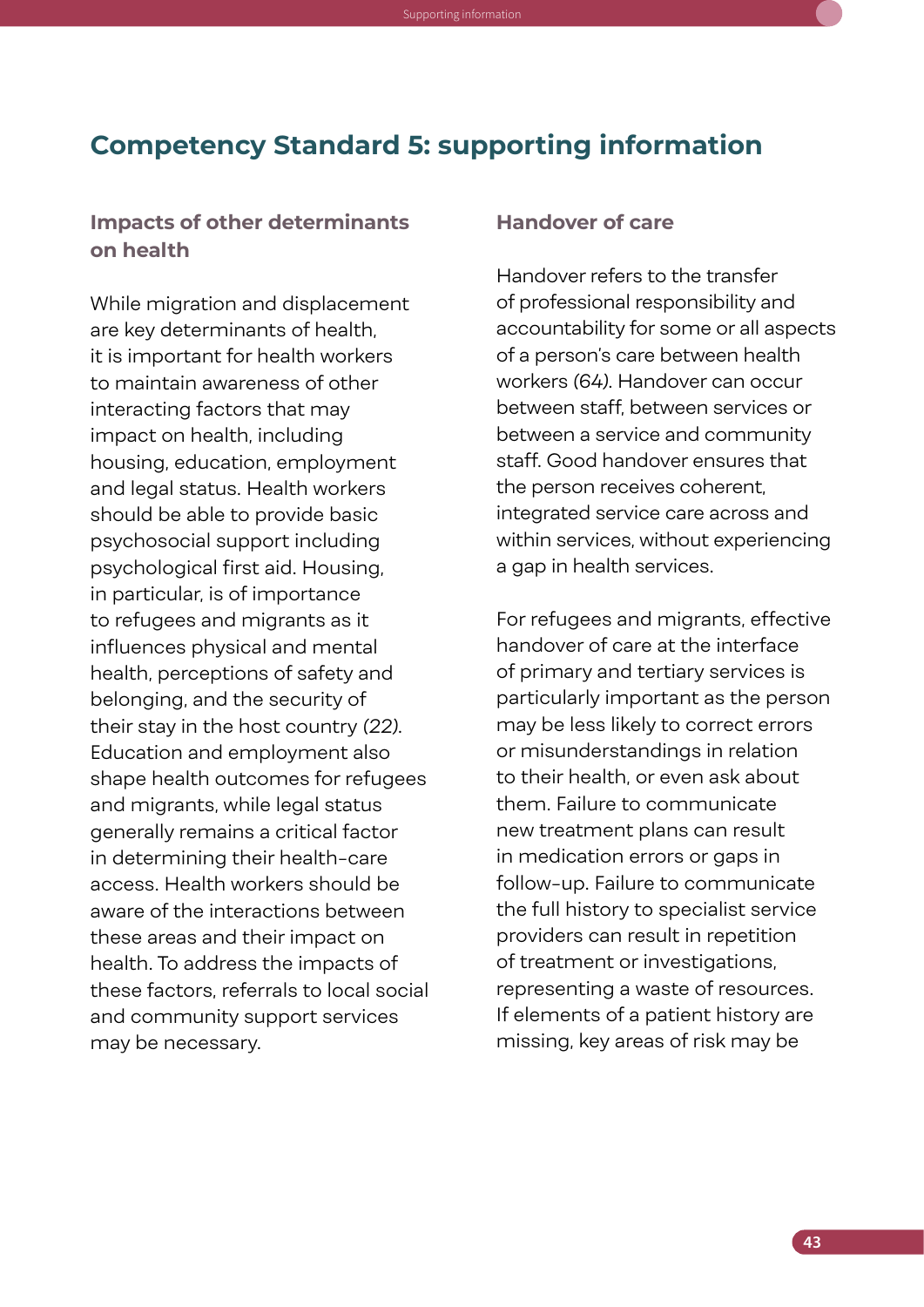underappreciated. Failure to ensure continuity of some health service components (such as medications) can lead to critical health risks.

#### **Other bodies and organizations that are relevant for integrated health services in local areas**

Health workers providing care to refugees and migrants may need to liaise and/or negotiate with local government bodies, nongovernment organizations and civil society organizations to support the person's access to health services and appropriate supports. Understanding the roles, responsibilities and jurisdictions of key players in this landscape is relevant to help to support universal access to health services of refugees and migrants.

### **Competency Standard 6: supporting information**

<span id="page-55-0"></span>Knowledge Guide to support the operationalization of the Refugee and Migrant Health: Global Compet

#### **Surges in demand for services**

Periodic surges in demand are a feature of refugee and migrant health services for a range of reasons. People move across borders or within countries for work on seasonal or temporary contracts, returning home for key periods such as holidays. Surges in planned permanent intake or influxes of refugees and migrants can also occur as a result of government policies, for example humanitarian programmes in response to conflicts, disaster and wars. Surges in temporary intake or influxes

also occur as a result of mass movements of people after crises or environmental disasters.

Health workers need to be familiar with systems that enable rapid expansion of health services to meet a temporary or permanent increase in need, including:

- expansion of health service assessment points;
- expansion of treatment distribution; and
- refocusing of health service delivery on critical needs.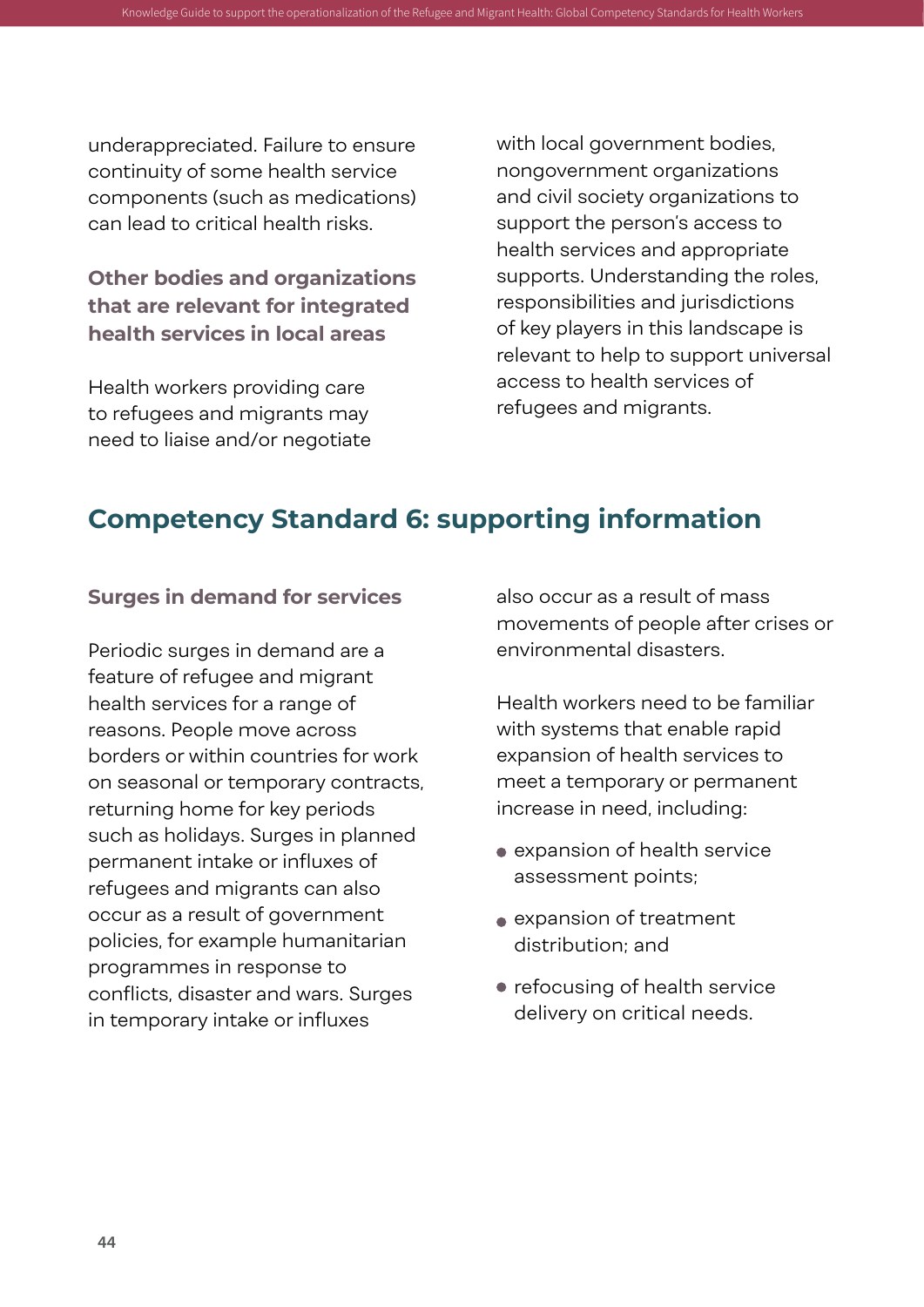While organizations are responsible for anticipating, planning, operationalizing and monitoring a surge response, health workers must be able to demonstrate flexibility and the ability to collaborate with fellow health workers, nongovernmental and civil society organizations, and local communities. Surge responses often require that the clinician functions in accordance with an organizational plan, including being deployed to areas where needs are

Knowledge Guide to support the operationalization of the Refugee and Migrant Health: Global Competency Standards for Health Workers Supporting information

greatest. A surge response is often stressful because of the increases in workload and, on occasion, the distressing circumstances or experiences surrounding the surge. Strategies that involve mutual support for one another, conscious respect for the surge population, attention to professional roles and boundaries and mindful reflection on one's own adaptive responses can help in avoiding a negative spiral of burnout and disengagement *(65,66)*.

#### **Competency Standard 7: supporting information**

#### **Evidence-informed guidelines and standards**

Evidence-informed guidelines, where they exist, may be applicable to the circumstances of refugees and migrants in specific contexts of health service provision. However, there are often gaps in knowledge in refugee and migrant health, for example in relation to the prevalence of diseases in a particular region or the availability and effectiveness of treatment for certain conditions. It may be necessary for health workers to identify where evidence is not

available or does not exist and be prepared to seek advice from others on the most appropriate responses.

#### **Specific epidemiology of health needs for refugee and migrant populations**

The health needs of refugees and migrants may differ from those of the host population in terms of disease burden, outcomes and treatment. For more information, please see Common Health Needs of Refugees and Migrants: Literature Review *(67)*.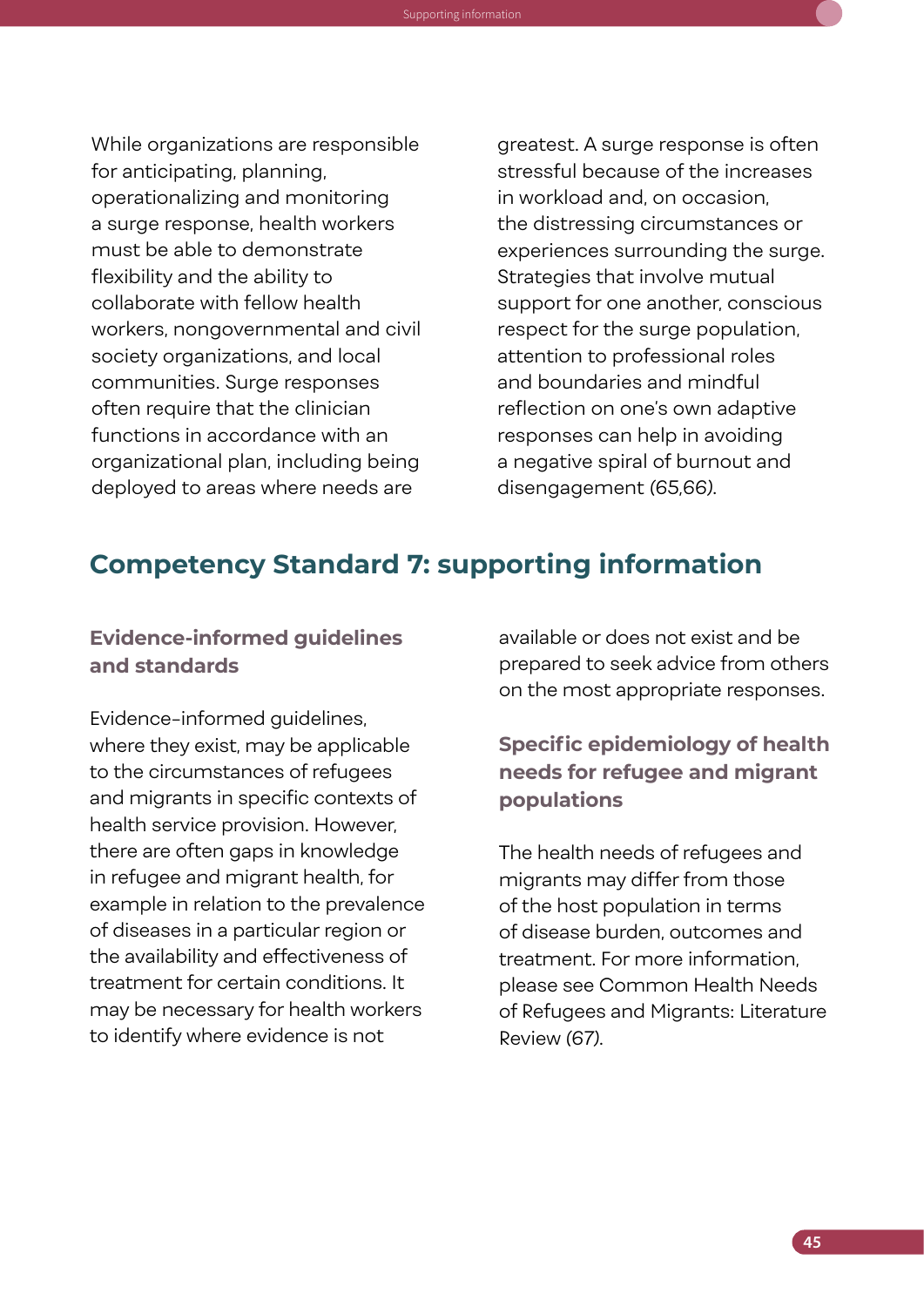#### **Methods of rapid evidence generation**

<span id="page-57-0"></span>Knowledge Guide to support the operationalization of the Refugee and Migrant Health: Global Competen

Once a problem has been defined, health workers need to be able to identify where compendia of evidence exist, or where evidence does not exist. Methods of rapid evidence generation may include identifying relevant resources and pooling data collection across different services. Maintaining good records will enable health workers to contribute to evidence generation through systematic audit.

#### **Implementation methods for practice**

service ecosystem supportive of implementation of new evidence, including trialing so-called problem-adjacent solutions for which evidence exists and use of iterative quality improvement cycles *(68)*. Features of such an ecosystem include support of coherent practice by clinicians within the service, development of practice guidelines and policies for novel, high-prevalence problems, and systems to disseminate the evidence across healthcare workers from different disciplinary backgrounds.

Creating evidence-informed practice requires the development of a health

### **Competency Standard 8: supporting information**

#### Reflective practice and reflexivity

Health workers often have their own unacknowledged views in relation to culture and values, which may impact upon health service delivery. Cultural beliefs and ways of thinking can shape how health workers interpret or prioritize symptoms.

Reflexivity refers to our ability to reflect on the impacts of our own backgrounds and assumptions on the development of taken-forgranted knowledge *(69)*. It differs from reflective practice, which requires health workers to consider a situation that has occurred, whether positive or negative, and make sense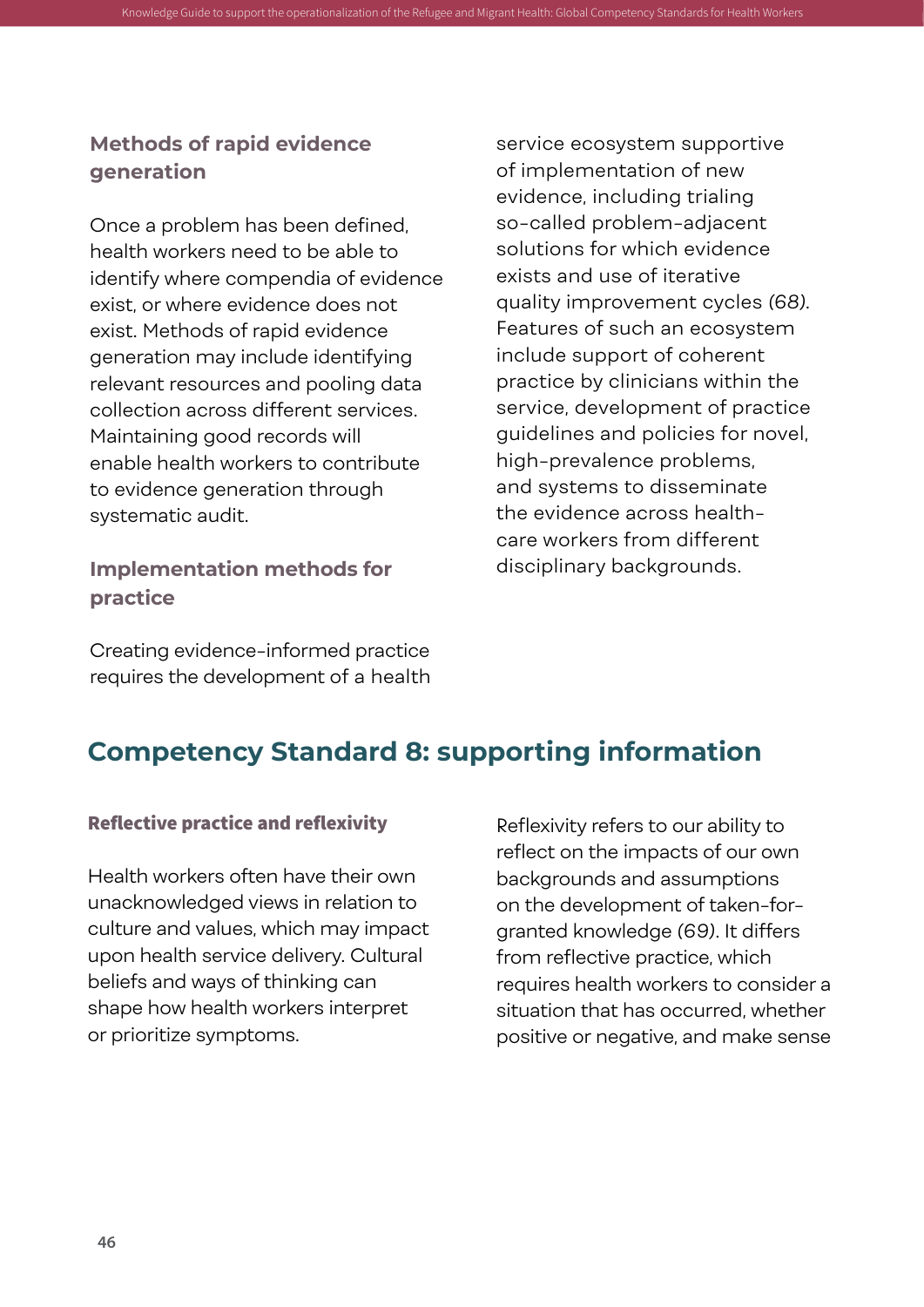of it by examining their role, what they could have done differently and what changes they may make to their practice in the future *(70)*. Reflexivity is a skill used in the moment for practitioners to adjust their approaches or preconceptions, while reflective practice occurs after the event *(71)*. While reflexivity and reflective practice, when done effectively, can benefit all health workers and those they provide care to, they are especially important in the context of refugee and migrant health. Approaches to health and health service delivery may be influenced by a person's own culture and beliefs, as well as unconscious bias and institutional discrimination, and may have an impact on refugees and migrants receiving care.

#### **Perspective-taking**

Knowledge Guide to support the operationalization of the Refugee and Migrant Health: Global Competency Standards for Health Workers Supporting information

Perspective-taking is a cognitive tool where the health worker consciously considers and attempts to adopt the perspective of the person they are treating in order to imagine how the person's suffering could affect their life *(72)*. By imagining how the person is feeling and experiencing the world as they do, perspective-taking is designed to increase empathy.

#### **Institutional discrimination**

Institutional discrimination refers to policies and practices that are

deliberately designed to have a harmful effect on minority groups, including refugees and migrants *(73)*. This discriminatory behaviour is often embedded in social institutions such as welfare systems and state constitutions. Institutional discrimination is typically carried by the dominant group, in this case the host population, against the minority group (refugees and migrants) because it is the dominant group that creates and shapes social institutions. In health services, for example, policies that exclude certain cohorts of refugees and migrants from mainstream health services could be viewed as institutional discrimination.

#### **Intersectionality in the health of refugees and migrants**

Intersectionality refers to the interconnected nature of social categorizations such as race, sexual orientation, socioeconomic status, religion, skin colour and disability in terms of creating overlapping and multilayered systems of discrimination or disadvantage *(74)*. This means that people with certain characteristics face multiple, intersecting forms of systemic and structural disadvantage and inequality. For example, intersectional disadvantage means that a queer refugee or migrant woman may experience various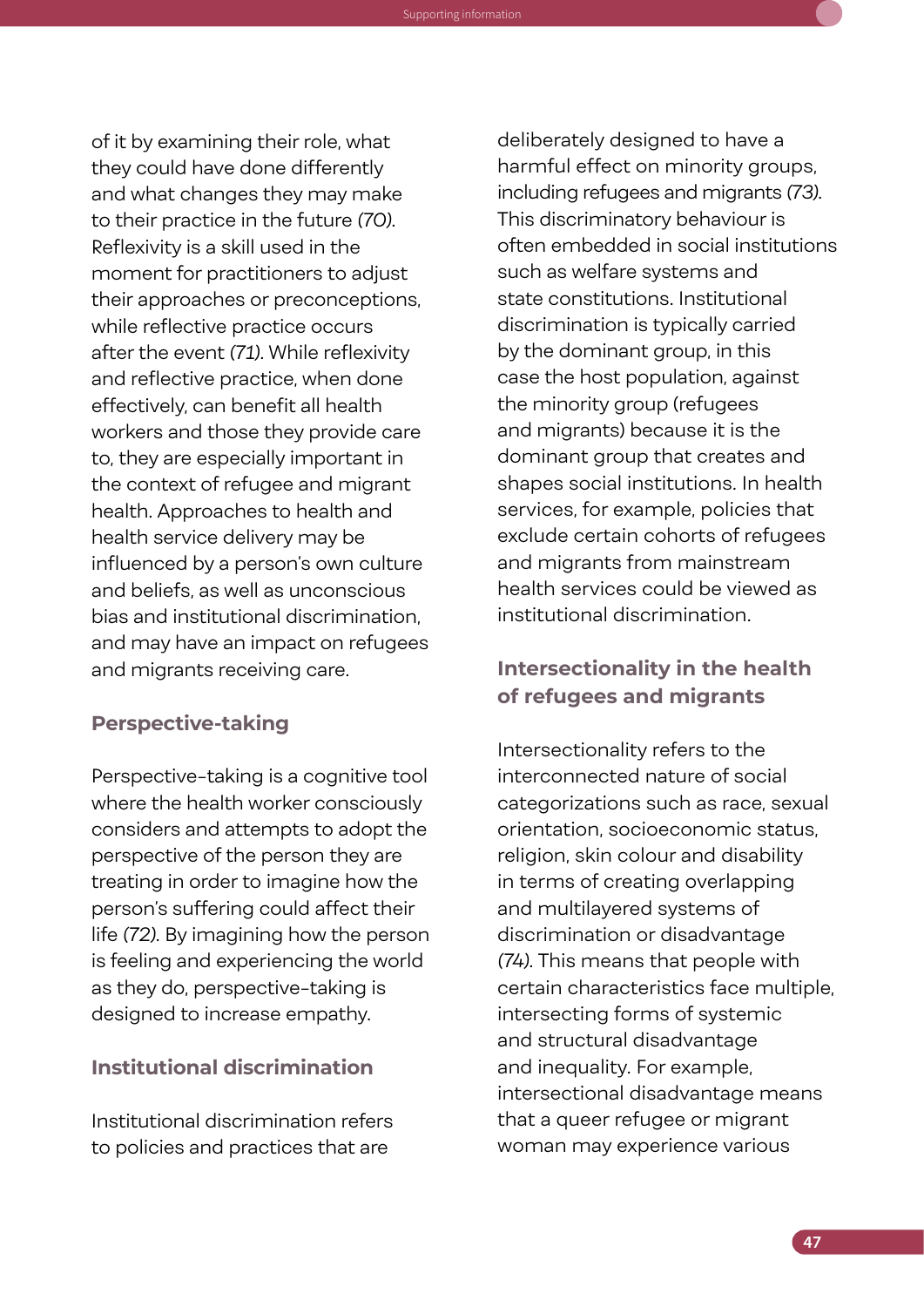forms of discrimination on the basis of her sexual orientation, legal status and gender. She may experience homophobia, racial discrimination, sexual harassment or a combination of all three: the cumulative effect of these forms of discrimination can negatively impact both physical and mental health.

Adopting an intersectional lens to the health of refugees and migrants reveals the multiple layers of discrimination often experienced by refugees and migrants during migration and displacement transitions and how they impact the person's health status and interactions with the health system.

### **Competency Standard 9: supporting information**

Knowledge Guide to support the operationalization of the Refugee and Migrant Health: Global Competer

#### **Mental health and well-being impacts**

Health workers providing care to refugees and migrants may be affected by the challenging environments in which they work, particularly in fragile and conflict settings, as well as secondhand exposure to the stressful and potentially traumatic events experienced by those they provide with care. Listening to stories of hardship, human rights violations and stressful or potentially traumatic experiences while also working in a challenging environment (such as with a high workload or in an insecure situation) can have negative impacts on the mental health of health workers *(75)*. Health workers providing services to refugees and migrants should

be aware of experiencing potential signs of stress such as feelings of helplessness and hopelessness, as well as somatic responses such as nausea and numbness *(76)*.

Health workers coping with the emotional impact of their work can adopt a range of self-care behaviours in response, including exercise, meditation, creative practice, listening to music and engaging in some activity to delineate work from personal life (76). Health workers should also have access to psychological support and mental health services if needed.

Experiencing professional or personal development and growth can also occur as a result of working with survivors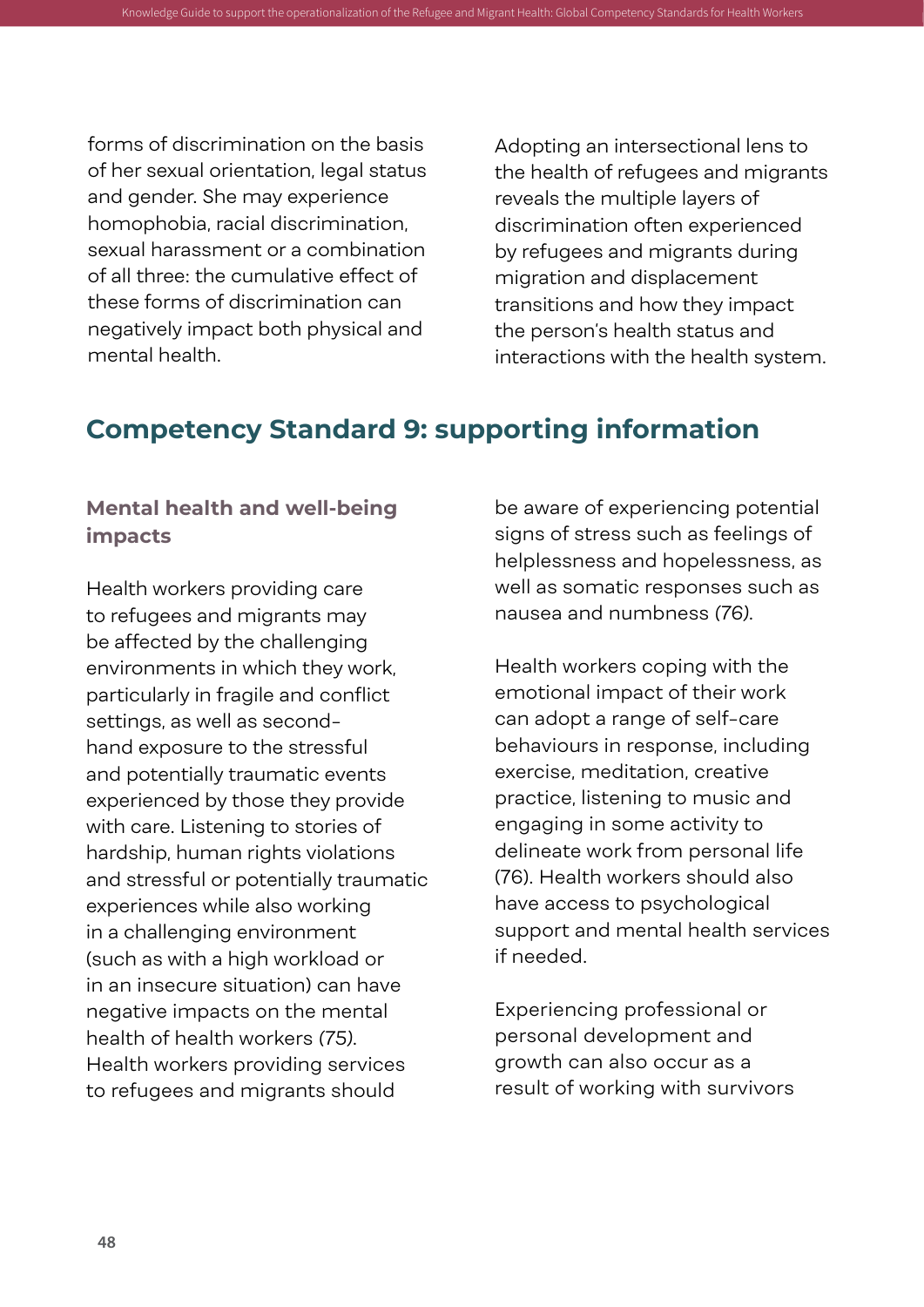of torture and other traumatic events *(77)*. Health workers may feel empowered and personally motivated from working alongside refugees and migrants, drawing lessons from their perseverance and determination *(77)*.

Knowledge Guide to support the operationalization of the Refugee and Migrant Health: Global Competency Standards for Health Workers Supporting information

#### **Supportive team environment**

Workplace mental health refers to the ability of an individual or organization to develop and implement positive behaviours in response to an immediate situation, with minimal stress *(78)*.

A healthy workplace can be described as one where workers and managers actively contribute to the working environment by promoting and protecting the health, safety and well-being of all employees *(79)*. An academic report suggested that interventions should take a threepronged approach *(79)*:

- protect mental health by reducing work-related risk factors;
- promote mental health by developing the positive aspects of work and the strengths of employees; and
- address mental health problems regardless of cause.

At an organizational level, it is important for health workers to contribute to a safe and

supportive team environment where the emotional and social aspects of providing health services to refugees and migrants can be discussed among colleagues. Having a space where stressful experiences are discussed and positive interactions are celebrated helps to foster a compassionate work culture, which in turn benefits the recipients of health services.

Workplace mental health focuses on learning from incidents and understanding how everyday clinical practice is successful *(80)*. While the nature of health services is continually evolving and sometimes unpredictable, if health workers protect their mental health and well-being this will help them to adapt and cope effectively in rapidly changing situations. Factors to develop and strengthen team mental health and well-being in the workplace include effective and frequent team meetings, communication characterized by respect and trust between health workers and involvement of clinicians as top-down leaders to model positive work practices *(80)*. Overall, there should be a focus on anticipating, monitoring, responding and learning from situations arising from everyday clinical work as well as incidents *(80)*.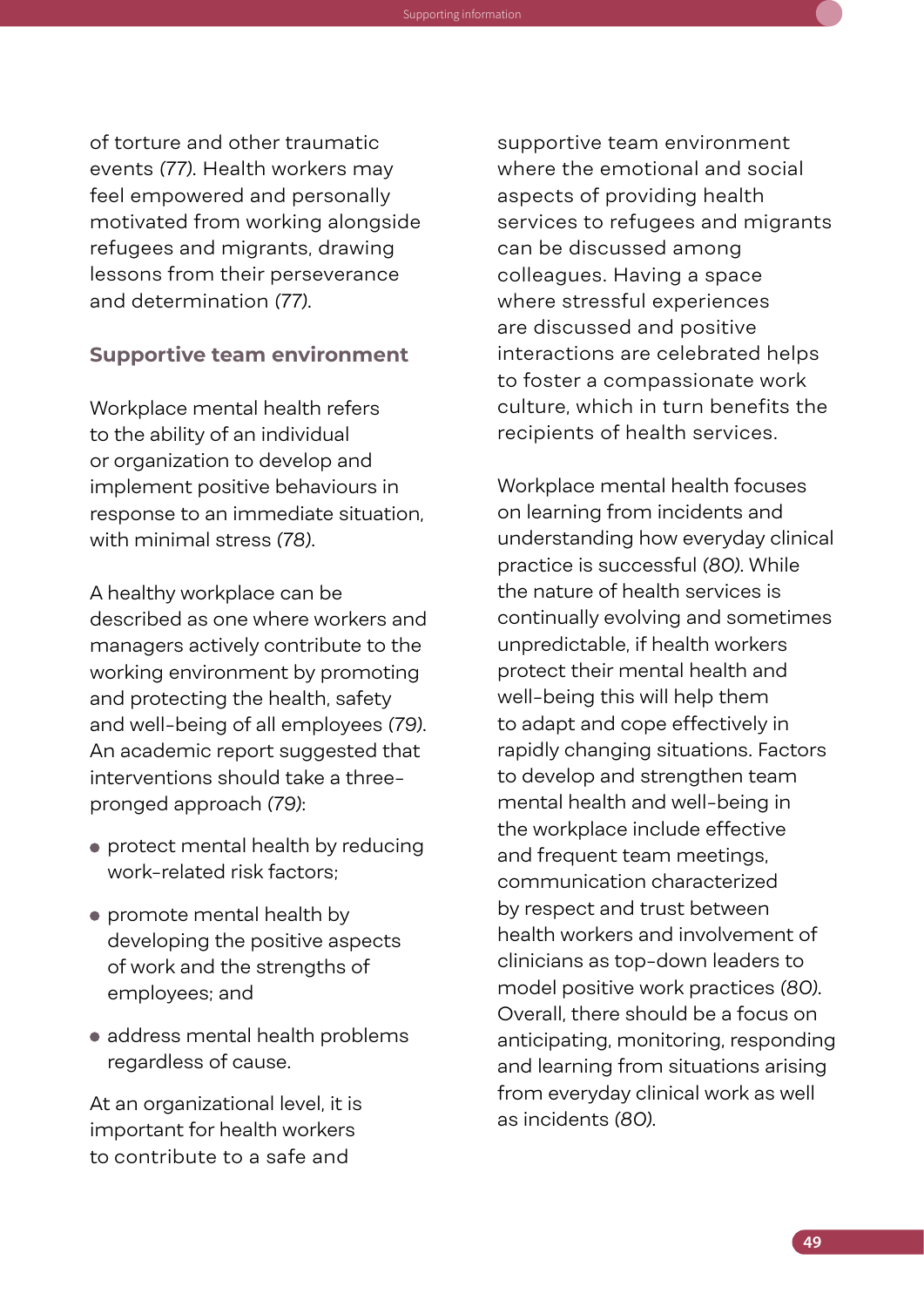### **References**

1. Global competency framework for universal health coverage. Geneva: World Health Organization (in press).

<span id="page-61-0"></span>Knowledge Guide to support the operationalization of the Refugee and Migrant Health: Global Competency Standards for Health Workers

- 2. Glossary on migration [website]. Geneva: International Organization for Migration; 2019 ([https://www.iom.int/glossary-migration-2019,](https://www.iom.int/glossary-migration-2019) accessed 7 November 2021).
- 3. Social determinants of migrant health [website]. Geneva: International Organization for Migration; 2021 ([https://www.iom.int/social-determinants](https://www.iom.int/social-determinants-migrant-health)[migrant-health](https://www.iom.int/social-determinants-migrant-health), accessed 7 November 2021).
- 4. Health of older refugees and migrants: technical guidance Copenhagen: WHO Regional Office for Europe; 2018 ([https://apps.who.int/iris/](https://apps.who.int/iris/handle/10665/342275) [handle/10665/342275,](https://apps.who.int/iris/handle/10665/342275) accessed 7 November 2021).
- 5. Health promotion for improved refugee and migrant health. Copenhagen: WHO Regional Office for Europe; 2018 ([https://apps.who.int/iris/](https://apps.who.int/iris/handle/10665/342287) [handle/10665/342287](https://apps.who.int/iris/handle/10665/342287), accessed 7 November 2021).
- 6. Ng E, Zhang H. The mental health of immigrants and refugees: Canadian evidence from a nationally linked database. Health Rep. 2020;31(8):3–2. doi: 10.25318/82-003-x202000800001-eng.
- 7. Health of refugee and migrant children: technical guidance. Copenhagen: WHO Regional Office for Europe; 2018 ([https://apps.who.int/iris/](https://apps.who.int/iris/handle/10665/342285) [handle/10665/342285,](https://apps.who.int/iris/handle/10665/342285) accessed 7 November 2021).
- 8. Dondi A, Piccinno V, Morigi F, Sureshkumar S, Gori D, Lanari M. Food insecurity and major diet-related morbidities in migrating children: a systematic review. Nutrients. 2020;12(2):379. doi: 10.3390/nu12020379.
- 9. Beiser M, Goodwill AM, Albanese P, McShane K, Nowakowski M. Predictors of immigrant children's mental health in Canada: selection, settlement contingencies, culture, or all of the above? Soc Psychiatry Psychiatr Epidemiol. 2014;49(5):743–56. doi: 10.1007/s00127-013-0794-8.
- 10. Mares S. The mental health of children and parents detained on Christmas Island: secondary analysis of an Australian Human Rights Commission data set. Health Hum Rights. 2016;18(2):219–32. PMID: 28559688.
- 11. Von Werthern M, Robjant K, Chui Z, Schon R, Ottisava L, Mason C et al. The impact of immigration detention on mental health: a systematic review. BMC Psychiatry. 2018;18:382. doi: 10.1186/s12888-018-1945-y.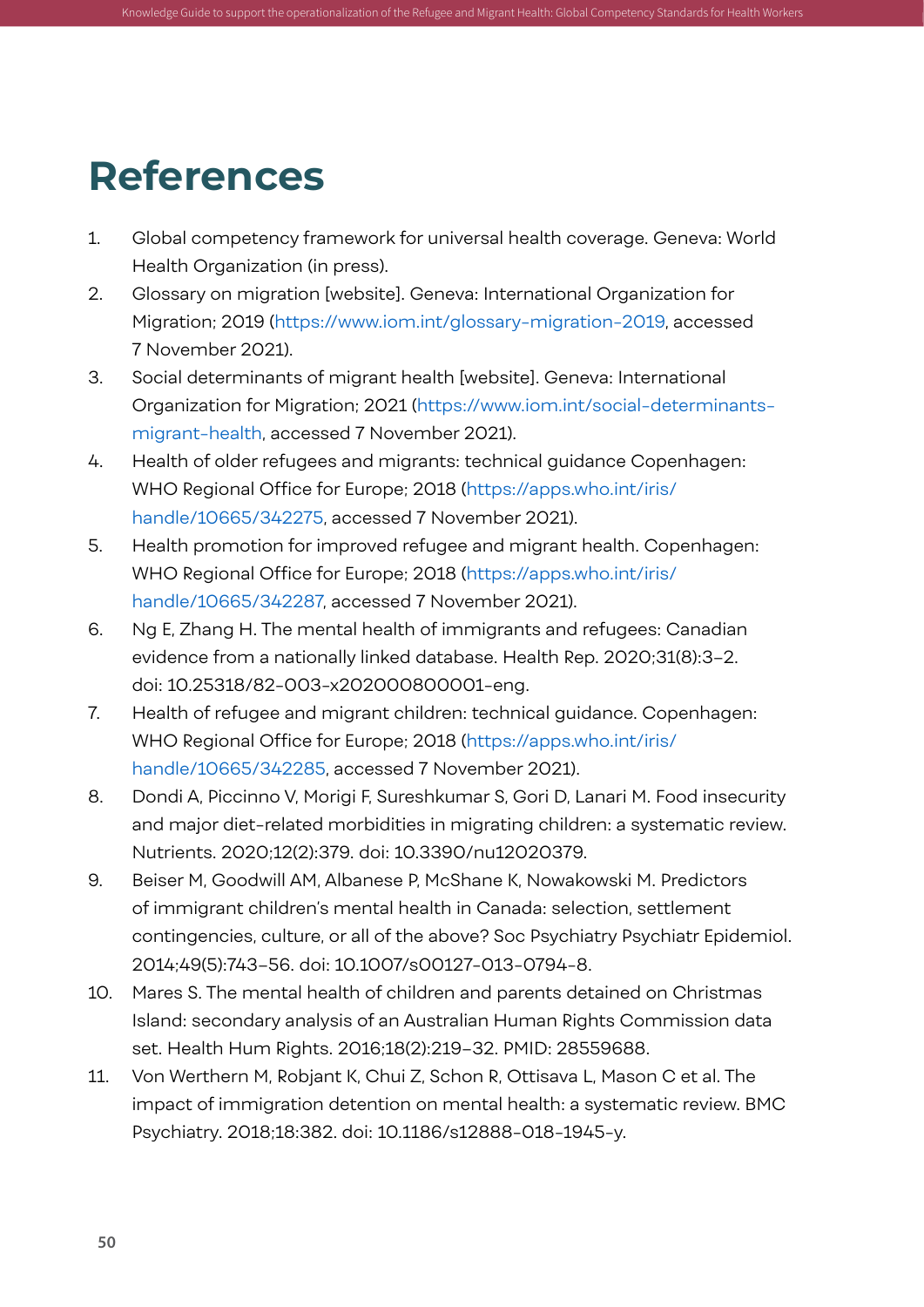12. Marley C, Mauki B. Resilience and protective factors among refugee children post-migration to high-income countries: a systematic review. Eur J Public Health. 2019;29(4):706–13. doi: 10.1093/eurpub/cky232.

 $K_{\rm eff}$  , and  $K_{\rm eff}$  is support the operation of the operation of the operation of the  $\rm{Re}$  ferences

- 13. Blackmore R, Boyle JA, Fazel M, Ranasinha S, Gray KM, Fitzgerald G et al. The prevalence of mental illness in refugees and asylum seekers: a systematic review and meta-analysis. PLOS Med. 2020;17(9):1–24. doi: 10.1371/journal. pmed.1003337.
- 14. Hargreaves S, Rustage K, Nellums LB, McAlpine A, Pocock N, Devakumar D et al. Occupational health outcomes among international migrant workers: a systematic review and meta-analysis. Lancet Glob Health. 2019;7(7):e872–82. doi: 10.1016/S2214-109X(19)30204-9.
- 15. Bahamondes L, Makuch MY. Infertility care and the introduction of new reproductive technologies in poor resource settings. Reprod Biol Endocrinol. 2014;12:87. doi: 10.1186/1477-7827-12-87.
- 16. Aptekman M, Rashid M, Wright V, Dunn S. Unmet contraceptive needs among refugees. Can Fam Physician. 2014;60(12):e613–19. PMID: 25642489; PMCID: PMC4264828.
- 17. Australasian Society for Infectious Diseases, Refugee Health Network of Australia. Recommendations for comprehensive post-arrival health assessment for people from refugee-like backgrounds, second edition. Sydney: Australasian Society for Infectious Diseases; 2016 ([https://www.asid.net.au/documents/](https://www.asid.net.au/documents/item/1225) [item/1225](https://www.asid.net.au/documents/item/1225), accessed 7 November 2021).
- 18. Gissler M, Alexander S, MacFarlane A, Small R, Stray-Pedersen B, Zeitlin J et al. Stillbirths and infant deaths among migrants in industrialized countries. Acta Obstet Gynecol Scand. 2009;88(2):134–48. doi: 10.1080/00016340802603805.
- 19. Improving the health care of pregnant refugee and migrant women and newborn children: technical guidance. Copenhagen: WHO Regional Office for Europe; 2018 (<https://apps.who.int/iris/handle/10665/342289>, accessed 7 November 2021).
- 20. Reus-Pons M, Mulder CH, Kibele E, Janssen F. Differences in the health transition patterns of migrants and non-migrants aged 50 and older in southern and western Europe (2004–2015). BMC Med. 2018;16(1):57. doi: 10.1186/s12916-018-1044-4.
- 21. Atwell R, Correa-Velez I, Gifford S. Ageing out of place: health and well-being needs and access to home and aged care services for recently arrived older refugees in Melbourne, Australia. Int J Migr Health Soc Care. 2007;3(1):4–14. doi: 10.1108/17479894200700002.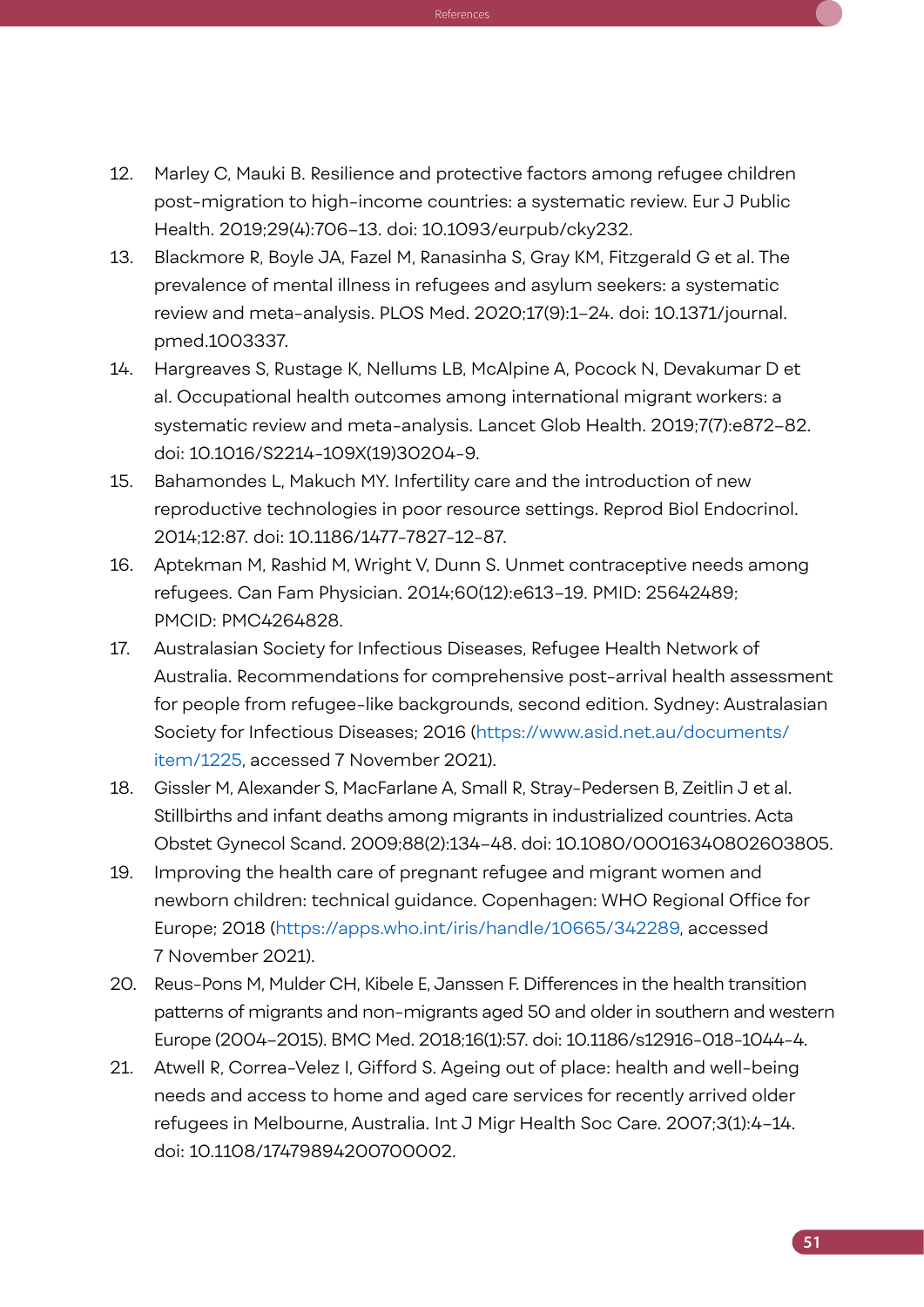22. Ziersch A, Walsh M, Due C, Duivesteyn E. Exploring the relationship between housing and health for refugees and asylum seekers in South Australia: a qualitative study. Int J Environ Res Public Health. 2017:14(9):1–20. doi:10.3390/ ijerph14091036.

Knowledge Guide to support the operationalization of the Refugee and Migrant Health: Global Competency Standards for Health Workers

- 23. Robjant K, Hassan R, Katona C. Mental health implications of detaining asylum seekers: systematic review. Br J Psychiatry. 2009;194(4):306–12. doi: 10.1192/ bjp.bp.108.053223.
- 24. Jannesari S, Hatch S, Prina M, Oram S. Post-migration social–environmental factors associated with mental health problems among asylum seekers: a systematic review. J Immigr Minor Health. 2020;22(5):1055–64. doi: 10.1007/ s10903-020-01025-2.
- 25. Human trafficking and migrant smuggling. Vienna: United Nations Office on Drugs and Crime; 2020 [\(https://www.unodc.org/e4j/en/secondary/human](https://www.unodc.org/e4j/en/secondary/human-trafficking-and-migrant-smuggling.html)[trafficking-and-migrant-smuggling.html,](https://www.unodc.org/e4j/en/secondary/human-trafficking-and-migrant-smuggling.html) accessed 7 November 2021).
- 26. Save the Children, United Nations Children's Fund. Minimum standards for child protection in humanitarian action. New York: The Alliance for Child Protection in Humanitarian Action; 2019 [\(https://alliancecpha.org/en/CPMS\\_home,](https://alliancecpha.org/en/CPMS_home) accessed 7 November 2021).
- 27. How health systems can address health inequities linked to migration and ethnicity. Copenhagen: WHO Regional Office for Europe; 2010 ([https://apps.](https://apps.who.int/iris/handle/10665/345463) [who.int/iris/handle/10665/345463,](https://apps.who.int/iris/handle/10665/345463) accessed 7 November 2021).
- 28. EQUIP: ensuring quality in psychological support. Geneva: World Health Organization; 2020 ([https://www.who.int/teams/mental-health-and-substance](https://www.who.int/teams/mental-health-and-substance-use/treatment-care/equip-ensuring-quality-in-psychological-support)[use/treatment-care/equip-ensuring-quality-in-psychological-support,](https://www.who.int/teams/mental-health-and-substance-use/treatment-care/equip-ensuring-quality-in-psychological-support) accessed 7 November 2021).
- 29. WHO, War Trauma Foundation, World Vision International. Psychological first aid: guide for field workers. Geneva: World Health Organization; 2011 ([https://apps.](https://apps.who.int/iris/handle/10665/44615) [who.int/iris/handle/10665/44615,](https://apps.who.int/iris/handle/10665/44615) accessed 7 November 2021).
- 30. Bateman J, Henderson C, Kezelman C. Trauma-informed care and practice: towards a cultural shift in policy reform across mental health and human services in Australia. A national strategic direction. Bebbington: Mental Health Coordinating Council; 2013 ([https://www.mhcc.org.au/wp-content/](https://www.mhcc.org.au/wp-content/uploads/2018/05/nticp_strategic_direction_journal_article__vf4_-_jan_2014_.pdf) [uploads/2018/05/nticp\\_strategic\\_direction\\_journal\\_article\\_\\_vf4\\_-\\_jan\\_2014\\_.](https://www.mhcc.org.au/wp-content/uploads/2018/05/nticp_strategic_direction_journal_article__vf4_-_jan_2014_.pdf) [pdf,](https://www.mhcc.org.au/wp-content/uploads/2018/05/nticp_strategic_direction_journal_article__vf4_-_jan_2014_.pdf) accessed 7 November 2021).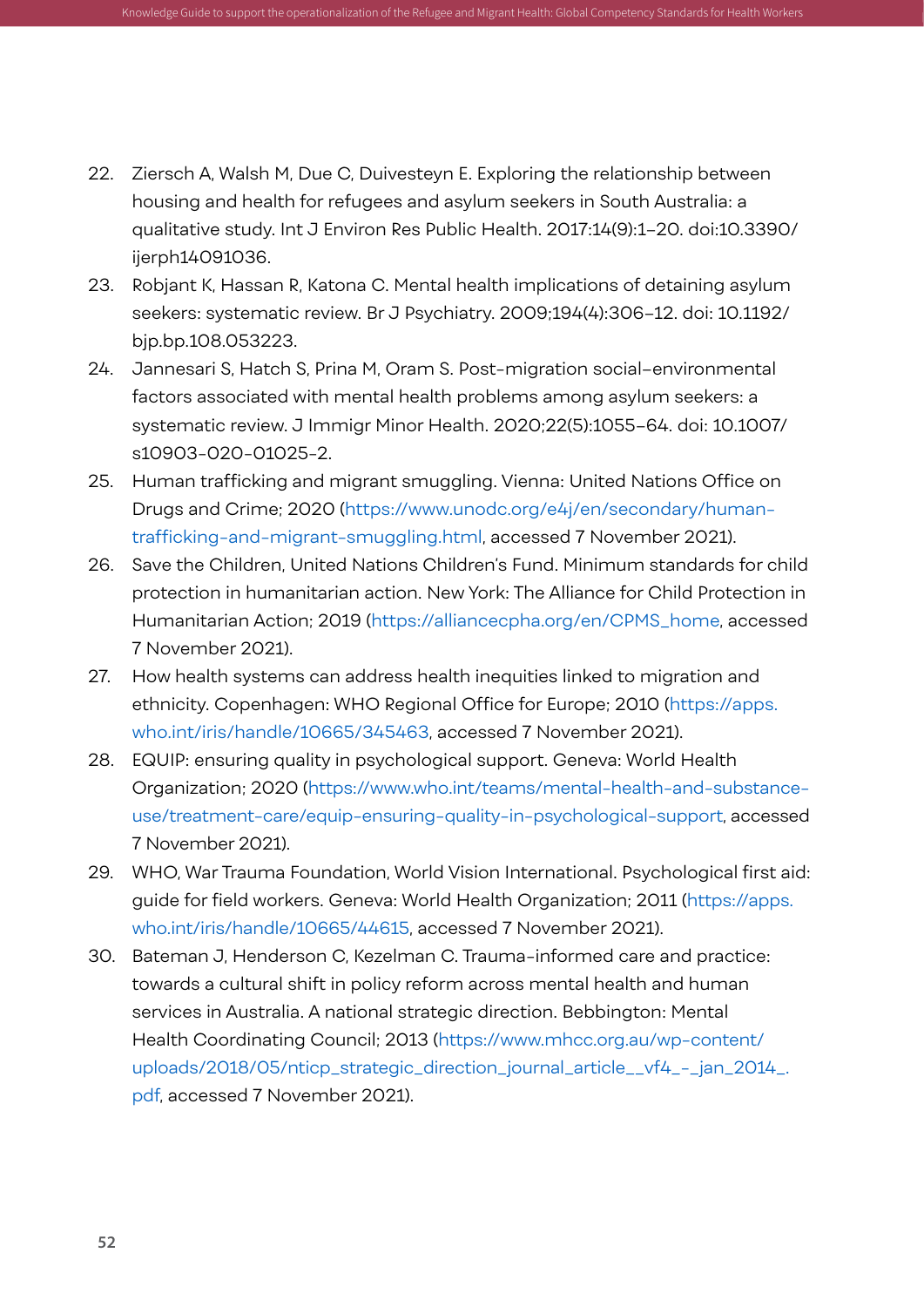31. Trauma-informed practice. Melbourne: Royal Australasian and New Zealand College of Psychiatrists; 2020 Position Statement 100; [\(https://www.ranzcp.](https://www.ranzcp.org/news-policy/policy-and-advocacy/position-statements/trauma-informed-practice) [org/news-policy/policy-and-advocacy/position-statements/trauma-informed](https://www.ranzcp.org/news-policy/policy-and-advocacy/position-statements/trauma-informed-practice)[practice](https://www.ranzcp.org/news-policy/policy-and-advocacy/position-statements/trauma-informed-practice), accessed 7 November 2021).

 $K_{\rm eff}$  , and  $K_{\rm eff}$  is support the operation of the operation of the operation of the  $\rm{Re}$  ferences

- 32. Hibberd R, Elwood LS, Galovski TE. Risk and protective factors for posttraumatic stress disorder, prolonged grief, and depression in survivors of the violent death of a loved one. J Loss Trauma. 2010:15:426–47. doi: 10.1080/15325024.2010.507660.
- 33. Juárez SP, Honkaniemi H, Dunlavy AC, Aldridge RW, Barreto ML, Katikireddi SV et al. Effects of non-health-targeted policies on migrant health: a systematic review and meta-analysis. Lancet Glob Health. 2019;7(4):e420–35. doi: 10.1016/ S2214-109X(18)30560-6.
- 34. Chiesa V, Chiarenza A, Mosca D, Rechel B. Health records for migrants and refugees: a systematic review. Health Policy. 2019:123(9):888–900. doi: 10.1016/ j.healthpol.2019.07.018.
- 35. Patient Care Work Group. International patient summary implementation guide. Ann Arbor (MI): Health Level Seven International; 2020 [\(http://hl7.org/fhir/uv/ips/](http://hl7.org/fhir/uv/ips/), accessed 7 November 2021).
- 36. Personal health record. Luxembourg: Publications Office of the European Union; 2015 ([https://ec.europa.eu/health/sites/default/files/migrants/docs/personal\\_health\\_](https://ec.europa.eu/health/sites/default/files/migrants/docs/personal_health_record_en.pdf) [record\\_en.pdf](https://ec.europa.eu/health/sites/default/files/migrants/docs/personal_health_record_en.pdf), accessed 7 November 2021).
- 37. Health promotion glossary. Geneva: World Health Organization; 1998 [\(https://](https://apps.who.int/iris/handle/10665/64546) [apps.who.int/iris/handle/10665/64546,](https://apps.who.int/iris/handle/10665/64546) accessed 7 November 2021).
- 38. Levin-Zamir D, Peterburg Y, Health literacy in health systems: perspectives on patient self-management in Israel, Health Promot Int. 2001;16:87–94. doi: 10.1093/ heapro/16.1.87.
- 39. Brandenberger J, Tylleskär T, Sontag K, Peterhans B, Ritz N. A systematic literature review of reported challenges in health care delivery to migrants and refugees in high-income countries: the 3C model. BMC Public Health. 2019:19(755):1–11. doi: 10.1186/s12889-019-7049-x.
- 40. Kay M, Wijayanayaka S, Cook H, Hollingworth S. Understanding quality use of medicines in refugee communities in Australian primary care: a qualitative study. Br J Gen Pract. 2016:66(647):397–409. doi: 10.3399/bjgp16X685249.
- 41. Wheeler AJ, Scahill S, Hopcroft D, Stapleton H. Reducing medication errors at transitions of care is everyone's business. Aust Prescriber. 2018:41(3):73–7. doi: 10.18773/austprescr.2018.021.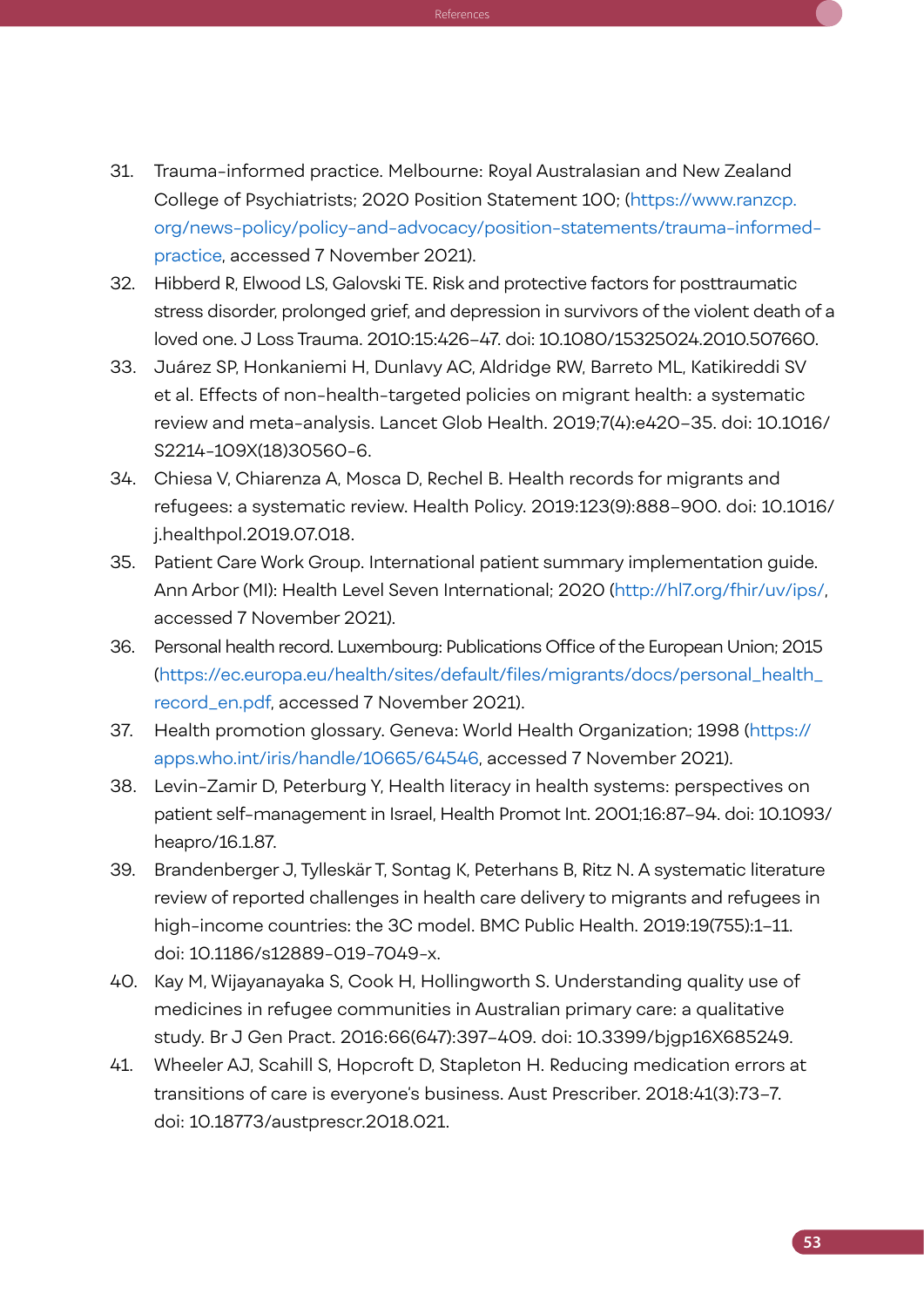42. Faturiyele I, Karletsos D, Ntene-Sealiete K, Musekiwa A, Khabo M, Mariti M et al. Access to HIV care and treatment for migrants between Lesotho and South Africa: a mixed methods study. BMC Public Health. 2018;18(668):1–10. doi: 10.1186/ s12889-018-5594-3.

Knowledge Guide to support the operationalization of the Refugee and Migrant Health: Global Competency Standards for Health Workers

- 43. Avery AJ, Sheikh A, Hurwitz B, Smeaton L, Chen YF, Howard R et al. Safer medicines management in primary care. Br J Gen Pract. 2002;52(1):17–21. PMID: 12389765.
- 44. Yen PH, Leasure AR. Use and effectiveness of the teach-back method in patient education and health outcomes. Fed Pract. 2019;36(6):284–9. PMID: 31258322.
- 45. Hawley ST, Morris AM. Cultural challenges to engaging patients in shared decision making. Patient Educ Couns. 2017;100(1):18–24. doi: 10.1016/ j.pec.2016.07.008.
- 46. Zwi K, Woodland L, Williams K, Palasanthiran P, Rungan S, Jaffe A et al. Protective factors for social-emotional well-being of refugee children in the first three years of settlement in Australia. Arch Dis Child. 2018;103(3):261–8. doi: 10.1136/ archdischild-2016-312495.
- 47. Miller A, Hess JM, Bybee D, Goodkind JR. Understanding the mental health consequences of family separation for refugees: implications for policy and practice. Am J Orthopsychiatry. 2018:88(1):26–37. doi: 10.1037/ort0000272.
- 48. Karliner LS, Jacobs EA, Chen AH, Mutha S. Do professional interpreters improve clinical care for patients with limited English proficiency? A systematic review of the literature. Health Serv Res. 2007;42(2):727–54. doi: 10.1111/j.1475- 6773.2006.00629.x.
- 49. Brophy‐Williams S, Boylen S, Gill FJ, Wilson S, Cherian S. Use of professional interpreters for children and families with limited English proficiency: the intersection with quality and safety. J Paediatr Child Health. 2020;56(8):1201–9. doi: 10.1111/jpc.14880.
- 50. Gray B, Hilder J, Stubbe M. How to use interpreters in general practice: the development of a New Zealand toolkit. J Prim Health Care. 2012:4:52–61. PMID: 22377550.
- 51. Bischoff A, Hudelson P, Bovier PA. Doctor–patient gender concordance and patient satisfaction in interpreter-mediated consultations: an exploratory study. J Travel Med. 2008:15(1):1–5. doi: 10.1111/j.1708-8305.2007.00163.x.
- 52. Promoting the engagement of interpreters in Victorian health services. Brunswick: Victorian Foundation for Survivors of Torture; 2013 ([http://](http://refugeehealthnetwork.org.au/wp-content/uploads/FHinterp_June2013_for_web.pdf) [refugeehealthnetwork.org.au/wp-content/uploads/FHinterp\\_June2013\\_for\\_web.](http://refugeehealthnetwork.org.au/wp-content/uploads/FHinterp_June2013_for_web.pdf) [pdf,](http://refugeehealthnetwork.org.au/wp-content/uploads/FHinterp_June2013_for_web.pdf) accessed 7 November 2021).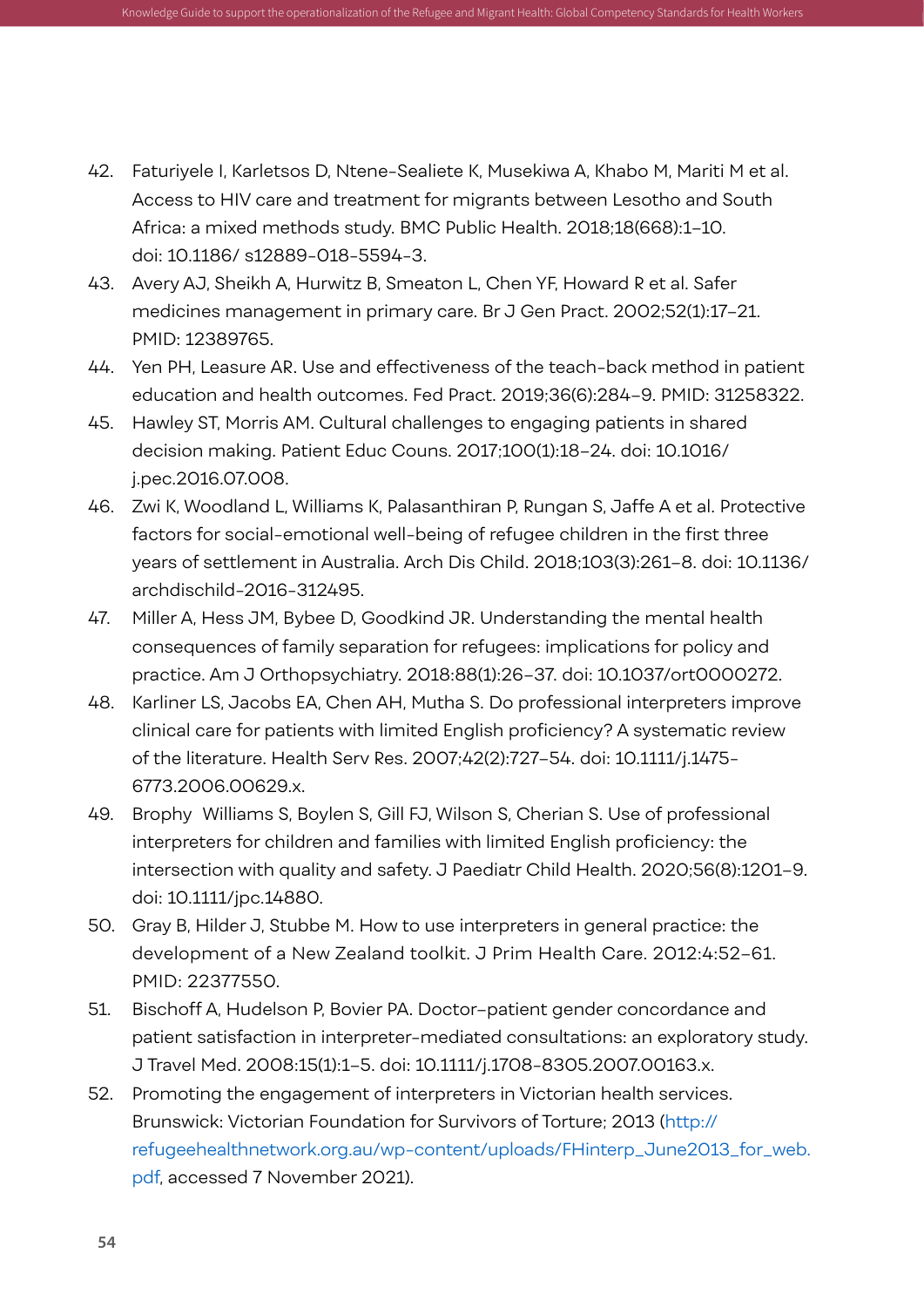53. Phillips C. Remote telephone interpretation in medical consultations with refugees: meta-communications about care, survival and selfhood. J Refug Stud. 2013:26(4):505–23. doi: 10.1093/jrs/fet005.

 $K_{\rm eff}$  , and  $K_{\rm eff}$  is support the operation of the operation of the operation of the  $\rm{Re}$  ferences

- 54. Hadziabdic E, Hjelm K. Working with interpreters: practical advice for use of an interpreter in healthcare. Int J Evid Based Healthc. 2013:11(1):69–76. doi: 10.1111/ 1744-1609.12005.
- 55. Our work [website]. Helsinki: World Federation of the Deaf; 2016 ([http://wfdeaf.](http://wfdeaf.org/our-work/) [org/our-work/,](http://wfdeaf.org/our-work/) accessed 7 November 2021).
- 56. Boudreault, P. Deaf interpreters. In: Janzen T, editor. Topics in signed language interpreting. Amsterdam: Benjamins; 2005:323–6.
- 57. Field guide to humanitarian interpreting and cultural mediation. Danbury: Translators Without Borders; 2017 [\(https://translatorswithoutborders.org/](https://translatorswithoutborders.org/wp-content/uploads/2017/06/Guide-to-humanitarian-interpreting-cultural-mediation.pdf) [wp-content/uploads/2017/06/Guide-to-humanitarian-interpreting-cultural](https://translatorswithoutborders.org/wp-content/uploads/2017/06/Guide-to-humanitarian-interpreting-cultural-mediation.pdf)[mediation.pdf](https://translatorswithoutborders.org/wp-content/uploads/2017/06/Guide-to-humanitarian-interpreting-cultural-mediation.pdf), accessed 7 November 2021).
- 58. Cultural mediator. In: EMN glossary [website]. Brussels: European Migration Network; 2021 ([https://ec.europa.eu/home-affairs/what-we-do/networks/](https://ec.europa.eu/home-affairs/what-we-do/networks/european_migration_network/glossary_search/cultural-mediator_en) [european\\_migration\\_network/glossary\\_search/cultural-mediator\\_en,](https://ec.europa.eu/home-affairs/what-we-do/networks/european_migration_network/glossary_search/cultural-mediator_en) accessed 7 November 2021).
- 59. Phelan M, Martin M. Interpreters and cultural mediators: different but complementary roles. Translocations. 2010;6(1):1–20.
- 60. O'Mara B, Carey G. Do multilingual androids dream of a better life in Australia? Effectiveness of information technology for government translation to support refugees and migrants in Australia. Aus J Public Adm. 2019;78(3):449–71. doi: 10.1111/ 1467-8500.12388.
- 61. Chiarenza A, Dauvrin M, Chiesa V, Baatout S, Verrept H. Supporting access to healthcare for refugees and migrants in European countries under particular migratory pressure. BMC Health Serv Res. 2019;19(513):1–14. doi: 10.1186/ s12913-019-4353-1.
- 62. Ask Me 3: good questions for your health. Boston (MA): Institute for Healthcare Improvement; 2021 ([http://www.ihi.org/resources/Pages/Tools/Ask-Me-3-](http://www.ihi.org/resources/Pages/Tools/Ask-Me-3-Good-Questions-for-Your-Good-Health.aspx) [Good-Questions-for-Your-Good-Health.aspx](http://www.ihi.org/resources/Pages/Tools/Ask-Me-3-Good-Questions-for-Your-Good-Health.aspx), accessed 7 November 2021).
- 63. Forbes D, Lewis V, Varker T, Phelps A, O'Donnell M, Wade DJ et al. Psychological first aid following trauma: implementation and evaluation framework for highrisk organizations. Psychiatry. 2011;74:224–39. PMID: 21916629.
- 64. Eggins S, Slade D. Communication in clinical handover: improving the safety and quality of the patient experience. J Public Health Res. 2015;4(3):197–9. doi: 10.4081/jphr.2015.666.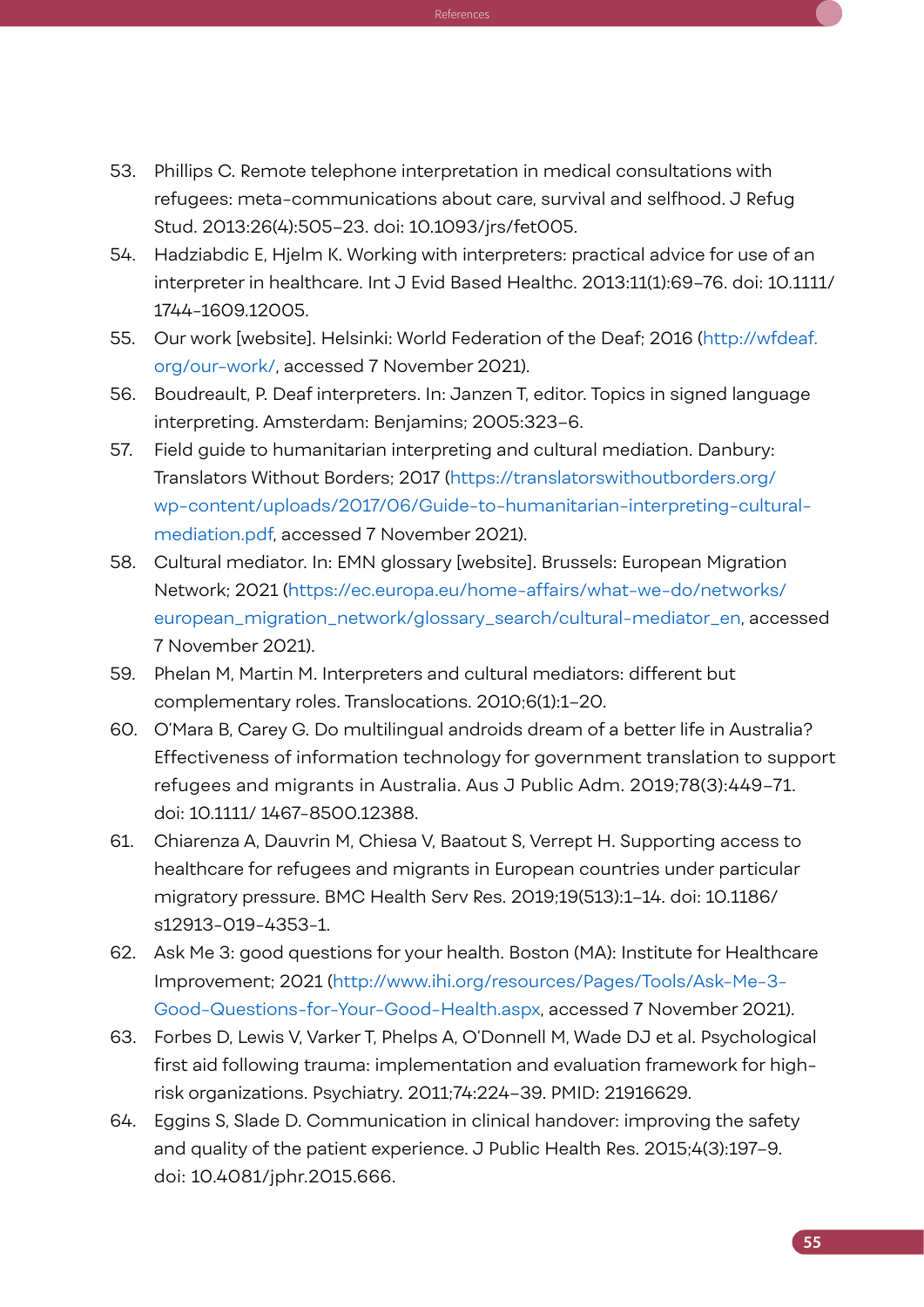65. Zwack J, Schweitzer J. If every fifth physician is affected by burnout, what about the other four? Resilience strategies of experienced physicians. Acad Med. 2013:88(3):382–9. doi: 10.1097/ACM.0b013e318281696b.

Knowledge Guide to support the operationalization of the Refugee and Migrant Health: Global Competency Standards for Health Workers

- 66. Stevenson AD, Phillips CB, Anderson KJ. Resilience among doctors who work in challenging areas: a qualitative study. Br J Gen Pract. 2011:61(588):404–10. doi: 10.3399/bjgp11X583182.
- 67. Common health needs of refugees and migrants: literature review. Geneva: World Health Organization; 2021 ([https://apps.who.int/iris/](https://apps.who.int/iris/handle/10665/346743) [handle/10665/346743,](https://apps.who.int/iris/handle/10665/346743) accessed 7 November 2021).
- 68. Taylor MJ, McNicholas C, Nicolay C, Darzi A, Bell D, Reed JE. Systematic review of the application of the plan–do–study–act method to improve quality in healthcare. BMJ Qual Saf. 2014;23(4):290–8. doi: 10.1136/ bmjqs-2013-001862.
- 69. Iedema R, Creating safety by strengthening clinicians' capacity for reflexivity. BMJ Qual Saf. 2011;20:i83–6. doi: 10.1136/bmjqs.2010.046714.
- 70. Koshy K, Limb C, Gundogan B, Whitehurst K, Jafree DJ. Reflective practice in health care and how to reflect effectively. Int J Surg Oncol. 2017:2(6):1–3. doi: 10.1097/IJ9.0000000000000020.
- 71. Baarts C, Tulinius C, Reventlow S. Reflexivity: a strategy for a patient-centred approach in general practice. Fam Pract. 2000;17(5):430–4. doi: 10.1093/ fampra/17.5.430.
- 72. Wandner LD, Torres CA, Bartley EJ, George SZ, Robinson ME. Effect of a perspective-taking intervention on the consideration of pain assessment and treatment decisions. J Pain Res. 2015;8:809–18. doi: 10.2147/JPR. S88033.
- 73. Pincus FL. Discrimination comes in many forms: individual, institutional, and structural. Am Behav Sci. 1996;40(2):186–94. doi: 10.1177/ 0002764296040002009.
- 74. Crenshaw K. Demarginalizing the intersection of race and sex: a black feminist critique of antidiscrimination doctrine, feminist theory and antiracist politics. Univ Chic Leg Forum. 1989;1989(8):139–67.
- 75. Long S. Supervisors' perception of vicarious trauma and growth in Australian refugee trauma counsellors. Aust Soc Work. 2020:73(1):105–17. doi: 10.1080/ 0312407X.2018.1501587.
- 76. Cohen K, Collens P. The impact of trauma work on trauma workers: a metasynthesis on vicarious trauma and vicarious posttraumatic growth. Psychol Trauma. 2013;5(6):570–80. doi: 10.1037/a0030388.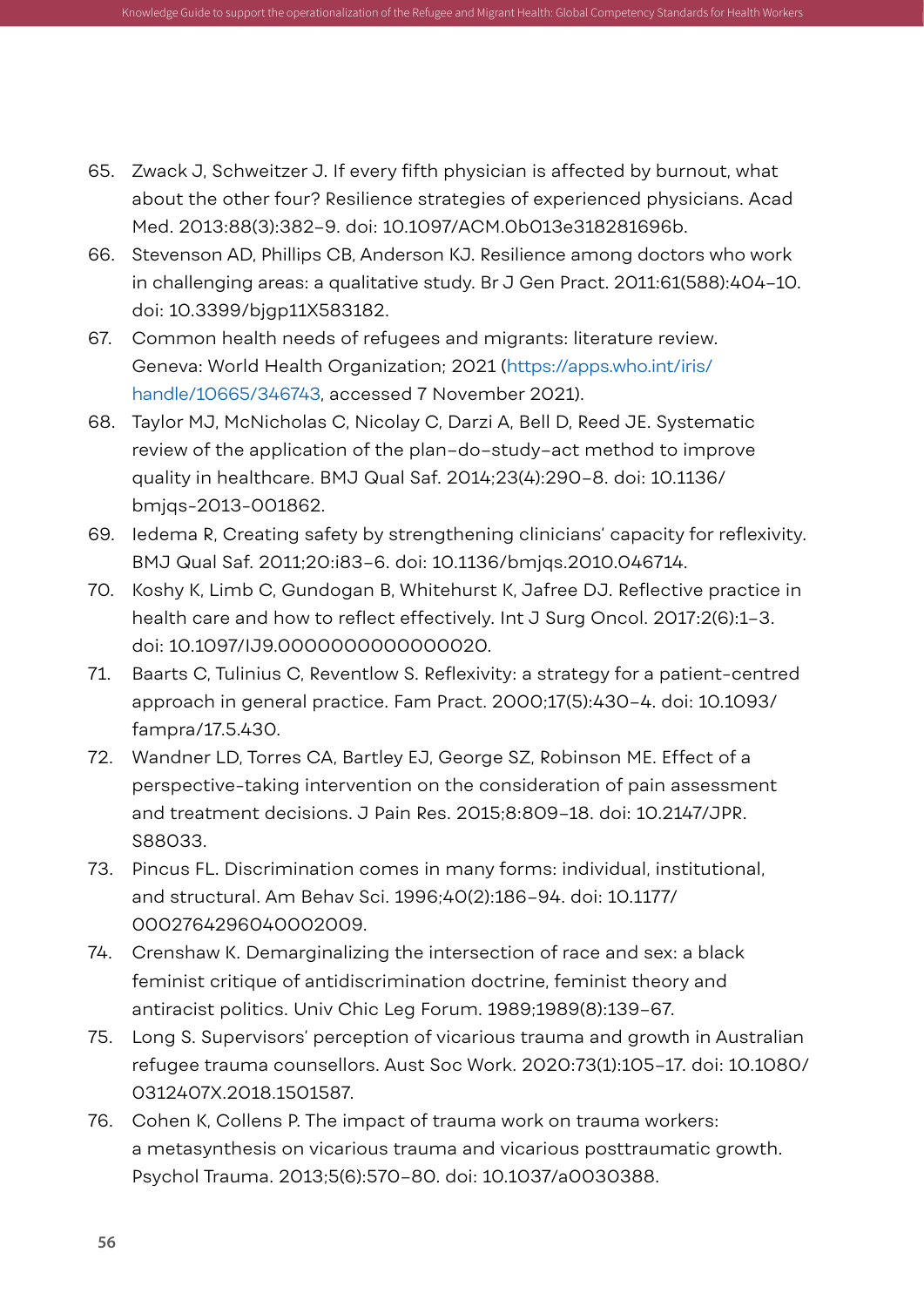77. Puvimanasinghe T, Denson LA, Augoustinos M, Somasundaram D. Vicarious resilience and vicarious traumatisation: experiences of working with refugees and asylum seekers in South Australia. Transcult Psych. 2015;52(6):743–65. doi: 10.1177/1363461515577289.

 $K_{\rm eff}$  , and  $K_{\rm eff}$  is support the operation of the operation of the operation of the  $\rm{Re}$  ferences

- 78. Mallak LA. Measuring resilience in health care provider organizations. Health Manpow Manage. 1998;24(4-5):148–52. doi: 10.1108/09552069810215755.
- 79. Seven-step to build a mentally healthy workplace. Geneva: World Economic Forum; 2017 ([https://www.weforum.org/agenda/2017/04/7-steps-for-a](https://www.weforum.org/agenda/2017/04/7-steps-for-a-mentally-healthy-workplace/)[mentally-healthy-workplace/,](https://www.weforum.org/agenda/2017/04/7-steps-for-a-mentally-healthy-workplace/) accessed 7 November 2021).
- 80. Iflaifel M, Lim RH, Ryan K, Crowley C. Resilient health care: a systematic review of conceptualisations, study methods and factors that develop resilience. BMC Health Serv Res. 2020;20(1):324. doi: 10.1186/s12913-020-05208-3.